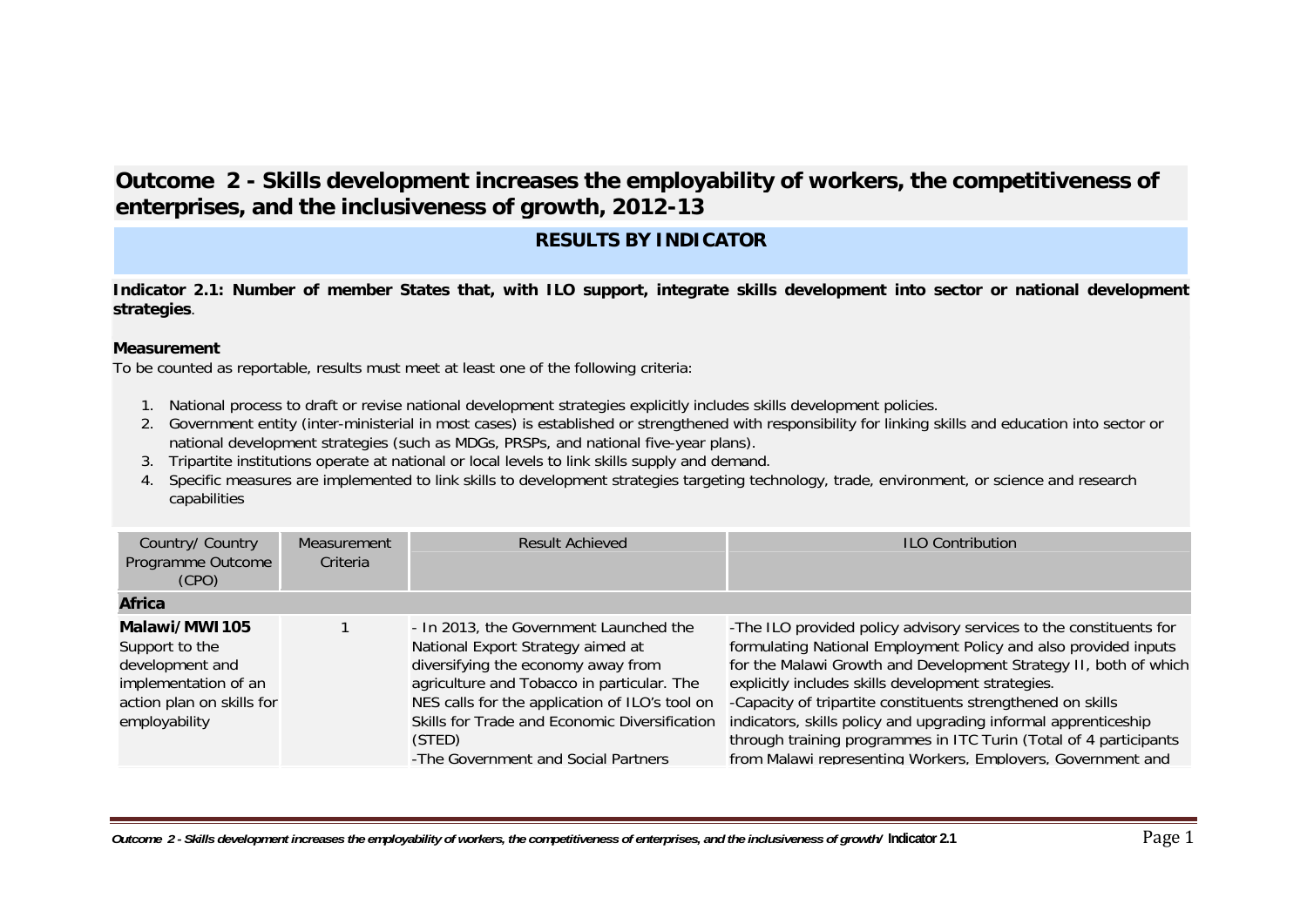|                                                                                                                                                                                                                                                                                                                |                | developed and adopted an Action Plan on<br>Skills for Employability and Productivity as a<br>Pilot country under the G20 initiative. This is<br>linked to the National Employment and<br>Labour Policy as well as the NES                                                                                                                                                                                                                                                                                                                                                                                                                                                                                                                                                                                                                                                                                                  | TEVET), and tripartite and inter-ministerial workshops in Malawi to<br>develop, validate and disseminate the Skills for Employability<br>Action Plan and research.<br>-ILO support for the G 20 initiative 'Skills for Employment' in<br>Malawi includes strengthening of inter-ministerial coordination<br>mechanisms and technical support for the Labour Force Survey<br>and the Skills-to-Work Transition Survey, which will help develop<br>institutions to better match skills demand and supply.<br>-The ILO is working with the UNDP to link skills to export strategy                                                                                                                                                                                                                                                                                                            |
|----------------------------------------------------------------------------------------------------------------------------------------------------------------------------------------------------------------------------------------------------------------------------------------------------------------|----------------|----------------------------------------------------------------------------------------------------------------------------------------------------------------------------------------------------------------------------------------------------------------------------------------------------------------------------------------------------------------------------------------------------------------------------------------------------------------------------------------------------------------------------------------------------------------------------------------------------------------------------------------------------------------------------------------------------------------------------------------------------------------------------------------------------------------------------------------------------------------------------------------------------------------------------|-------------------------------------------------------------------------------------------------------------------------------------------------------------------------------------------------------------------------------------------------------------------------------------------------------------------------------------------------------------------------------------------------------------------------------------------------------------------------------------------------------------------------------------------------------------------------------------------------------------------------------------------------------------------------------------------------------------------------------------------------------------------------------------------------------------------------------------------------------------------------------------------|
| <b>South</b><br>Sudan/SSD102<br>National skills<br>development policy<br>that promote access of<br>men and women to<br>skills opportunity, in<br>the informal and<br>formal economies, to<br>increase employment,<br>self-employment, raise<br>productivity and boost<br>development and<br>growth, developed. | $\overline{2}$ | The Ministry of Labour, Public Service and<br>Human Resource Development newly created<br>General Directorate on Vocational Training<br>which began its work to coordinate TVET<br>across ministries. This includes preparation of<br>an inter-ministerial Vocational Training<br>Council composed of MoLPSHRD, 5 other<br>Ministries concerned with TVET, the social<br>partners, academia and an NGO TVET<br>provider. This institution will be tasked with<br>the adoption of national curricula and the<br>draft VT policy. To help inform policy-<br>making, annual educational statistics include<br>information on TVET since 2011 thanks to<br>collaboration with MoLPSHRD. Both the<br>Ministry's strategy plan 2012-2016 and the<br>UNDAF 2012-2013 recognize the elaboration<br>and management of a TVET strategy as an<br>important contribution to achieving peaceful<br>development and decent work for all. | The ILO provided technical assistance to strengthen the newly<br>established VT General Directorate at MoLPSHRD. This unit was<br>supported in finalizing and validating the VT policy and in unifying<br>the approach to TVET in the country. Direct assistance was<br>provided by ILO to develop 10 framework curricula in a<br>participatory process to be adopted as national curricula, including<br>cross-cutting topics like career guidance, entrepreneurial skills, and<br>HIV/AIDS awareness. In addition, the ILO supported collaboration<br>between stakeholders by supporting a TVET stakeholder forum<br>(15-60 participants). The ILO built capacity on conducting tracer<br>studies, and helped strengthen TVET data reporting of the MoE's<br>Management Information System (EMIS). Support was also<br>provided that led to the inclusion of TVET in the UNDAF 2012-13. |
| <b>United Republic of</b><br>Tanzania/TZA103                                                                                                                                                                                                                                                                   | 1              | The comprehensive demand driven TVET<br>policy in Tanzania Mainland and                                                                                                                                                                                                                                                                                                                                                                                                                                                                                                                                                                                                                                                                                                                                                                                                                                                    | The ILO provided technical assistance for the review of the<br>Technical Vocational Education and Training (TVET) policy and                                                                                                                                                                                                                                                                                                                                                                                                                                                                                                                                                                                                                                                                                                                                                              |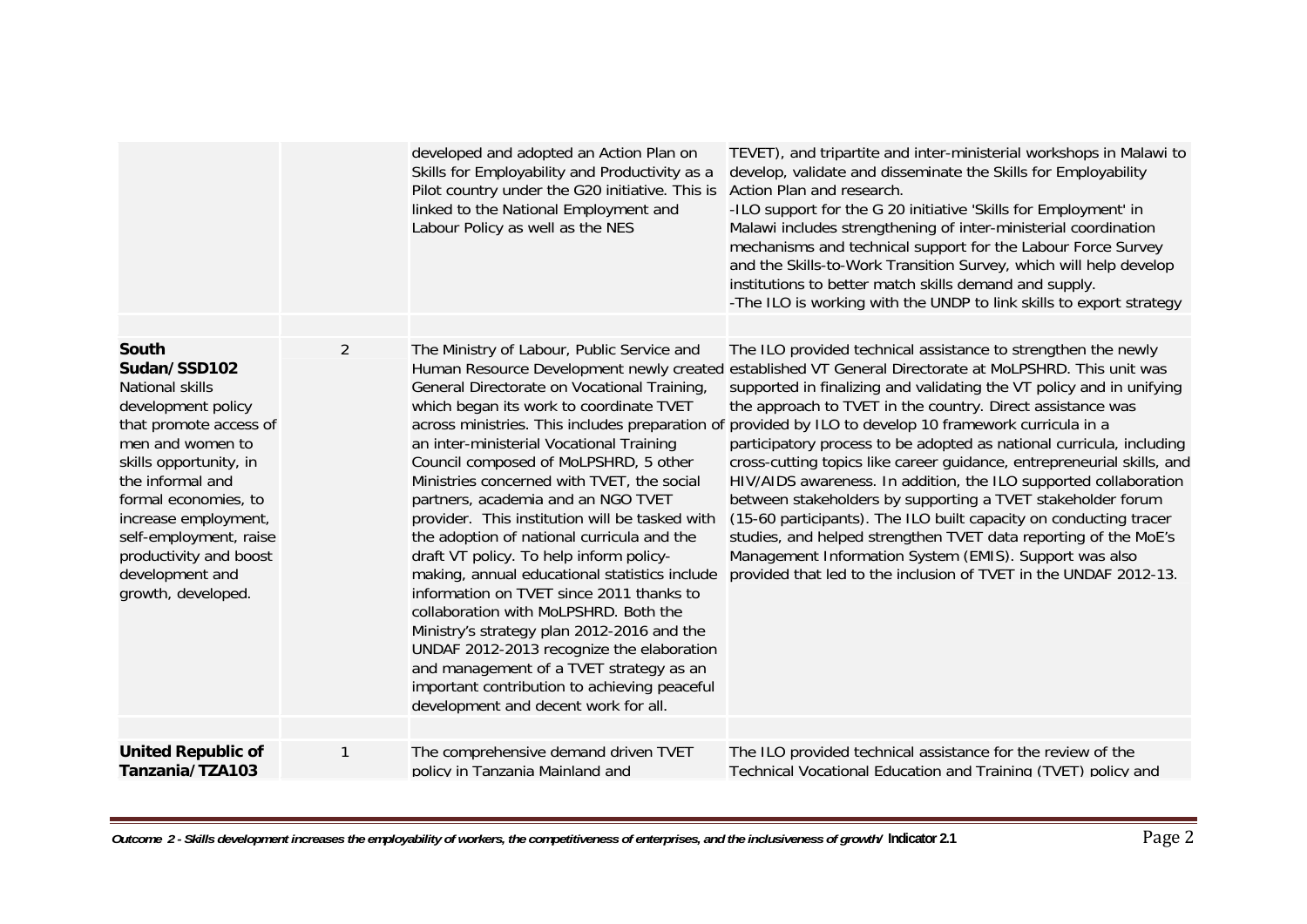| Improved skills<br>development<br>strategies for<br>employability                                                                     |                | Apprenticeship policy in Zanzibar were<br>finalized. National youth employment<br>creation programmes (2013-2015) now<br>explicitly include skills development policies<br>and strategies, following support provided<br>earlier for the National Development Plan<br>(2011-15) and UNDAP (2011-15). Skills<br>development outcomes have been integrated<br>by the Government in its national<br>development strategies to reduce poverty<br>reduction and promote economic growth.                                            | apprenticeship policy.<br>Through technical support from ILO and support for tripartite<br>stakeholders meetings and training, the finalized gender sensitive<br>TVET policy includes "recognition of prior learning" and introduces<br>formal apprenticeship programme in the TVET system.<br>ILO contributed to the designing and development of the National<br>youth employment creation programme (2013-15), as well as to<br>the National Development Plan (2011-15) and in UNDAP (2011-<br>$(15)$ . |
|---------------------------------------------------------------------------------------------------------------------------------------|----------------|--------------------------------------------------------------------------------------------------------------------------------------------------------------------------------------------------------------------------------------------------------------------------------------------------------------------------------------------------------------------------------------------------------------------------------------------------------------------------------------------------------------------------------|------------------------------------------------------------------------------------------------------------------------------------------------------------------------------------------------------------------------------------------------------------------------------------------------------------------------------------------------------------------------------------------------------------------------------------------------------------------------------------------------------------|
| South<br>Africa/ZAF104<br>Skills policies and<br>programmes<br>contribute to the<br>creation of decent<br>employment<br>opportunities |                | The South African Government launched its<br>first ever National Development Plan in 2012<br>which was adopted as a blueprint for<br>eliminating poverty and reducing inequality<br>by 2030. The NDP's policy proposals include<br>improving systems for skills planning and<br>provision to be more aligned with labour<br>market requirements; strengthening<br>relationships between training institutions<br>and workplaces as well as ensuring a strong<br>and streamlined quality assurance and<br>qualification system. | Through a process facilitated by the Office of the UN Resident<br>Coordinator, the ILO made technical inputs into the draft NDP<br>during its formulation and provided comprehensive comments on<br>sections of the draft that relate to skills development. These inputs<br>are reflected in the NDP.                                                                                                                                                                                                     |
| Asia- and the Pacific                                                                                                                 |                |                                                                                                                                                                                                                                                                                                                                                                                                                                                                                                                                |                                                                                                                                                                                                                                                                                                                                                                                                                                                                                                            |
| Bangladesh/BGD10<br>Skills development<br>reforms for<br>employability and                                                            | $\overline{2}$ | The operations of the National Skills<br>Development Council (NSDC) and its<br>Executive Committee (ECNSDC) became<br>more firmly operational, including the<br>establishment of a Secretariat to lead                                                                                                                                                                                                                                                                                                                         | The office provided technical support to the National Skills<br>Development Council and to its Executive Committee and<br>Secretariat in the areas of planning, systems development and<br>operationalization, gender mainstreaming, and disability inclusion<br>of through TC funding from EC and Switzerland and Canada.                                                                                                                                                                                 |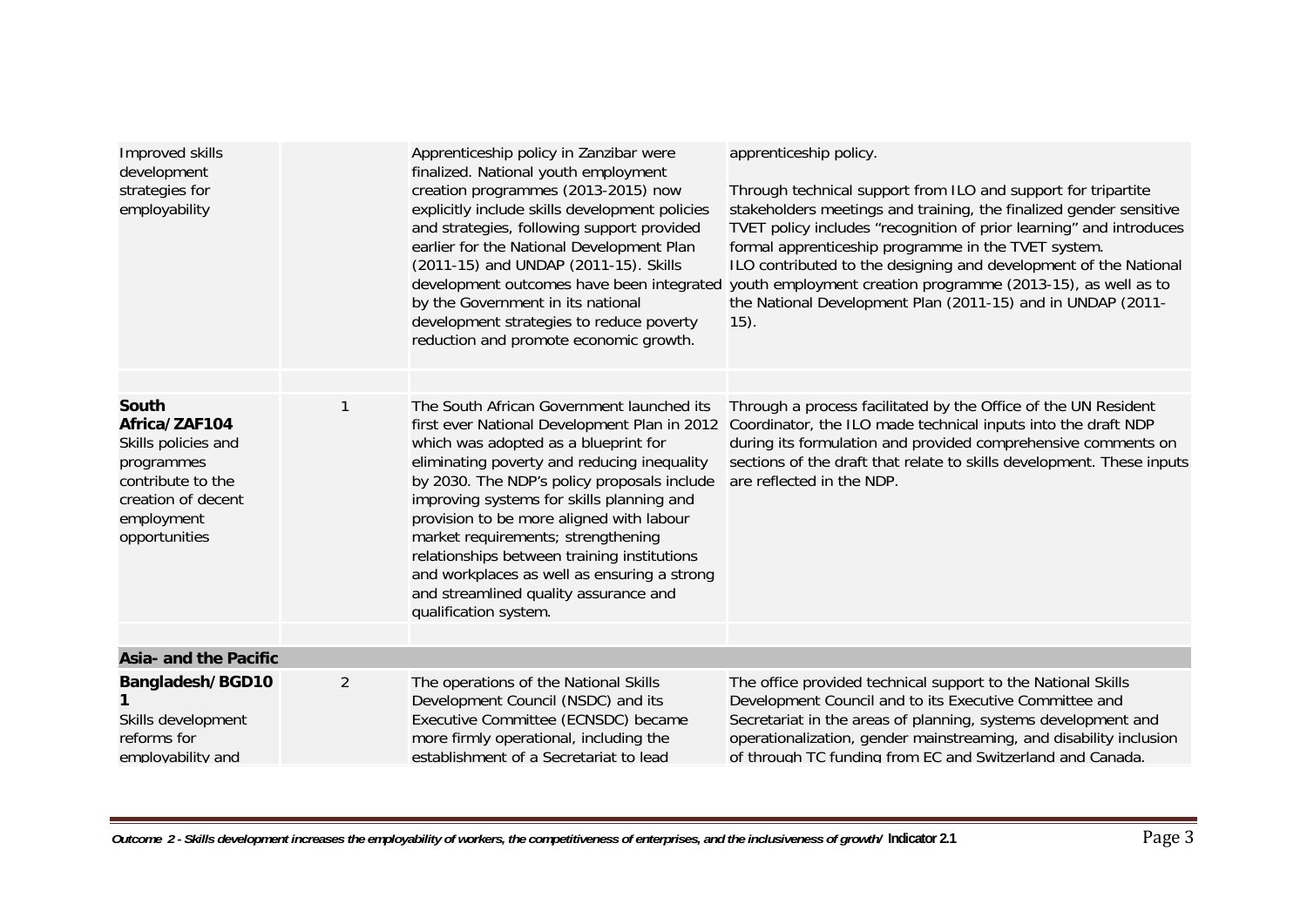| livelihoods<br>implemented.                                                                                                                                                             |   | implementation of the national skills<br>development policy (NSDP), which was<br>adopted in 2011 . The NSDP is being further<br>promulgated through the national strategy<br>for the promotion of gender equality in TVET<br>(in advanced stage of adopted by the<br>Government). The Government included<br>TVET as one of the targets in its post-2015<br>development agenda.                 |                                                                                                                                                                                                                                                                                                                                                                                                                                                                                                                                                                                                                                           |
|-----------------------------------------------------------------------------------------------------------------------------------------------------------------------------------------|---|-------------------------------------------------------------------------------------------------------------------------------------------------------------------------------------------------------------------------------------------------------------------------------------------------------------------------------------------------------------------------------------------------|-------------------------------------------------------------------------------------------------------------------------------------------------------------------------------------------------------------------------------------------------------------------------------------------------------------------------------------------------------------------------------------------------------------------------------------------------------------------------------------------------------------------------------------------------------------------------------------------------------------------------------------------|
| India/IND102<br>Improved<br>employability through<br>enhancements to the<br>skills development<br>system that improve<br>responsiveness to<br>current and future<br>labour market needs | 1 | Skills development is prioritized in India's<br>12th 5-Year Plan (2013-17)                                                                                                                                                                                                                                                                                                                      | Technical inputs provided into the development of the 12th Plan<br>through participation in Working Groups on key issues, i.e.,<br>qualification reform, apprenticeships and labour market<br>information.<br>Through regular technical dialogues on key policy issues with<br>policy-making bodies at all levels (Prime Minister's National Council<br>on Skills Development, Planning Commission's National Skills<br>Coordination Board, Ministry of Finance's National Skills<br>Development Corporation), the ILO proposed strategies to<br>reengineer India's skills system in line with current and future<br>labour market needs. |
|                                                                                                                                                                                         | 2 | Government of India (GOI) established<br>National Skills Development Agency through<br>a notification in the Gazette of India on 9<br>June 2013 as an overarching body to<br>coordinate skills systems in India and<br>harmonize skill development efforts of GOI<br>and private sector by acting as the apex<br>body for the National Skills Qualifications<br>Framework (NSQF), labour market | Developed Proposal to Strengthen the Indian LMIS through a<br>systematic step-by-step process involving three technical reviews and<br>consultations quided by a national tripartite-plus Working Group.<br>Reviewed national document on Possible Futures for the National<br>Council for Vocational Training (NCVT) and provided technical inputs<br>for drafting new legislation.<br>Convened technical meetings and Decent Work Debates on key issues                                                                                                                                                                                 |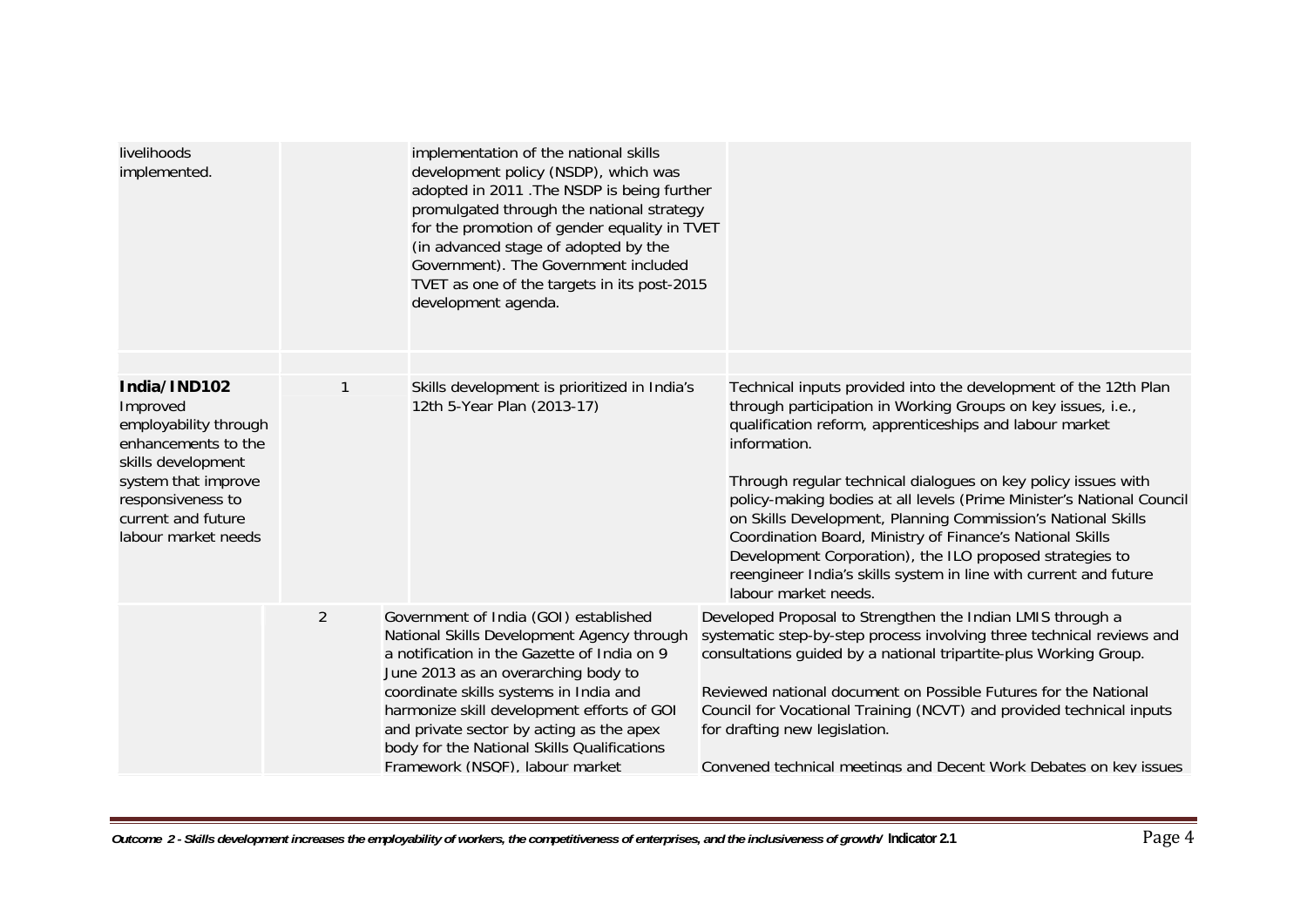|                                                                                                                                                 |   | information system (LMIS), state skills<br>development missions and monitoring and<br>evaluation of existing skills development<br>schemes.                                                                                                                                                                    | related to coordination and governance of the Indian skill system, e.g.:<br>LMIS, NSQF, quality assurance etc. that brought together relevant<br>partners, facilitated coherence and highlighted the importance of<br>improved coordination and governance.<br>The ILO provided support to sectoral tripartite-plus committees in two<br>clusters to operationalize GOI's Skills Development Initiative<br>Programme and ensured tripartite involvement in consortia formed to<br>establish Sector Skills Councils in the Handicrafts and Domestic Worker<br>sectors. |
|-------------------------------------------------------------------------------------------------------------------------------------------------|---|----------------------------------------------------------------------------------------------------------------------------------------------------------------------------------------------------------------------------------------------------------------------------------------------------------------|-----------------------------------------------------------------------------------------------------------------------------------------------------------------------------------------------------------------------------------------------------------------------------------------------------------------------------------------------------------------------------------------------------------------------------------------------------------------------------------------------------------------------------------------------------------------------|
|                                                                                                                                                 |   |                                                                                                                                                                                                                                                                                                                |                                                                                                                                                                                                                                                                                                                                                                                                                                                                                                                                                                       |
| Cambodia/KHM202<br>Enhanced<br>employability of men<br>and women through<br>improved skills<br>development and<br>public employment<br>services |   | by the Ministry of Labour and Vocational<br>Training (MOLVT) and the National<br>Employment Agency (NEA), with ILO<br>support, informed the drafting of the<br>National Skills Policies which are integral<br>parts of the National Employment Policy.                                                         | The results of a skills gap survey, undertaken With the support of the Swedish International Development<br>Cooperation Agency (SIDA) Funding, the ILO provided technical<br>advice on the methodology and data analysis to National<br>Employment Agency (NEA) to conduct a skills gap survey in<br>selected industry sectors. Draft survey results were presented<br>during the National Consultation workshop in May 2013. Prior to<br>this, several tripartite consultations were conducted in 2012 to<br>draft and refine the policies.                          |
|                                                                                                                                                 | 3 | The Ministry of Tourism and the Tripartite<br>Technical Committee developed National<br>Skills Standards for selected occupations of<br>the tourism sector. The Tripartite Technical<br>Committee collected and analysed<br>information with respect to skills demand and training to employment.-.<br>supply. | In January 2013, the ILO provided technical advisory assistance to<br>the Technical Committee of the Ministry of Tourism by drafting<br>guidelines for developing skills standards for tourism so that<br>training more closely aligned to labour market needs. This process<br>provided a test case for more tripartite involvement in linking                                                                                                                                                                                                                       |
| <b>Americas</b>                                                                                                                                 |   |                                                                                                                                                                                                                                                                                                                |                                                                                                                                                                                                                                                                                                                                                                                                                                                                                                                                                                       |
| Argentina/ARG126<br>Mejoran las acciones y                                                                                                      | 1 | - El Plan Estratégico Industrial 2020 que<br>contiene políticas generales y sectoriales                                                                                                                                                                                                                        | - Asesoría técnica permanente a las Redes de Formación Continua<br>v de Servicios Públicos de Empleo del MTESS, para su trabaio en el                                                                                                                                                                                                                                                                                                                                                                                                                                 |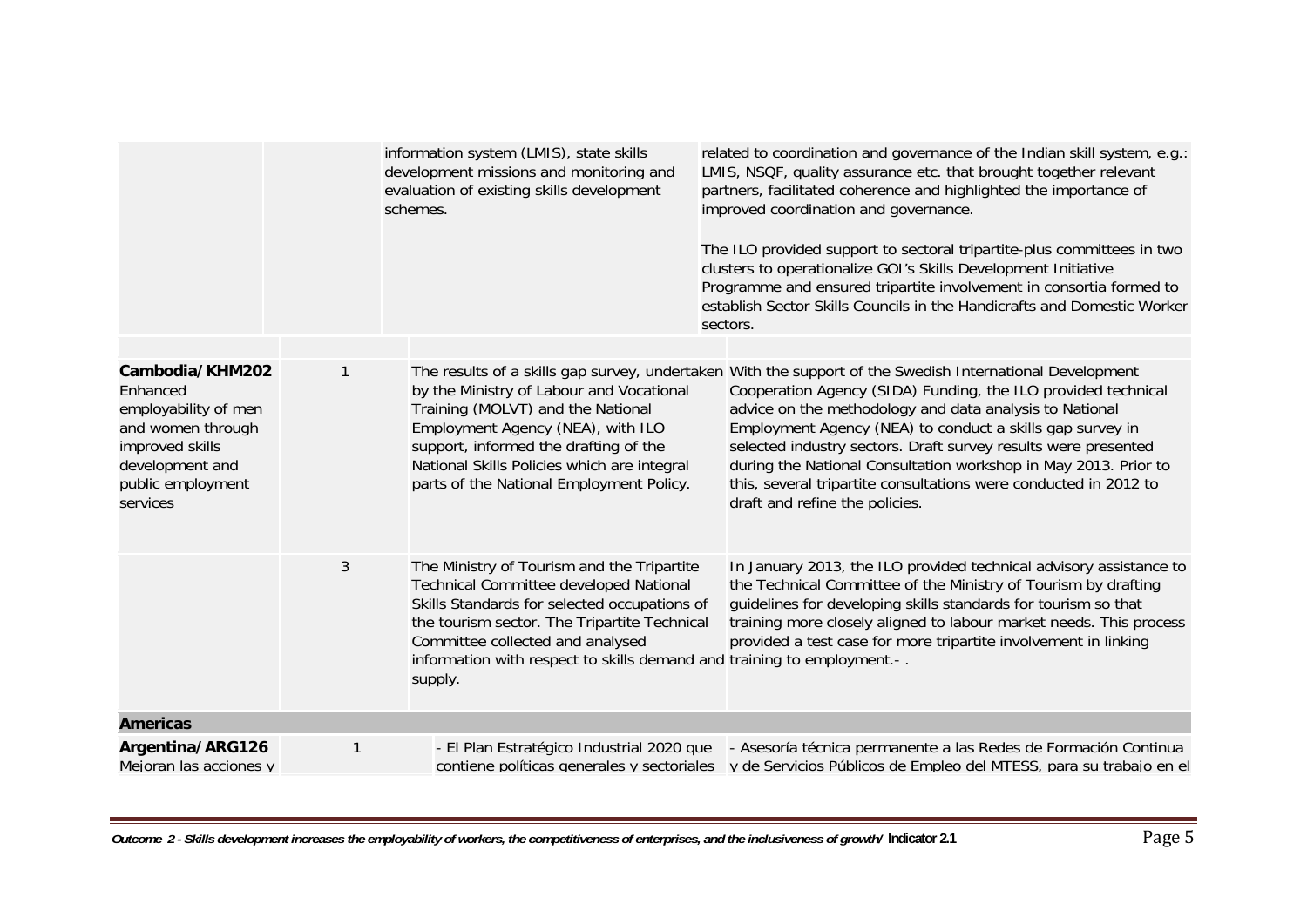| políticas de empleo,<br>educación y formación<br>para el trabajo y se<br>consolidan las redes<br>de Servicios Públicos<br>de Empleo y de<br>Formación Continua,<br>en consonancia con<br>los requerimientos del<br>sector productivo. |                | para duplicar el PIB industrial se articula<br>de manera estrecha con el Plan<br>Estratégico de Formación Continua,<br>Innovación y Empleo Argentina 2020.<br>Para la ejecución de este plan, el MTESS<br>y los interlocutores sociales han<br>el diseño de políticas más eficaces que<br>mejoren las condiciones de empleabilidad mercado de trabajo, OIT 2013<br>y accesibilidad.                                                            | territorio incluso a través de la entrega de los siguientes insumos<br>para su consideración:<br>- Perfil de los servicios públicos de empleo en Argentina, como<br>insumo para la plataforma del G-20 con apoyo de OIT y OCDE.<br>- Documento Mecanismos de formulación e implementación de la<br>política de empleo en Argentina, OIT 2013<br>desarrollado capacidades específicas para - Documento Polarización en la generación de empleo y<br>desbalance de calificaciones en Argentina y sus efectos en el                                                                                                                                                                                                                                                                                                                                                                                                                                                               |
|---------------------------------------------------------------------------------------------------------------------------------------------------------------------------------------------------------------------------------------|----------------|------------------------------------------------------------------------------------------------------------------------------------------------------------------------------------------------------------------------------------------------------------------------------------------------------------------------------------------------------------------------------------------------------------------------------------------------|--------------------------------------------------------------------------------------------------------------------------------------------------------------------------------------------------------------------------------------------------------------------------------------------------------------------------------------------------------------------------------------------------------------------------------------------------------------------------------------------------------------------------------------------------------------------------------------------------------------------------------------------------------------------------------------------------------------------------------------------------------------------------------------------------------------------------------------------------------------------------------------------------------------------------------------------------------------------------------|
|                                                                                                                                                                                                                                       | $\overline{2}$ | - En el marco del Proyecto Construir<br>Futuro con Trabajo Decente (Fase III),<br>los Ministerios de Trabajo y de Educación<br>promueven la incorporación de los<br>principios y derechos laborales<br>fundamentales y el concepto de trabajo<br>decente en la currícula de enseñanza<br>media.                                                                                                                                                | - Promoción del intercambio de experiencias en la incorporación<br>del Trabajo Decente en la enseñanza media (Argentina, Brasil,<br>Chile y Uruguay).<br>- Actualización del material de formación docente del Programa de<br>capacitación multimedial Explora Trabajo Decente, OIT 2012.<br>- Elaboración de un módulo sobre seguridad y salud en el trabajo<br>para ser incorporado al Programa de capacitación multimedial<br>Explora Trabajo Decente, OIT 2013.                                                                                                                                                                                                                                                                                                                                                                                                                                                                                                            |
|                                                                                                                                                                                                                                       | $\overline{4}$ | - Los Ministerios de Trabajo, de Industria<br>y de Turismo articulan los objetivos y<br>metas de sus respectivos Planes<br>Estratégicos 2020 (de Formación<br>Continua, Innovación y Empleo; de<br>Industria y de Turismo Sustentable) a fin<br>de reducir la brecha entre oferta y<br>a través de los Consejos Sectoriales de<br>Formación Continua y Certificación de<br>Competencias Laborales y la Red de<br>Servicios Públicos de Empleo. | - Jornada sobre formación continua para las cadenas de valor del<br>Plan Estratégico Industrial 2020 y las mejores prácticas<br>institucionales en el desarrollo de competencias laborales y en la<br>promoción de la intermediación laboral (Mar del Plata, 2013).<br>- Asistencia técnica a la provincia de Misiones para la<br>implementación de políticas de formación y empleo vinculadas al<br>sector turismo: identificación de las demandas de formación y/o de<br>demanda laboral en sectores estratégicos, evaluación y certificación de competencias laborales vinculadas al<br>sector turismo (Puerto Iguazú); Seminario Planes estratégicos de<br>Formación Continua y Turismo en Iguazú (Puerto Iguazú, 2013);<br>diseño de proyectos de fortalecimiento institucional vinculados a<br>los procesos de normalización, formación, evaluación y<br>certificación de competencias y la implementación de planes de<br>formación de trabajadores del sector turismo. |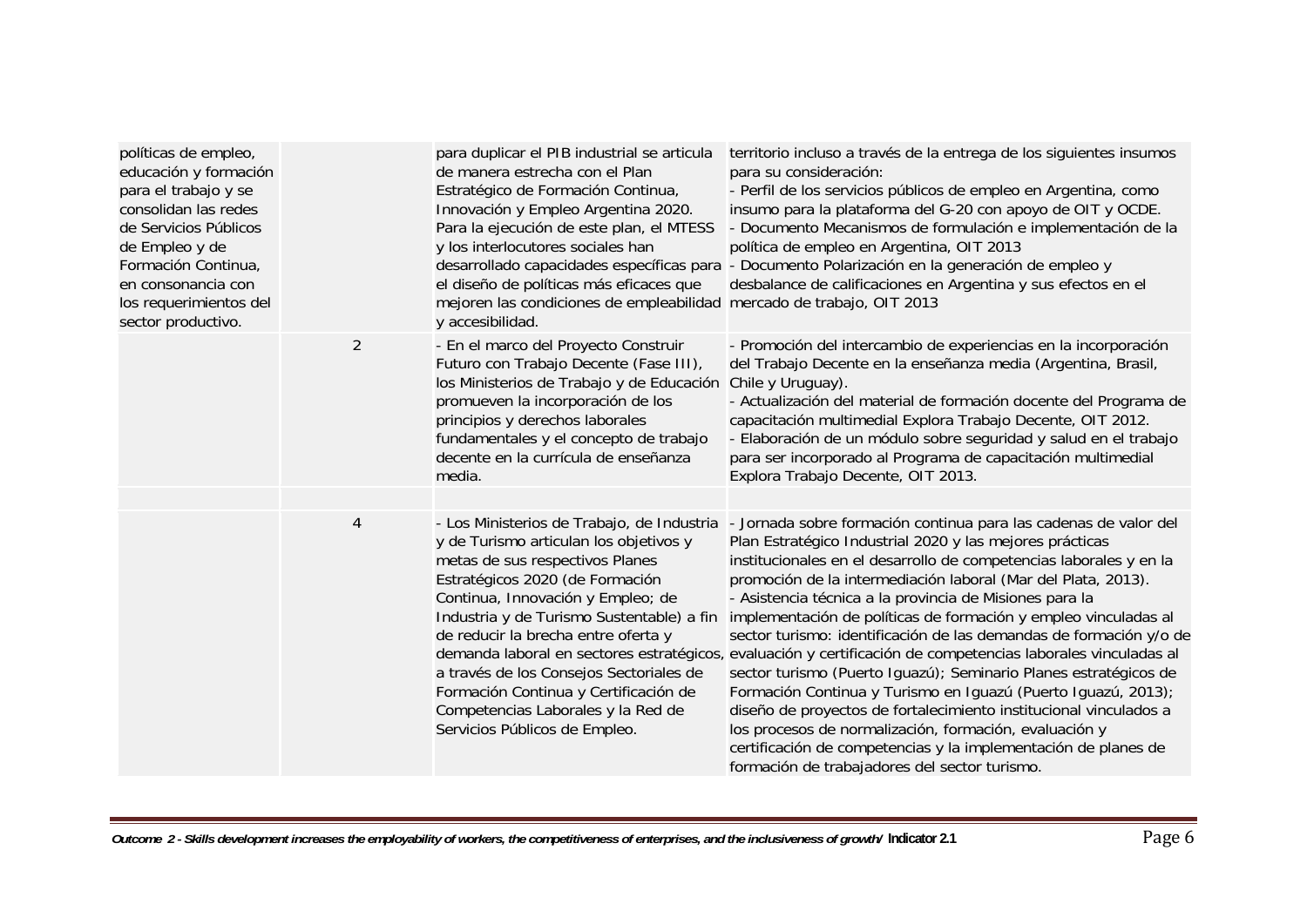| Cuba/CUB102<br>Mandantes consolidan<br><b>Red Nacional</b><br>SIMAPRO para<br>mejorar productividad,<br>competencias<br>laborales y condiciones<br>del trabajo en<br>industria azucarera y<br>turismo. | 4 | El Grupo Azucarero de Cuba (AZCUBA),<br>antes Ministerio de Azúcar, ha<br>incorporado la metodología del Sistema<br>de Medición y Avance de la Productividad<br>(SIMAPRO) como sistema de gestión en<br>toda la agroindustria, a través de 45<br>centrales azucareras y llegando a 113<br>trabajadores. Para ello, ha implementado<br>un protocolo detallado de la metodología<br>y un paquete de herramientas como<br>indicadores de medición, Guías de<br>Autoformación y Certificación por<br>Competencias (GAECs).<br>Con recursos propios, AZCUBA está<br>ejecutando un programa de formación<br>basado en las Guías de Autoformación y<br>Evaluación por Competencias y sobre las<br>técnicas de aplicación de las mismas, con<br>la finalidad de fortalecer las capacidades<br>de los responsables de Recursos<br>Humanos de la industria azucarera sobre<br>la Gestión de Personas por Competencias<br>y Organizaciones Sostenibles. | La OIT brindó asistencia técnica para que el protocolo estuviera<br>alineado con la recomendación 195 de la OIT, considerando la<br>participación de todos los niveles en la organización en la gestión<br>integral de la productividad basado en el aprendizaje permanente.<br>Coordinó los talleres de capacitación para la elaboración de las<br>GAECs e hizo la revisión de las mismas, así como la capacitación<br>para mandos medios en la facilitación y seguimiento a las mismas.<br>La OIT apoyó a los responsables de Recursos Humanos de<br>empresas azucareras a través de becas para la participación en el<br>curso Gestión de Recursos Humanos por competencias y<br>organizaciones sostenibles del CIF/Turín. |
|--------------------------------------------------------------------------------------------------------------------------------------------------------------------------------------------------------|---|----------------------------------------------------------------------------------------------------------------------------------------------------------------------------------------------------------------------------------------------------------------------------------------------------------------------------------------------------------------------------------------------------------------------------------------------------------------------------------------------------------------------------------------------------------------------------------------------------------------------------------------------------------------------------------------------------------------------------------------------------------------------------------------------------------------------------------------------------------------------------------------------------------------------------------------------|-------------------------------------------------------------------------------------------------------------------------------------------------------------------------------------------------------------------------------------------------------------------------------------------------------------------------------------------------------------------------------------------------------------------------------------------------------------------------------------------------------------------------------------------------------------------------------------------------------------------------------------------------------------------------------------------------------------------------------|
| Guyana/GUY151<br>Increased capacity to<br>match skills<br>development with<br>labour market needs in<br>Guyana                                                                                         |   | The Ministry of Education Guyana,<br>through the Guyana TVET Council<br>implemented the revised National TVET<br>policy in 2012. The TVET Council and the<br>Board of Industrial Training and its<br>tripartite Board, reformed their<br>programmes to match labour market                                                                                                                                                                                                                                                                                                                                                                                                                                                                                                                                                                                                                                                                   | The ILO provided technical advisory services to the Guyana TVET<br>Council on skills development policies, areas such as skills<br>matching demand through the use of labour market data for<br>curricular development and programme review and evaluation,<br>and competency-based training using industry occupational<br>standards.                                                                                                                                                                                                                                                                                                                                                                                        |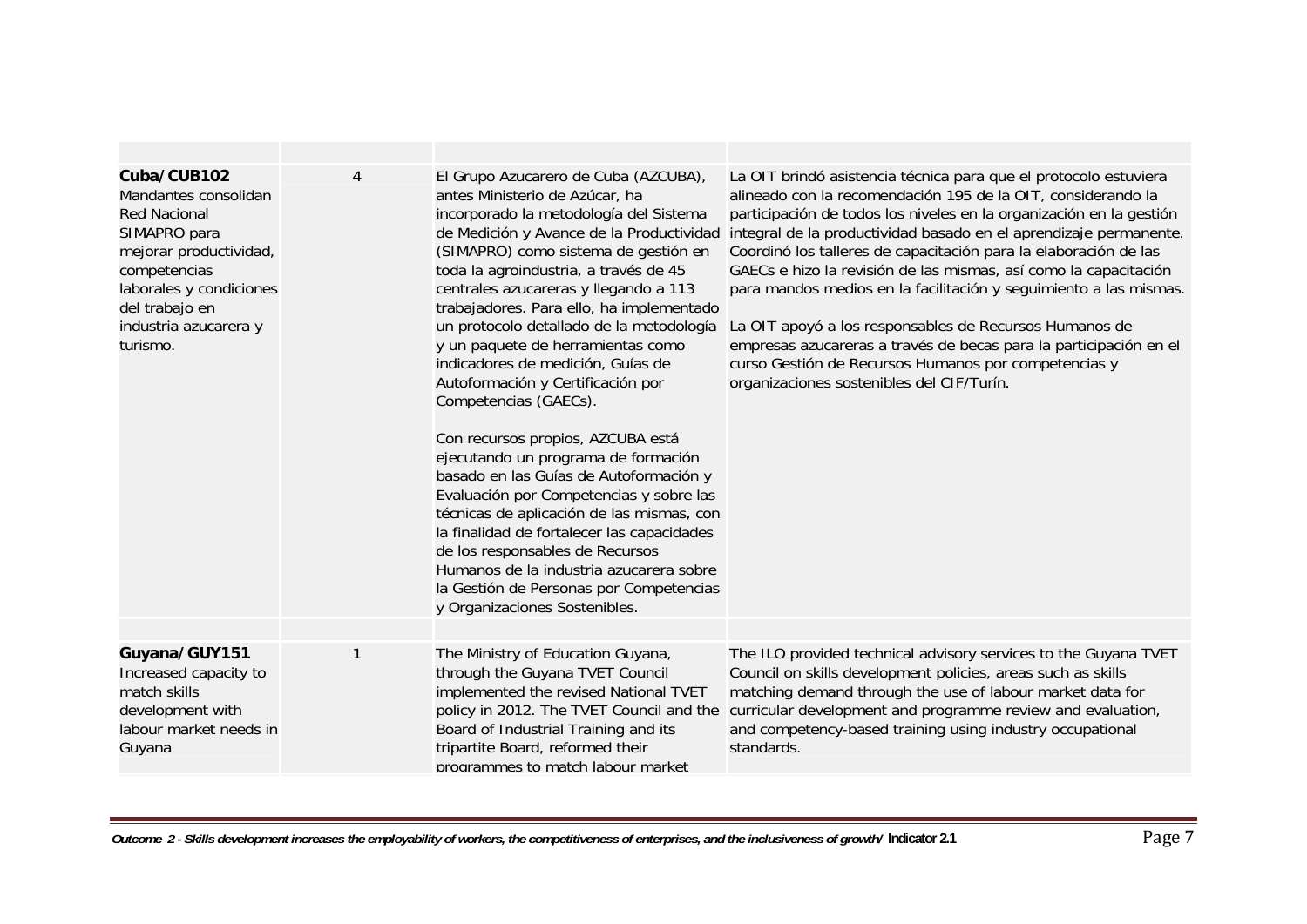|                                                                                                                                                                                                                                                 |   | demand by collecting labour market data<br>in the mining sector and Heavy<br>Equipment operators in the construction<br>sector to match skills supply and demand.                                                                                                                                                                                                                                       |                                                                                                                                                                                                                                                                                                                              |
|-------------------------------------------------------------------------------------------------------------------------------------------------------------------------------------------------------------------------------------------------|---|---------------------------------------------------------------------------------------------------------------------------------------------------------------------------------------------------------------------------------------------------------------------------------------------------------------------------------------------------------------------------------------------------------|------------------------------------------------------------------------------------------------------------------------------------------------------------------------------------------------------------------------------------------------------------------------------------------------------------------------------|
|                                                                                                                                                                                                                                                 | 3 | The Ministry of Education, through the<br>Guyana TVET Council and its tripartite<br>the Board of Industrial Training, has<br>implemented entrepreneurship education<br>as integral part of the TVET curriculum.                                                                                                                                                                                         | The ILO delivered a 5-day training workshop on entrepreneurship<br>education and curriculum implementation to instructors of the<br>Board, and the Ministry of Labour through TVET Council and Board of Industrial Training for implementation<br>in the training curricula, to enable trainees consider self-<br>employment |
| <b>Europe</b>                                                                                                                                                                                                                                   |   |                                                                                                                                                                                                                                                                                                                                                                                                         |                                                                                                                                                                                                                                                                                                                              |
| <b>ALB130</b><br>Employment and training<br>policies are formulated and<br>implemented to address<br>both efficiency and equity<br>objectives and are aligned<br>with the provisions of ILS<br>on employment policy and<br>employment services. |   | (VET) and Lifelong Learning (LLL) Strategy is<br>one of the key documents for the medium-<br>term reform of the education and training<br>system in Albania. It is the first joint strategy<br>between the Ministry of Education and Labour<br>thus creating the basis for productive<br>collaboration. This joint effort also paves the<br>way for the introduction of LLL approach in the<br>country. | The National Vocational Education and Training Final validated draft of the National VET and Lifelong Learning<br>Strategy 2013-2020 was prepared and submitted to the<br>Ministries of Education and Labour for further action.                                                                                             |
| Turkey/TUR156<br>Promoting skills for green<br>economy and green jobs                                                                                                                                                                           | 2 | A national inter-agency task force<br>including social partners was established<br>to develop a green jobs strategy<br>including skills and sectoral policies in<br>line with National Development Plans<br>and Strategies.                                                                                                                                                                             | ILO provided technical support in cooperation with ITC/ILO and<br>ILO-Green Jobs Programme. In this regard, a national workshop<br>including field visits to enterprises took place in Ankara 24-26<br>June, 2013.                                                                                                           |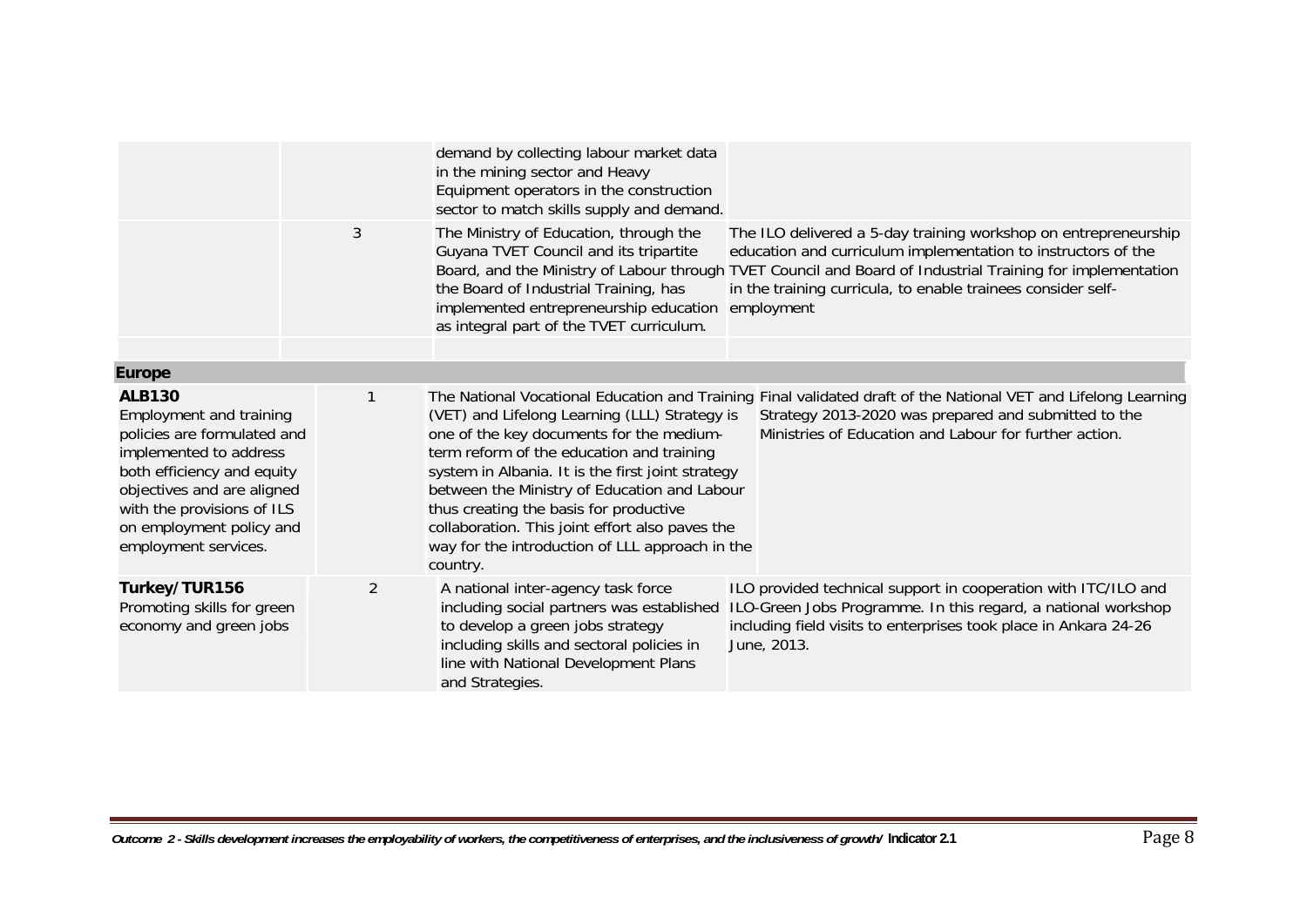### **Indicator 2.2: Number of member States that, with ILO support, make relevant training more readily accessible in rural communities.**

#### **Measurement**

- 1. Legislation and/or policy relevant to the skills development of people in rural communities is reviewed with ILO advice and/or technical assistance.
- 2. Skills development programmes targeting people in rural communities are designed and organized, with ILO advice and/or technical assistance, on the basis of assessments of labour market opportunities.
- 3. Training programmes are designed or reformed to be accessible to people in rural communities reflecting ILO advice and/or technical assistance.
- 4. Beneficiaries are placed in wage- or self-employment on completion of skills training, as reflected through post-training support provided with ILO advice and/or technical assistance

| <b>Country/ Country Programme</b><br>Outcome (CPO)                                                                                                                                                                                                   | <b>Measurement</b><br>Criteria | <b>Result Achieved</b>                                                                                                                                                                                                                                                                                                                                                                    | <b>ILO Contribution</b>                                                                                                                                                                                                                                                                                                                                                                                                                                                                                                                                                                                                                                                                                                                                                                                                                |
|------------------------------------------------------------------------------------------------------------------------------------------------------------------------------------------------------------------------------------------------------|--------------------------------|-------------------------------------------------------------------------------------------------------------------------------------------------------------------------------------------------------------------------------------------------------------------------------------------------------------------------------------------------------------------------------------------|----------------------------------------------------------------------------------------------------------------------------------------------------------------------------------------------------------------------------------------------------------------------------------------------------------------------------------------------------------------------------------------------------------------------------------------------------------------------------------------------------------------------------------------------------------------------------------------------------------------------------------------------------------------------------------------------------------------------------------------------------------------------------------------------------------------------------------------|
| <b>Africa</b>                                                                                                                                                                                                                                        |                                |                                                                                                                                                                                                                                                                                                                                                                                           |                                                                                                                                                                                                                                                                                                                                                                                                                                                                                                                                                                                                                                                                                                                                                                                                                                        |
| Benin/BEN102<br>Les capacités des structures en charge de<br>la promotion de l'emploi et des<br>partenaires sociaux sont renforcées, et<br>des programmes de développement des<br>compétences et de promotion d'emplois<br>ruraux sont mis en oeuvre |                                | The Government and Social Partners<br>developed and adopted a National Action<br>Plan on skills for Employment as Pilot<br>country under the G20 initiative. This was<br>coordinated by the ministries of labour,<br>youth and employment, and education.<br>The plan includes a focus on skills<br>development for rural communities and is<br>linked to the National Employment Policy. | The ILO with Danish support has strengthened the<br>capacity of tripartite constituents to develop skills<br>indicators and skills policy, and to upgrade informal<br>apprenticeship through training programmes,<br>multi-stakeholder National Steering Committee,<br>Technical Working Groups and the G20 initiative on<br>Human resources Development National<br>Committee. The ILO facilitated participation of two<br>representatives to the G20 Development Working<br>Group's workshop on human resources<br>development (Moscow, May 2013) to present the<br>national Action Plan on Skills for Employment and<br>priorities for financial and technical support for its<br>implementation and has supported the work of the<br>inter-ministerial coordination mechanism.<br>In the framework of the Skills policy formulated |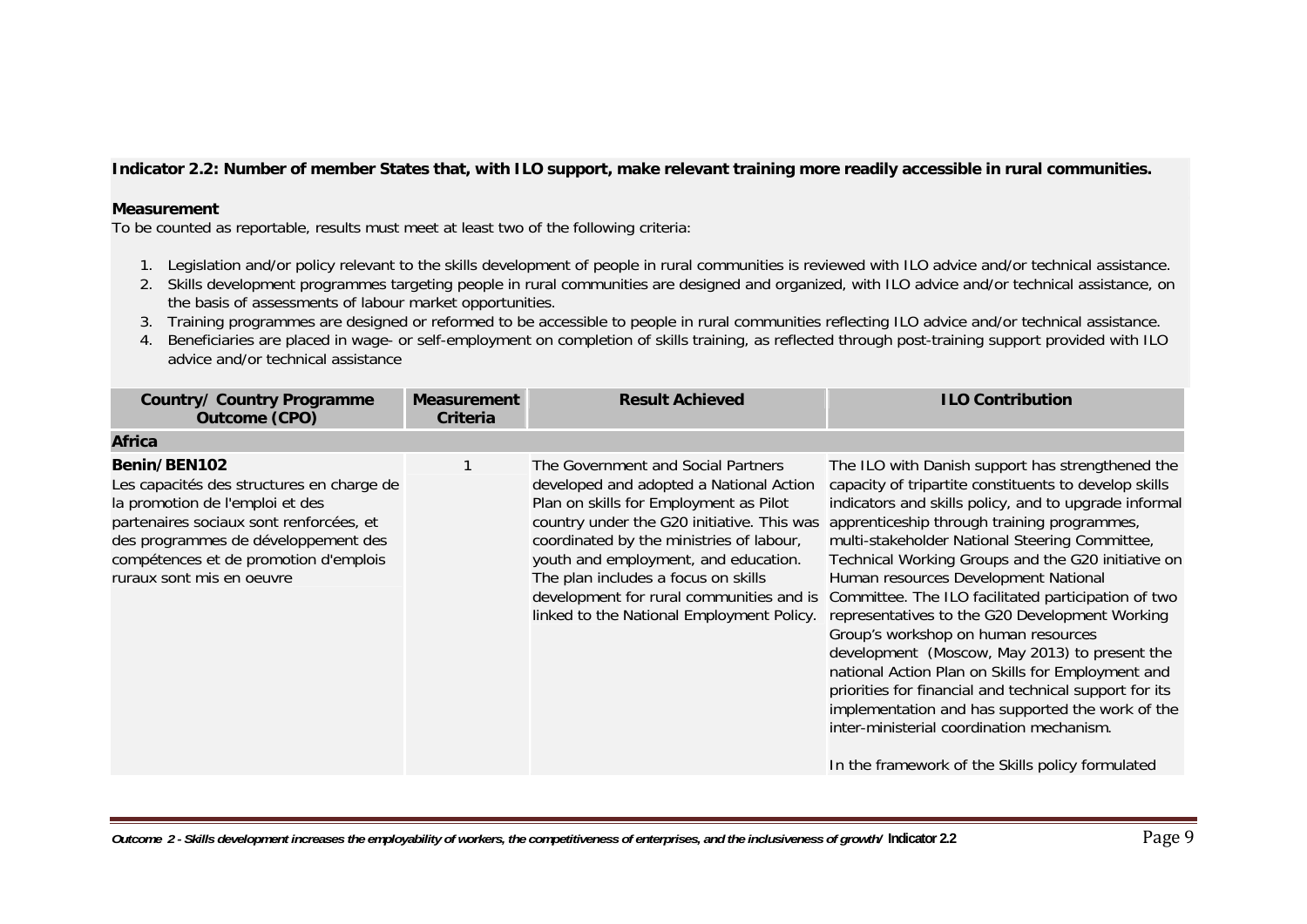| $\overline{2}$<br>Six specific rural employment programmes The ILO Training for Rural Economic<br>have been implemented at the national or Empowerment (TREE) program (funded with the<br>regional levels to strengthen skills<br>Government of Denmark) partnered with local<br>development systems that improve<br>stakeholders for a value chain analysis that showed<br>employability, promote access to<br>a number of agricultural value chains with potential<br>employment opportunities and increase<br>for economic and social impact. ILO also supported<br>incomes for inclusive and sustainable<br>a further analysis of economic opportunities and<br>growth, in Horticulture, Beekeeping,<br>skills gaps that revealed that with adequate<br>Poultry, Rabbit Farming, Aulacodes<br>technical support and training, the local small-scale<br>Farming and Soya Processing. These<br>production could satisfy the local market demand<br>programmes were based on rapid<br>and potentially export and contribute to long-term<br>assessments provided with ILO technical<br>growth and sustainability.<br>support.<br>3<br>Vocational training programmes have<br>The ILO supported the revision of vocational<br>been reformed with ILO advice and<br>training programmes. This revision consists of : (i)<br>technical assistance. The curricula of the<br>identifying potential income generating activities<br>CQP (Certificat de Qualification<br>and related training needs before designing the<br>Professionnel), CQM (Certificat de<br>contents of specific training programmes; (ii)<br>Qualification aux Métiers) and EFAT<br>involving directly the local community and social<br>(Examen de Fin d'Apprentissage<br>partners in each phase of the identification, design<br>Traditionnel) have been revised to be<br>and delivery process; (iii) facilitating the necessary<br>accessible to people in rural communities,<br>post-training phase which, includes guidance in the<br>validated and published. The new<br>use of production technologies, facilitation to<br>curricula are to be implemented by July<br>access the credit, and assistance to initiate and<br>and October 2013 in 5 departments and<br>sustain income generating activities individually<br>by March 2014 at national level, by the<br>and collectively.<br>Ministry of Secondary School<br>(MESFTPRIJ).<br>Approximately 3000 youth out of 5000<br>4<br>Public and private training institutions are enabled |  | and validated, the ILO provided evidence of what<br>can be achieved through enhanced skills<br>development linked to labour market demand at<br>rural community level. |
|--------------------------------------------------------------------------------------------------------------------------------------------------------------------------------------------------------------------------------------------------------------------------------------------------------------------------------------------------------------------------------------------------------------------------------------------------------------------------------------------------------------------------------------------------------------------------------------------------------------------------------------------------------------------------------------------------------------------------------------------------------------------------------------------------------------------------------------------------------------------------------------------------------------------------------------------------------------------------------------------------------------------------------------------------------------------------------------------------------------------------------------------------------------------------------------------------------------------------------------------------------------------------------------------------------------------------------------------------------------------------------------------------------------------------------------------------------------------------------------------------------------------------------------------------------------------------------------------------------------------------------------------------------------------------------------------------------------------------------------------------------------------------------------------------------------------------------------------------------------------------------------------------------------------------------------------------------------------------------------------------------------------------------------------------------------------------------------------------------------------------------------------------------------------------------------------------------------------------------------------------------------------------------------------------------------------------------------------------------------------------------------------------------------------------------------------------------------------------------------------------------------------|--|------------------------------------------------------------------------------------------------------------------------------------------------------------------------|
|                                                                                                                                                                                                                                                                                                                                                                                                                                                                                                                                                                                                                                                                                                                                                                                                                                                                                                                                                                                                                                                                                                                                                                                                                                                                                                                                                                                                                                                                                                                                                                                                                                                                                                                                                                                                                                                                                                                                                                                                                                                                                                                                                                                                                                                                                                                                                                                                                                                                                                                    |  |                                                                                                                                                                        |
|                                                                                                                                                                                                                                                                                                                                                                                                                                                                                                                                                                                                                                                                                                                                                                                                                                                                                                                                                                                                                                                                                                                                                                                                                                                                                                                                                                                                                                                                                                                                                                                                                                                                                                                                                                                                                                                                                                                                                                                                                                                                                                                                                                                                                                                                                                                                                                                                                                                                                                                    |  |                                                                                                                                                                        |
|                                                                                                                                                                                                                                                                                                                                                                                                                                                                                                                                                                                                                                                                                                                                                                                                                                                                                                                                                                                                                                                                                                                                                                                                                                                                                                                                                                                                                                                                                                                                                                                                                                                                                                                                                                                                                                                                                                                                                                                                                                                                                                                                                                                                                                                                                                                                                                                                                                                                                                                    |  |                                                                                                                                                                        |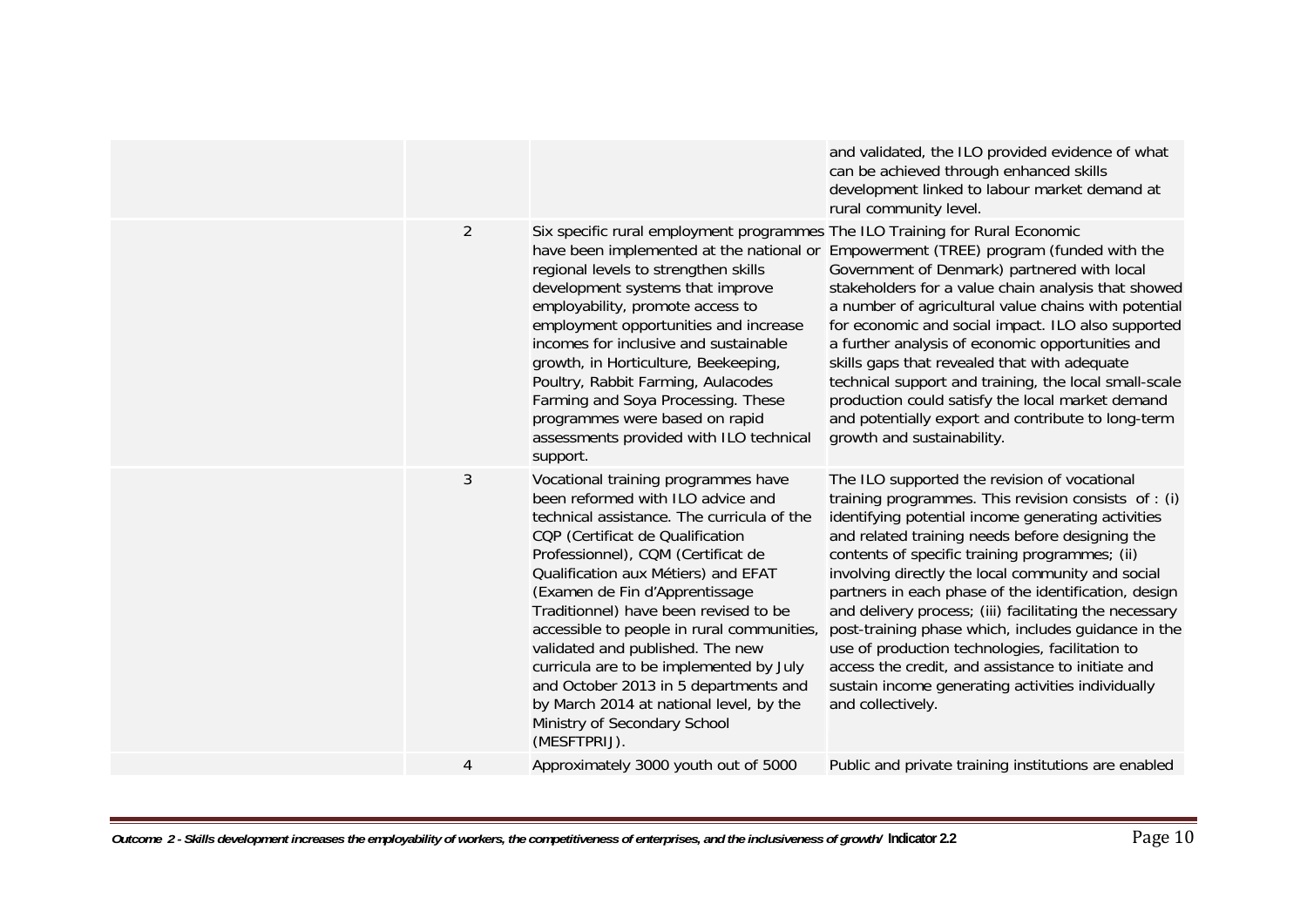|                                                                                                                                                                                                                                                                                  |   | trained were placed in wage or self-<br>employment as a result of the post-<br>training support provided by the ILO<br>(1887 young men and 113 young<br>women). 364 youth apprentices have<br>graduated from TREE programs and are<br>self-employed with post training support<br>in access to finance and markets. | with ILO support to better deliver demand-oriented<br>services to rural, informal economies.<br>ILO also supported the strengthening of the<br>systems of informal apprenticeship through<br>upgrading the skills of master crafts persons and<br>apprentices and facilitating access to new<br>technologies: (i) 22 Trainers have their skills<br>upgraded for Rural Economic Empowerment<br>(TREE) methodology and tools in rural district<br>areas.<br>(ii) 4437 (of which 1406 girls) out-of-school and<br>unemployed youth of rural districts trained.<br>(iii) 364 youth apprentices have graduated from<br>TREE programs and are self-employed with post<br>training support in access to finance and markets<br>(343 young men and 121 young women).<br>(iv) 877 Master Craft persons have their skills<br>upgraded.<br>(v) 408 out-of-school and unemployed youth have<br>been imparted theoretical knowledge and basic<br>skills. |
|----------------------------------------------------------------------------------------------------------------------------------------------------------------------------------------------------------------------------------------------------------------------------------|---|---------------------------------------------------------------------------------------------------------------------------------------------------------------------------------------------------------------------------------------------------------------------------------------------------------------------|---------------------------------------------------------------------------------------------------------------------------------------------------------------------------------------------------------------------------------------------------------------------------------------------------------------------------------------------------------------------------------------------------------------------------------------------------------------------------------------------------------------------------------------------------------------------------------------------------------------------------------------------------------------------------------------------------------------------------------------------------------------------------------------------------------------------------------------------------------------------------------------------------------------------------------------------|
| <b>Burkina Faso/BFA102</b><br>Les capacités institutionnelles des<br>Ministères en charge du Travail, de<br>l'emploi et des partenaires sociaux sont<br>renforcées, et des projets de<br>développement des compétences et de<br>promotion d'emplois ruraux sont mis en<br>oeuvre |   | The government included skills<br>development in the National Employment<br>Policy, UNDAF and Decent Work Country<br>Programme as a critical success factor.                                                                                                                                                        | ILO with Danish support conducted and provided<br>the stakeholder mapping; an extensive review of<br>relevant literature and statistics on enrolments in<br>skills development institutions, which informed the<br>inclusion of skills development in the National<br>Employment Policies. This review involved<br>interviews with key informants from ministries,<br>non-governmental organizations, informal economy<br>associations, training providers, rural district<br>councils and other experts.                                                                                                                                                                                                                                                                                                                                                                                                                                   |
|                                                                                                                                                                                                                                                                                  | 2 | Two specific rural employment programs                                                                                                                                                                                                                                                                              | The ILO Training for Rural Economic                                                                                                                                                                                                                                                                                                                                                                                                                                                                                                                                                                                                                                                                                                                                                                                                                                                                                                         |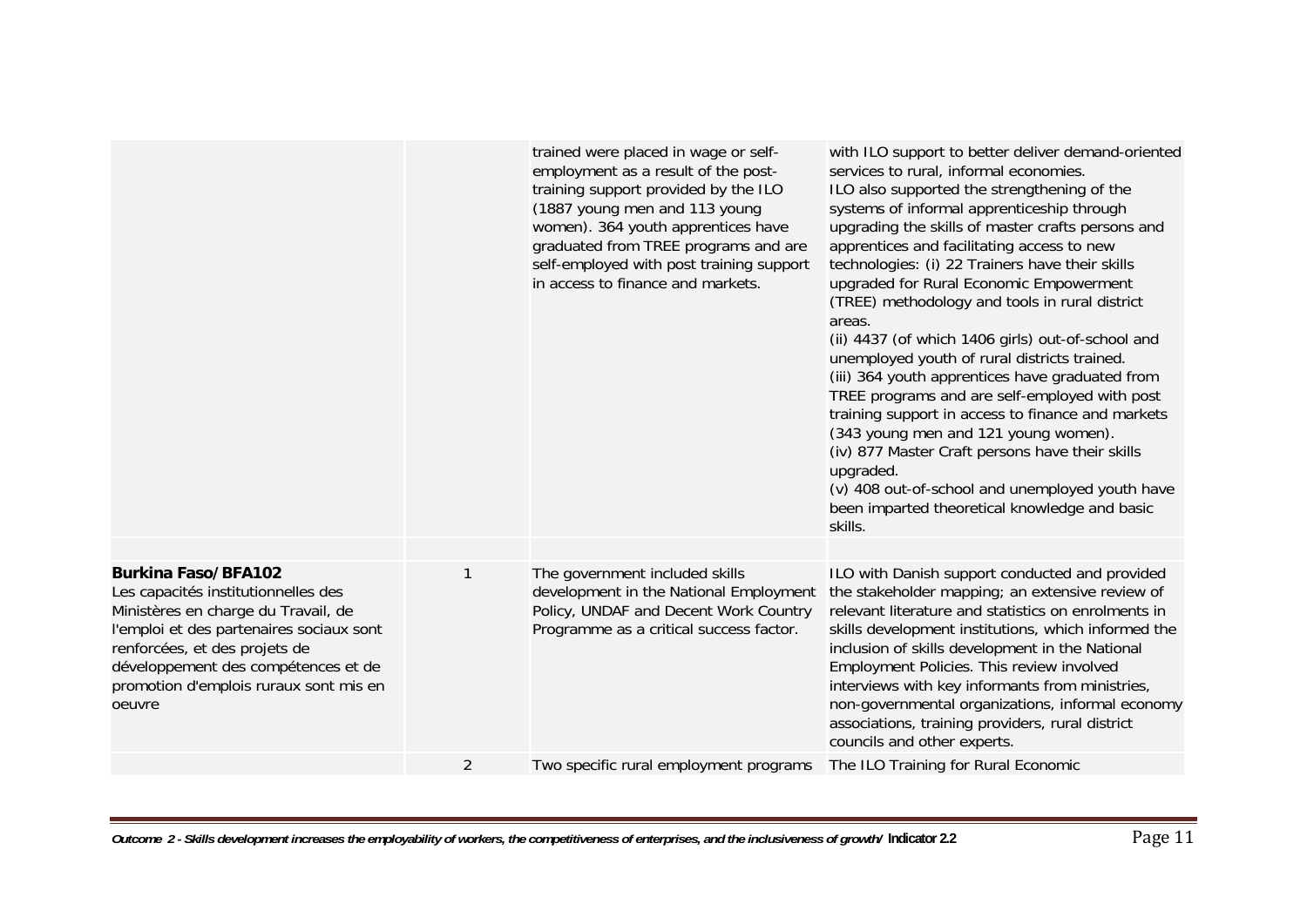|   | on Beekeeping and Poultry have been<br>implemented on the basis of a rapid<br>assessment in order to strengthen skills<br>development systems that improve<br>employability, promote access to<br>employment opportunities and increase<br>incomes for inclusive and sustainable<br>growth : in 5 rural areas (Tibga district,<br>East Region, Kalsaka district in North<br>Region, Nobere district in Center-South<br>Region, Bondoukuy district in the Boucle<br>du Mouhoun region and Dissin district in<br>South-West Region).<br>A national strategy on improving the<br>informal apprenticeship system was<br>validated at national level and<br>implemented in pilot areas. | Empowerment (TREE) program partnered with<br>local stakeholders for a value chain analysis that<br>showed a number of agricultural value chains with<br>potential for economic and social impact. ILO also<br>supported a further analysis of economic<br>opportunities and skills gaps that revealed that<br>with adequate technical support and training, the<br>local small-scale production could satisfy the local<br>market demand and potentially export and<br>contribute to the long-term growth and<br>sustainability.<br>The ILO provided advisory services on strategies to<br>improve informal apprenticeship system and<br>facilitated consultations among key stakeholders.                                                                                                                                                                                                  |
|---|------------------------------------------------------------------------------------------------------------------------------------------------------------------------------------------------------------------------------------------------------------------------------------------------------------------------------------------------------------------------------------------------------------------------------------------------------------------------------------------------------------------------------------------------------------------------------------------------------------------------------------------------------------------------------------|---------------------------------------------------------------------------------------------------------------------------------------------------------------------------------------------------------------------------------------------------------------------------------------------------------------------------------------------------------------------------------------------------------------------------------------------------------------------------------------------------------------------------------------------------------------------------------------------------------------------------------------------------------------------------------------------------------------------------------------------------------------------------------------------------------------------------------------------------------------------------------------------|
| 3 | An informal apprenticeship program is<br>taking an incremental, mainly bottom-up<br>approach, to support informal<br>program is working with national experts<br>to improve the skills of master craft<br>job skills training and mentoring<br>opportunities to youth for wage and self-<br>employment opportunities. The<br>programme is also improving access to<br>finance through microfinance institutions<br>(MFIs) to increase business turnover and<br>penetration to new markets for both<br>master craft persons and apprentice                                                                                                                                          | Mapping of national training initiatives and systems<br>of apprenticeship were undertaken by the ILO with<br>Danish support in July 2010 (reports in French are<br>apprenticeship training in rural areas. The available upon request) This mapping indicated the<br>key potential partners in training initiatives<br>nationally and regionally, current on-going<br>persons in selected demand-driven trades. initiatives in the training sphere, the status of<br>Beneficiaries are in turn providing on-the- national apprenticeship systems (informal and<br>formal) and potential obstacles to implementation<br>of the Programme's objectives.<br>The ILO intervention is directly focussed on<br>improving the skills of master craft men at national<br>level and the apprentices' capacities within the<br>national training centres and among the rural areas<br>of the country. |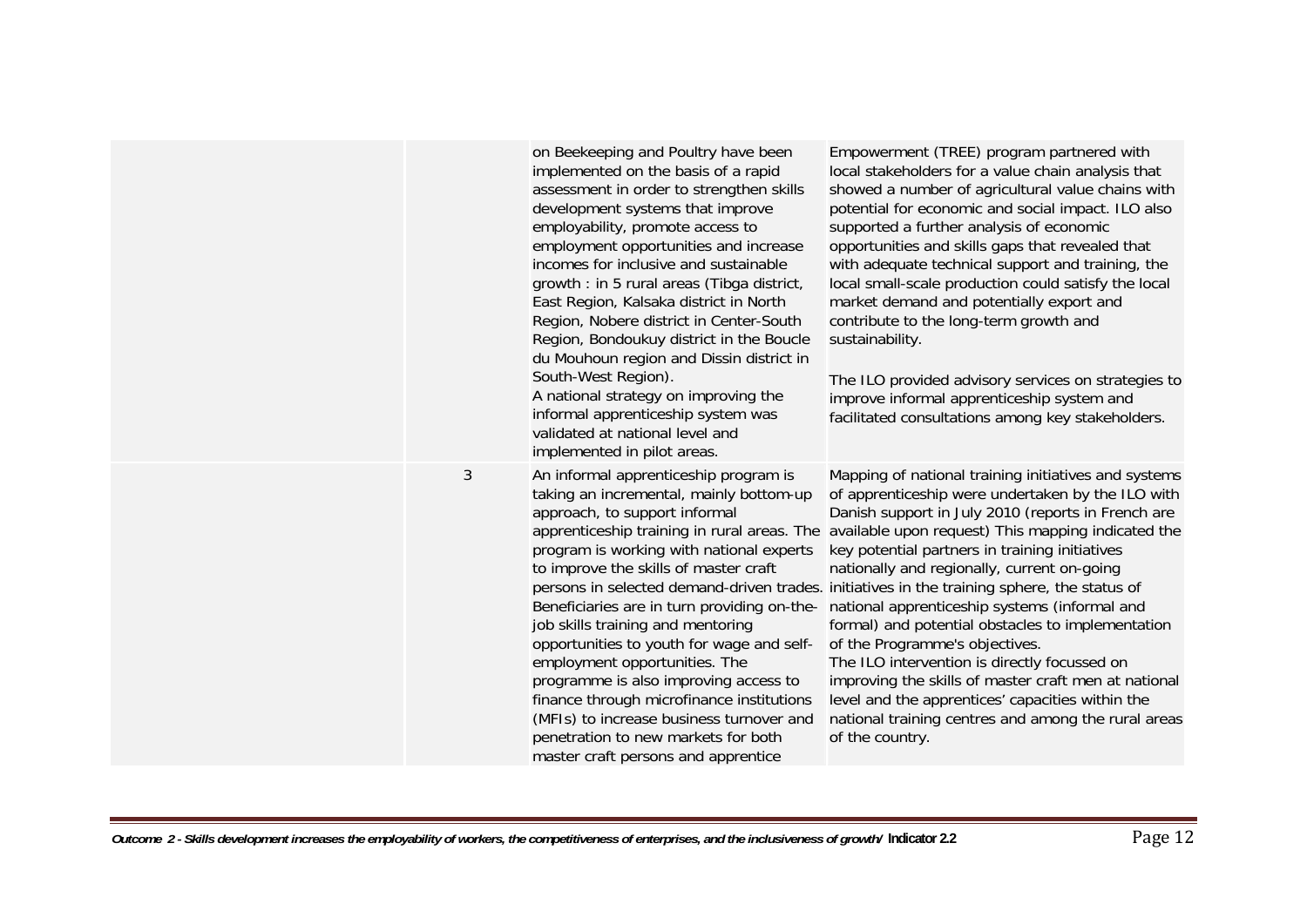|                                                                                                                              |                | graduates seeking self-employment.                                                                                                                                                                                                                                                                                                                                                                  |                                                                                                                                                                                                                                                                                                                                                                                                                                                                                                                                                                                                |
|------------------------------------------------------------------------------------------------------------------------------|----------------|-----------------------------------------------------------------------------------------------------------------------------------------------------------------------------------------------------------------------------------------------------------------------------------------------------------------------------------------------------------------------------------------------------|------------------------------------------------------------------------------------------------------------------------------------------------------------------------------------------------------------------------------------------------------------------------------------------------------------------------------------------------------------------------------------------------------------------------------------------------------------------------------------------------------------------------------------------------------------------------------------------------|
|                                                                                                                              | $\overline{4}$ | As a result of the training support<br>provided by the ILO, 1630 youth out of<br>about 4000 trained were placed in wage<br>or self-employment.<br>1081 Out of school youth aged 15-35<br>years beneficiaries of TREE Program are<br>employed (729 young men and 352 young apprentices.<br>women), including 767 in (poultry<br>programs and 314 in beekeeping small<br>and micro rural enterprises. | ILO supported the strengthening of the systems of<br>informal apprenticeship through upgrading the<br>skills of master crafts persons and apprentices and<br>facilitating access to new technologies.<br>4,480 beneficiaries from Informal Apprenticeship<br>programs: 430 master craft persons and 827                                                                                                                                                                                                                                                                                        |
|                                                                                                                              |                |                                                                                                                                                                                                                                                                                                                                                                                                     |                                                                                                                                                                                                                                                                                                                                                                                                                                                                                                                                                                                                |
| Liberia/LBR105<br>Skills Training through the Training for<br>Economic Empowerment (TREE) Piloted in<br>Grand Bassa, Liberia | 1              | The Ministry of Youth and Sports adopted<br>the national version of the TREE manual<br>as part of its national strategy for youth<br>employment and used it in its resource<br>mobilisation with other donors in attempts good practice to national circumstances.<br>to extend the programme to other areas<br>of the country.                                                                     | Experience in pilot testing the TREE methodology<br>in selected rural areas and occupational training,<br>targeting young persons in particular, was collected<br>in a national TREE manual that adapted generic                                                                                                                                                                                                                                                                                                                                                                               |
|                                                                                                                              | $\overline{2}$ | Local training providers provided better<br>training in occupations relevant to labour<br>market opportunities in selected rural<br>communities based on training they had<br>received through the TREE programme.                                                                                                                                                                                  | The ILO provided technical training to members of<br>rural communities in two counties (Grand Bassa<br>and Grand Cape Mount) using the TREE<br>methodology, with project support provided by the<br>Government of Denmark through a UN cooperative<br>programme. This began by identifying micro-<br>economic opportunities available in the selected<br>areas, undertaking of feasibility studies, capacity<br>building and training of identified training<br>providers. Training of trainers included basic<br>mechanics, business skills development, food<br>processing and preservation. |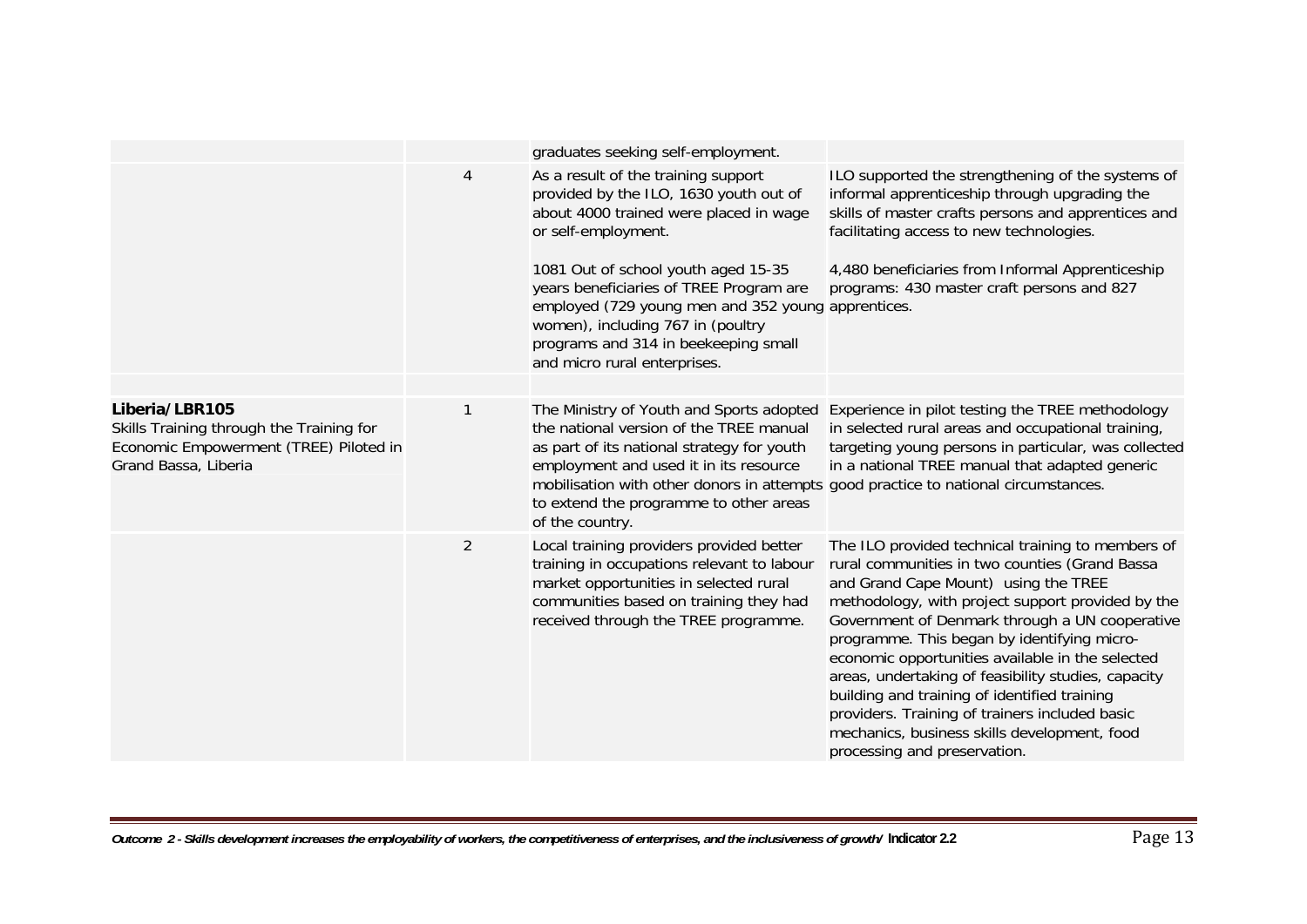|                                                                                           | 4 | More than 800 beneficiaries in four rural<br>communities in Grand Bassa and Grand<br>Cape Mount benefited from incomes<br>generated from four projects namely<br>Cassava processing, transport, fishing and business premises.<br>fish processing, tailoring and soap<br>making.                                                                                                                                                                                                                                                                                                                                                                                                                                                                                                                                                                                                                          | The ILO provided post-training financial support<br>towards procuring equipment such as food<br>processing equipment, motor cycles and fishing<br>equipment, and for the construction of small                                                                                                                                                                                                                                                                                                                                                                                                                                                                                                                                                                                                                                                                                                                                                                       |
|-------------------------------------------------------------------------------------------|---|-----------------------------------------------------------------------------------------------------------------------------------------------------------------------------------------------------------------------------------------------------------------------------------------------------------------------------------------------------------------------------------------------------------------------------------------------------------------------------------------------------------------------------------------------------------------------------------------------------------------------------------------------------------------------------------------------------------------------------------------------------------------------------------------------------------------------------------------------------------------------------------------------------------|----------------------------------------------------------------------------------------------------------------------------------------------------------------------------------------------------------------------------------------------------------------------------------------------------------------------------------------------------------------------------------------------------------------------------------------------------------------------------------------------------------------------------------------------------------------------------------------------------------------------------------------------------------------------------------------------------------------------------------------------------------------------------------------------------------------------------------------------------------------------------------------------------------------------------------------------------------------------|
|                                                                                           |   |                                                                                                                                                                                                                                                                                                                                                                                                                                                                                                                                                                                                                                                                                                                                                                                                                                                                                                           |                                                                                                                                                                                                                                                                                                                                                                                                                                                                                                                                                                                                                                                                                                                                                                                                                                                                                                                                                                      |
| Zimbabwe/ZWE101<br>Multi-faceted initiatives for job creation in<br>the enterprise sector |   | 1. National Youth Policy (NYP) was<br>reviewed and adopted by the<br>line with the African Union's African<br>Youth Charter, 2009 to 2018 Decade for<br>Youth Development in Africa and the<br>United Nations 64th General Assembly<br>Resolution number 64/134. As a result<br>separate paragraphs on Youth Education<br>and Skills Development as well as Youth<br>to highlight the challenge of youth<br>employment and give policy guidance to<br>interventions in this area. Other<br>dimensions of employment and decent<br>work including children and youths with<br>disabilities, those living with HIV/AIDS,<br>the diaspora and migration and gender<br>equality and equity were also integrated<br>as part of the policy document.<br>2. The Government of Zimbabwe has<br>adopted the ILO TREE methodology as<br>the broad strategy for its youth economic<br>empowerment programmes and has | 1. The ILO provided technical and financial support<br>for the NYP review process for drafting the policy<br>Government of Zimbabwe in July 2012 in and validating it through tripartite meeting. The<br>ILO also provided specific inputs to the drafting of<br>the paragraphs covering youth employment and<br>decent work issues.<br>2. The ILO provided technical and financial support<br>to train and build up the capacities of 12 vocational<br>training centres in rural areas to adapt the TREE<br>methodology into their training curricula, with<br>Employment and Sustainable Livelihoods support of the Government of Denmark, and<br>were integrated into the policy document presented reports on the employment impact of<br>pilot TREE projects to inter-ministerial<br>stakeholders.<br>3. The ILO also facilitated a study visit to Ghana<br>where the TREE methodology has been<br>successfully adopted/adapted by key stakeholders<br>in TVET. |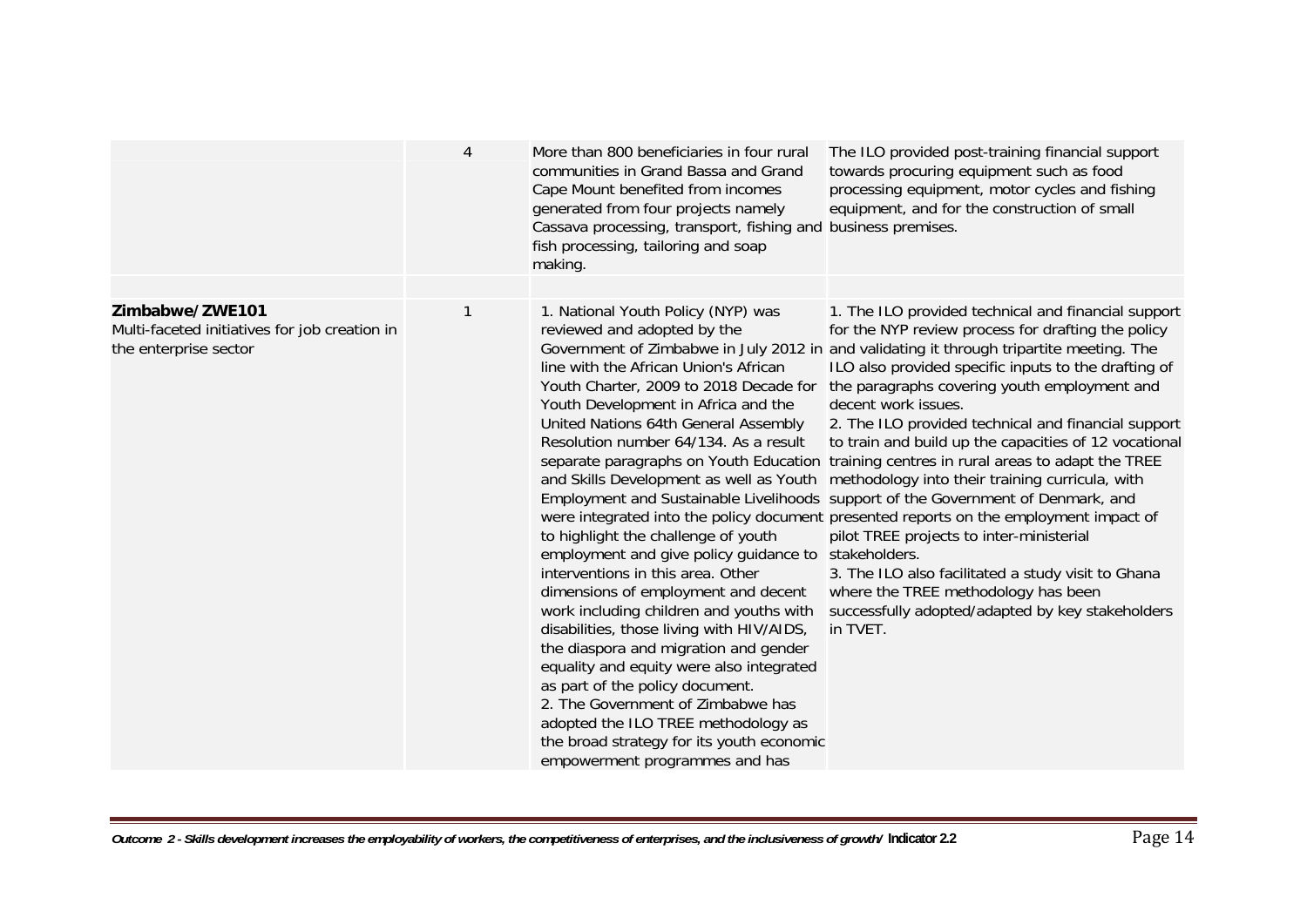|                                                                                                                                                                     |                | requested ILO support to roll out the<br>programme country-wide.                                                                                                                                                                                                                                                                                                                                                                                                                                                                                                                                                                                                                                                                                                                                                                                                                                                       |                                                                                                                                                                                                                                                                                                                                                                                                                                                                                                                                                                                                                                                                                                                                                                                                                                                                                                                                                        |
|---------------------------------------------------------------------------------------------------------------------------------------------------------------------|----------------|------------------------------------------------------------------------------------------------------------------------------------------------------------------------------------------------------------------------------------------------------------------------------------------------------------------------------------------------------------------------------------------------------------------------------------------------------------------------------------------------------------------------------------------------------------------------------------------------------------------------------------------------------------------------------------------------------------------------------------------------------------------------------------------------------------------------------------------------------------------------------------------------------------------------|--------------------------------------------------------------------------------------------------------------------------------------------------------------------------------------------------------------------------------------------------------------------------------------------------------------------------------------------------------------------------------------------------------------------------------------------------------------------------------------------------------------------------------------------------------------------------------------------------------------------------------------------------------------------------------------------------------------------------------------------------------------------------------------------------------------------------------------------------------------------------------------------------------------------------------------------------------|
|                                                                                                                                                                     | $\overline{2}$ | The Start and Improve Your Business<br>(SIYB)/Know About Business (KAB) tools<br>adapted to suit all the technical modules<br>for training of rural youths integrating<br>elements of the TREE methodology and<br>Quality Improvement in Informal<br>Apprenticeships (QiA):<br>Eight (8) vocational training<br>modules/courses developed based on the<br>ILO Training for Rural Economic<br>Empowerment (TREE) methodology and<br>used to train and equip youths in 39<br>national districts with skills to take<br>advantage of local rural economic<br>opportunities integrating skills for green<br>jobs, group enterprises and informal<br>economy initiatives.<br>Zimbabwe was selected as one of the<br>good practices on youth employment<br>during Global Youth Employment<br>Conference in June 2012 and the TREE<br>programme was recognized by the UN as<br>contributing to the country's MDG<br>strategy. | 1. The ILO provided technical and financial support<br>for five studies on economically viable economic<br>trades and economic opportunities in five districts.<br>2. Three Economic Opportunities and Skills Gap<br>Studies (ECOTRAIN) were completed in 4 districts<br>3. The ILO facilitated the organization of<br>beneficiaries into savings and credit coops<br>(SACCOs) for self-employment and offered on the<br>job training or mentorship training in Business<br>Development Services. 4. The ILO also provided<br>technical support to access micro finance service<br>providers in partnership with local to support youth<br>micro-enterprises: USD450,000 fund provided for<br>skills for youth employment and rural development<br>programmes & USD280,000 (50% mobilised<br>locally) availed to support integration of economic<br>empowerment into core HIV/AIDS prevention<br>initiatives in the transport corridors and hot spots. |
| <b>Asia and the Pacific</b>                                                                                                                                         |                |                                                                                                                                                                                                                                                                                                                                                                                                                                                                                                                                                                                                                                                                                                                                                                                                                                                                                                                        |                                                                                                                                                                                                                                                                                                                                                                                                                                                                                                                                                                                                                                                                                                                                                                                                                                                                                                                                                        |
| Mongolia/MNG177<br>Skills development increases the<br>inclusiveness of growth by improving the<br>employability of women and men in urban<br>and rural communities | $\overline{2}$ | Informed by assessment reports in 2013,<br>coalitions of stakeholders in priority rural<br>communities identified viable economic<br>activities for which training organized<br>through the TREE approach, is likely to                                                                                                                                                                                                                                                                                                                                                                                                                                                                                                                                                                                                                                                                                                | ILO technical support included providing an<br>international expert to work with stakeholders in<br>carrying out an assessment of two pilot rural<br>communities for rural skills programme<br>implementation                                                                                                                                                                                                                                                                                                                                                                                                                                                                                                                                                                                                                                                                                                                                          |
|                                                                                                                                                                     |                |                                                                                                                                                                                                                                                                                                                                                                                                                                                                                                                                                                                                                                                                                                                                                                                                                                                                                                                        |                                                                                                                                                                                                                                                                                                                                                                                                                                                                                                                                                                                                                                                                                                                                                                                                                                                                                                                                                        |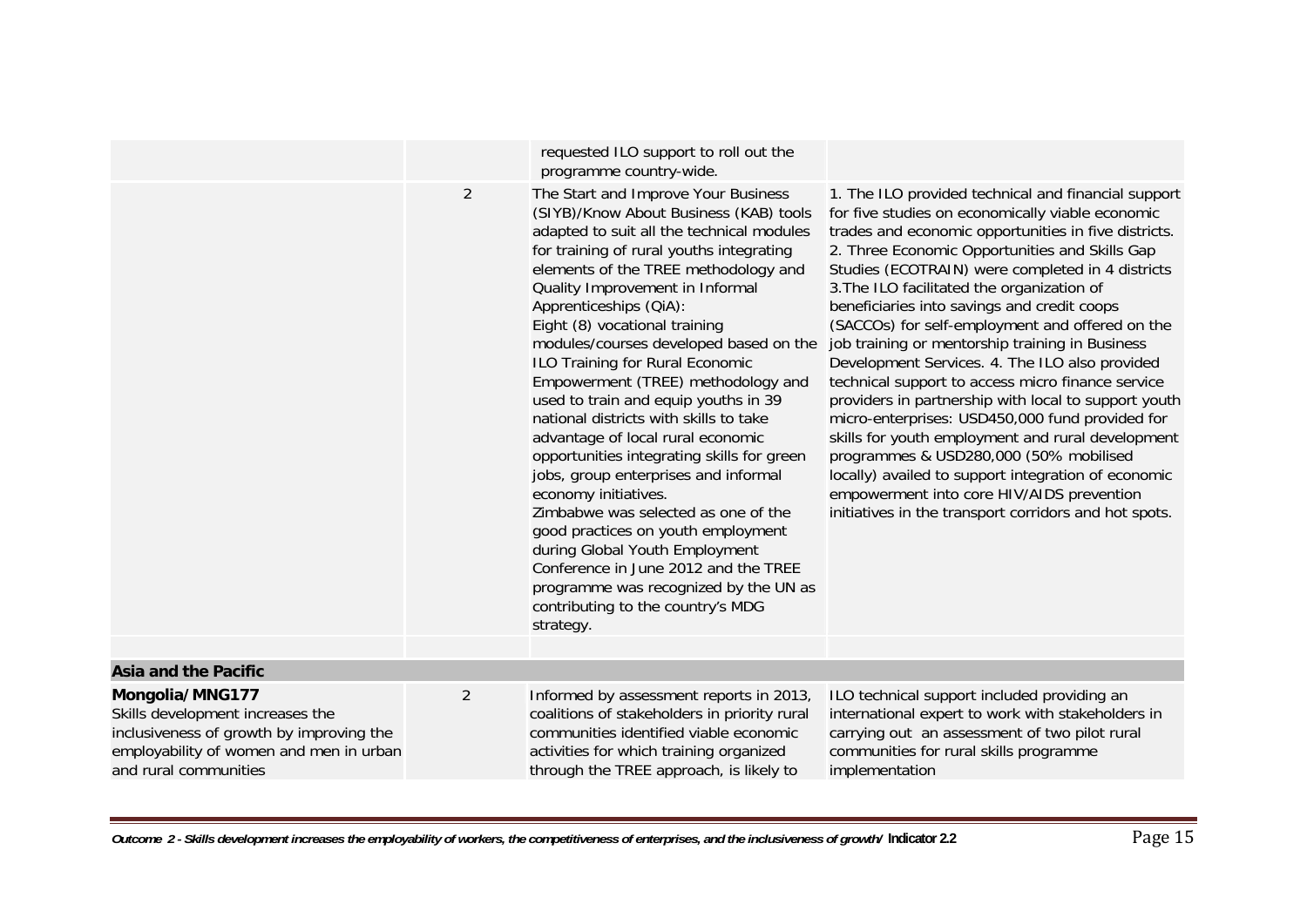|                                                                                                                           |                | lead to new employment and livelihoods.                                                                                                                                                                                                                                                                                                                                                                                                                                                                                                                                                                                                                                 |                                                                                                                                                                                                                                                                                                                                                      |
|---------------------------------------------------------------------------------------------------------------------------|----------------|-------------------------------------------------------------------------------------------------------------------------------------------------------------------------------------------------------------------------------------------------------------------------------------------------------------------------------------------------------------------------------------------------------------------------------------------------------------------------------------------------------------------------------------------------------------------------------------------------------------------------------------------------------------------------|------------------------------------------------------------------------------------------------------------------------------------------------------------------------------------------------------------------------------------------------------------------------------------------------------------------------------------------------------|
|                                                                                                                           | 3              | Through the consultation workshops and<br>advocacy on TREE, the local government<br>in two rural districts together with the ILO, consultation meetings<br>was able to design and organize rural skills<br>training programmes on TREE for                                                                                                                                                                                                                                                                                                                                                                                                                              | ILO supported the translation of the TREE Manual<br>into Mongolian and conducted the TREE                                                                                                                                                                                                                                                            |
|                                                                                                                           |                |                                                                                                                                                                                                                                                                                                                                                                                                                                                                                                                                                                                                                                                                         |                                                                                                                                                                                                                                                                                                                                                      |
| Sri Lanka/LKA102<br>Enhanced access to more and better jobs<br>in economically disadvantaged and crisis<br>affected areas | $\overline{2}$ | Training providers applied ILO training to<br>provide some 475 beneficiaries with<br>training/assessment support leading to<br>national vocational qualifications in trades<br>based on demand assessments and<br>assisted with job placement.<br>Seven Women Rural Development<br>Societies have been organized and trained<br>and 5 Divisional Women Entrepreneurs<br>Social Welfare Associations (WESWA) have<br>been organized, registered and trained to<br>find collective solutions to issues related<br>to markets, raw materials and capital.<br>Project-assisted entrepreneurs were<br>supported to participate in seminars, job<br>awareness and trade fairs | The ILO trained private registered training<br>providers, as the implementing partners, to<br>provide training based on the TREE methodology.<br>Financial assistance for the training of the partners<br>and the pre- and post-training support for the<br>beneficiaries was provided through a project<br>targeting conflict affected communities. |
|                                                                                                                           | 3              | Vocational Education and Training Plan<br>(VET Plan) for the primarily rural Northern<br>Province was formulated and launched in<br>2013.                                                                                                                                                                                                                                                                                                                                                                                                                                                                                                                               | Technical and financial assistance was provided by<br>the ILO in the preparation of the draft Vocational<br>Education Training Plans through inter-disciplinary<br>support for local economic development,<br>Empowerment through Economic Development<br>(LEED) Project.                                                                            |
|                                                                                                                           |                |                                                                                                                                                                                                                                                                                                                                                                                                                                                                                                                                                                                                                                                                         |                                                                                                                                                                                                                                                                                                                                                      |
| Timor-Leste/TLS103                                                                                                        |                | The National TVET Plan (NTP) was                                                                                                                                                                                                                                                                                                                                                                                                                                                                                                                                                                                                                                        | The ILO prepared recommendations for the TVET                                                                                                                                                                                                                                                                                                        |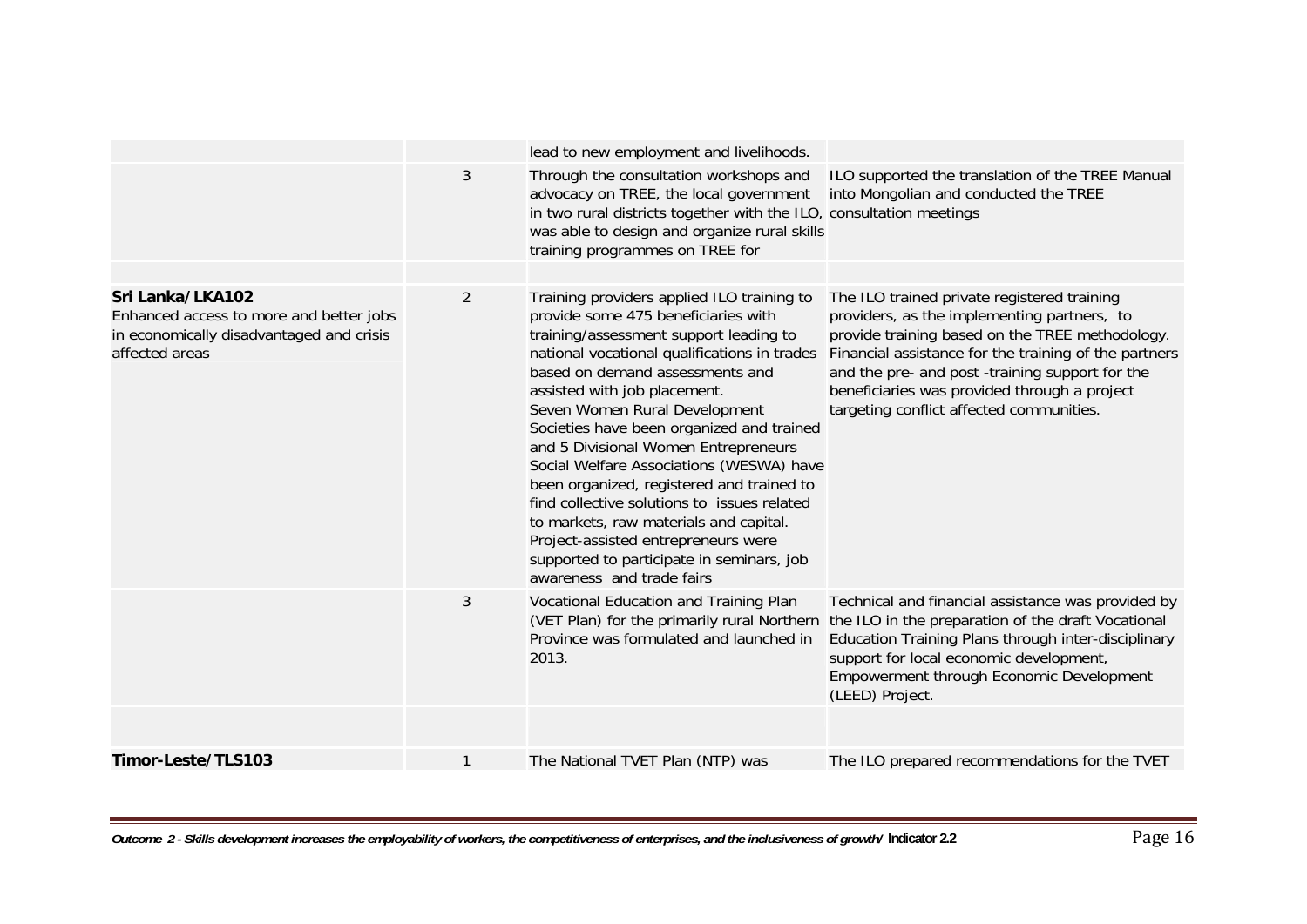| Public and private skills training providers<br>implement a competency-based training<br>system |              | developed by the Secretariat of State for<br>Vocational Training Policy and<br>Employment, SEPFOPE, accepting ILO<br>recommendations and informed by<br>tripartite consultations. The NTP was<br>approved by the Council of Ministers in<br>May 2012 and outlines specific needs of<br>rural communities including: district skill<br>needs analysis; greater participation of<br>rural and remote communities in skills<br>development though accessible training;<br>and a greater focus on building industry<br>partnerships in rural areas. The National<br>Strategic Development Plan recognises key<br>elements of the NTP and SEPFOPE's 5 year<br>plan and its annual action plan is aligned<br>to TVET plan recommendations. | plan and facilitated tripartite consultations at the<br>district level in rural areas. ILO technical support<br>was provided through partnership with the<br>Australian government to promote youth<br>employment. This partnership also produced<br>district analysis of Suai to determine skill gaps.<br>These analyses, combined with other LMI<br>information, including LFS and Census data, will<br>provide the framework for providing targeted<br>training and employment services to the districts,<br>including for the planned establishment of on-shore<br>processing of oil and gas.                                                                                  |
|-------------------------------------------------------------------------------------------------|--------------|--------------------------------------------------------------------------------------------------------------------------------------------------------------------------------------------------------------------------------------------------------------------------------------------------------------------------------------------------------------------------------------------------------------------------------------------------------------------------------------------------------------------------------------------------------------------------------------------------------------------------------------------------------------------------------------------------------------------------------------|------------------------------------------------------------------------------------------------------------------------------------------------------------------------------------------------------------------------------------------------------------------------------------------------------------------------------------------------------------------------------------------------------------------------------------------------------------------------------------------------------------------------------------------------------------------------------------------------------------------------------------------------------------------------------------|
|                                                                                                 | $\mathbf{3}$ | National Accredited Foundation courses<br>have been developed and are being rolled<br>out across Timor as a direct response to<br>creating greater career opportunities for<br>out of school rural youth through skills<br>training.                                                                                                                                                                                                                                                                                                                                                                                                                                                                                                 | In 2012 foundation courses were delivered in 6<br>districts of Timor, which will expand to all 13<br>districts of Timor by end 2014 through technical<br>cooperation in partnership with the Australian<br>government. Foundation courses act as a conduit<br>to employment and higher level accredited training<br>by combining classes in: language and numeracy<br>proficiency; work readiness; personal<br>preparedness; and vocational training in targeted<br>areas. Foundation course graduates are able to<br>look directly for waged employment, can go onto<br>higher level accredited training or, can undertake<br>small business training to start their own business |
|                                                                                                 | 4            | Access to the Youth Employment Fund                                                                                                                                                                                                                                                                                                                                                                                                                                                                                                                                                                                                                                                                                                  | Training is being provided to CEOPS staff in 6                                                                                                                                                                                                                                                                                                                                                                                                                                                                                                                                                                                                                                     |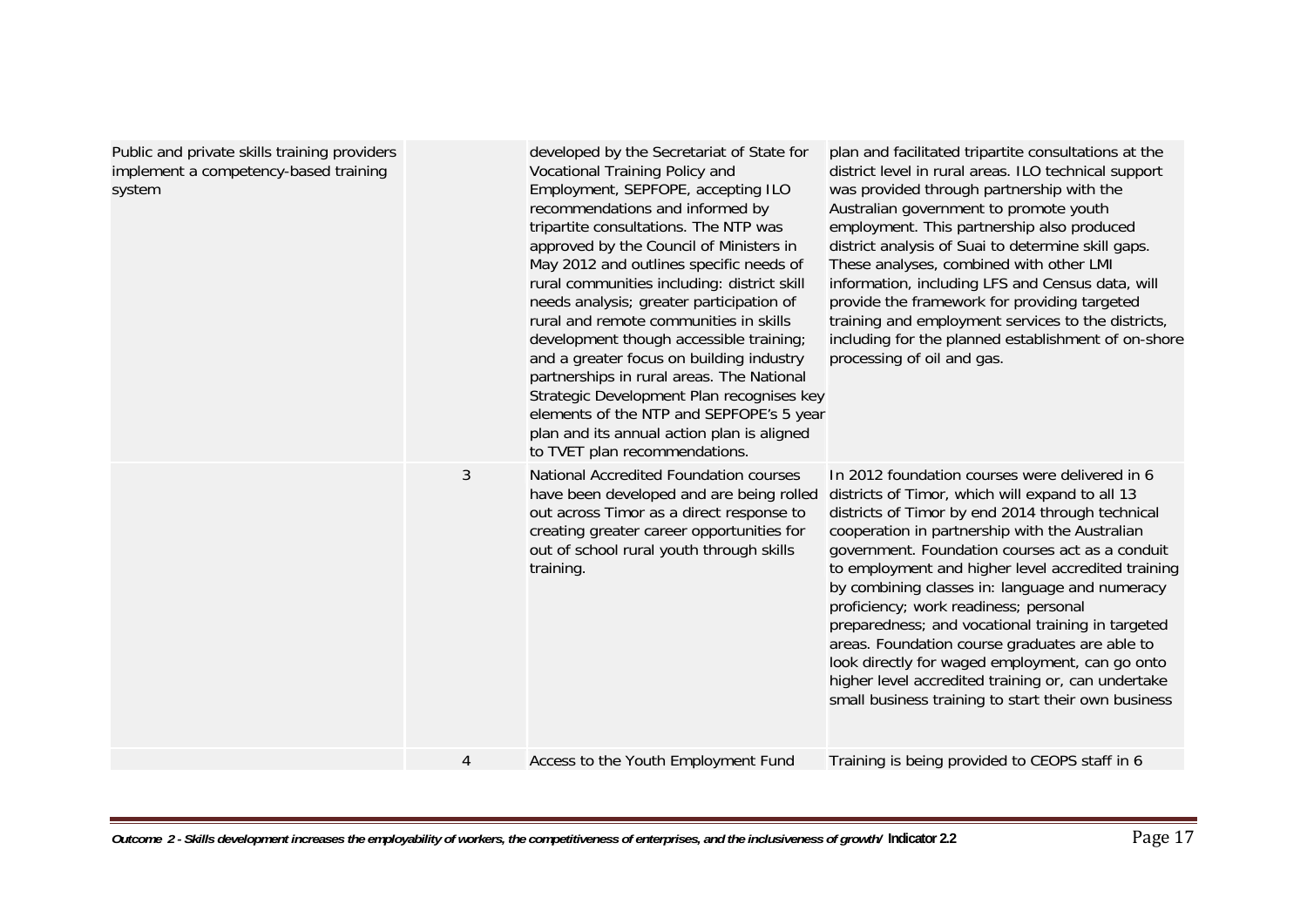Career and Employment Centres (CEOPs) in six districts of Timor has played an important role in ensuring positive posttraining outcomes for graduates of training. Assistance has included: internships; additional technical training; access to small business development training; and access to micro finance startups.

Training outcomes: A survey of training graduates showed that 65% of graduates of training had achieved a positive employment or study outcome as a result of their participation in the training: 25% were in paid employment; 11% in regular voluntary positions; and another 32% had enrolled in further education.

(FEFOP) and career guidance through the districts to improve levels of career counselling particularly in rural areas.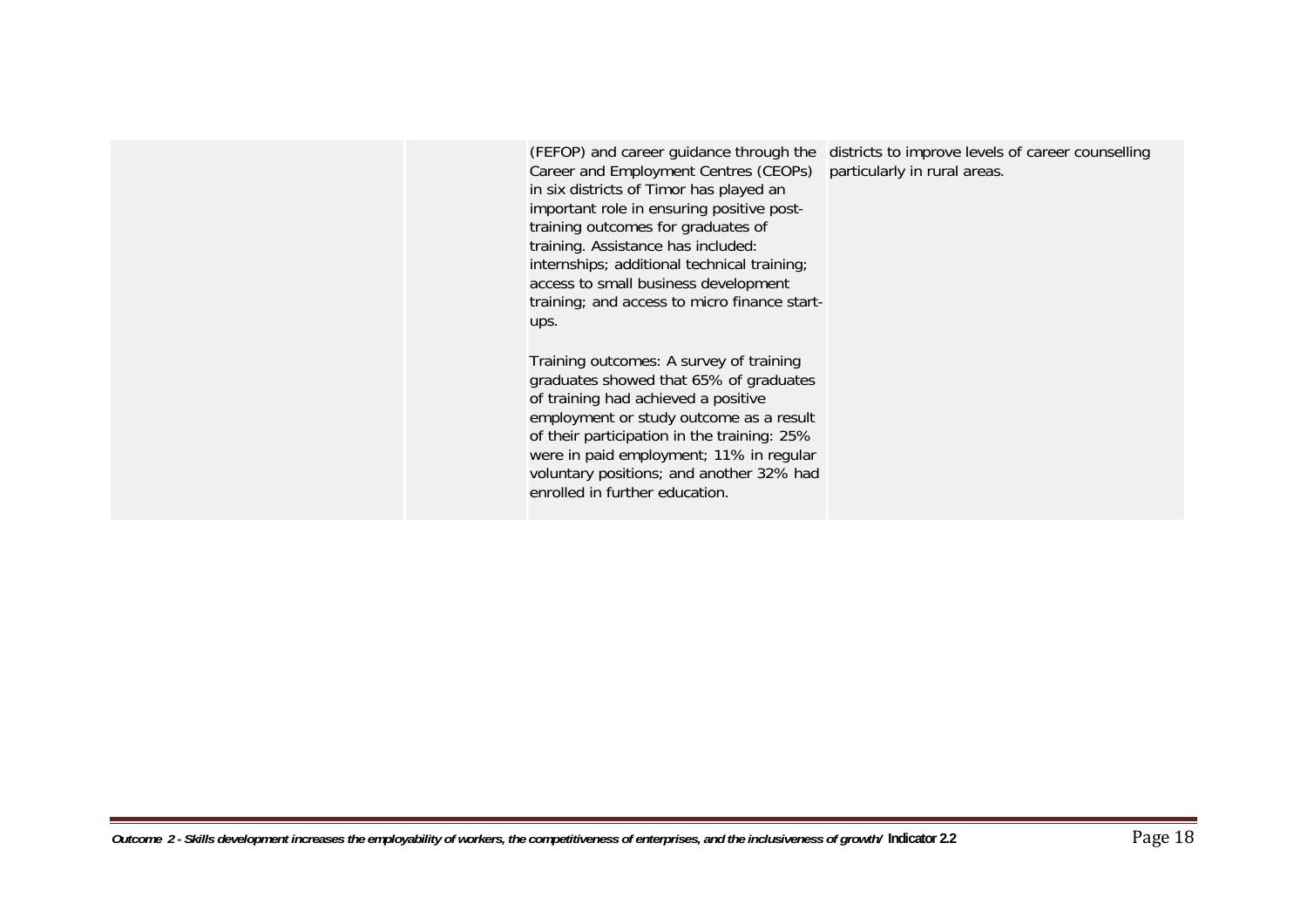**Indicator 2.3: Number of member States that, with ILO support, make relevant training more readily accessible to people with disabilities.** 

#### **Measurement**

- 1. Legislation and/or policy relevant to the skills development of people with disabilities is reviewed with ILO advice and/or technical assistance.
- 2. Skills development programmes targeting people with disabilities are designed and organized with ILO advice and/or technical assistance on the basis of assessments of labour market opportunities.
- 3. Training programmes are designed or reformed to be accessible to people with disabilities reflecting ILO advice and/or technical assistance.
- 4. Beneficiaries are placed in wage- or self-employment on completion of skills training, as reflected through post-training support provided with ILO advice and/or technical assistance.

| <b>Country/ Country Programme</b><br><b>Outcome (CPO)</b>                                                                                          | <b>Measurement</b><br>Criteria | <b>Result Achieved</b>                                                                                                                                                                                                                                                                                                                                                                                                                                     | <b>ILO Contribution</b>                                                                                                                                                                                                                                     |
|----------------------------------------------------------------------------------------------------------------------------------------------------|--------------------------------|------------------------------------------------------------------------------------------------------------------------------------------------------------------------------------------------------------------------------------------------------------------------------------------------------------------------------------------------------------------------------------------------------------------------------------------------------------|-------------------------------------------------------------------------------------------------------------------------------------------------------------------------------------------------------------------------------------------------------------|
| <b>Africa</b>                                                                                                                                      |                                |                                                                                                                                                                                                                                                                                                                                                                                                                                                            |                                                                                                                                                                                                                                                             |
| Zambia/ZMB129<br>Enhanced employment and self-<br>employment opportunities for people with<br>disabilities through access to skills<br>development |                                | Labour Law Reform Process takes into<br>account the rights of people with<br>disabilities, with particular attention to<br>provision of training & employment for<br>persons with disabilities. Zambia ratified<br>the UN Convention on the Rights of<br>Persons with Disabilities in 2010 and is<br>working on domesticating its provisions. In<br>addition, the Media have been capacitated<br>on the positive portrayal of people with<br>disabilities. | The ILO provided direct support to the Government<br>in reviewing relevant laws to include provision for<br>the training & employment of persons with<br>disabilities under the labour law reform (issues<br>paper) process.                                |
|                                                                                                                                                    | 3                              | Government (pilot) colleges were better<br>able to develop policies on services to<br>increase accessibility for people with<br>disabilities. Mainstreamed training<br>programmes on technical skills currently                                                                                                                                                                                                                                            | Training of facilitators for Disability Equality<br>Training including participants from 2 pilot colleges<br>(Mansa Trades College and National Vocational<br>Rehabilitation Centre in Ndola.) Four Disability<br>Equality Training workshops conducted for |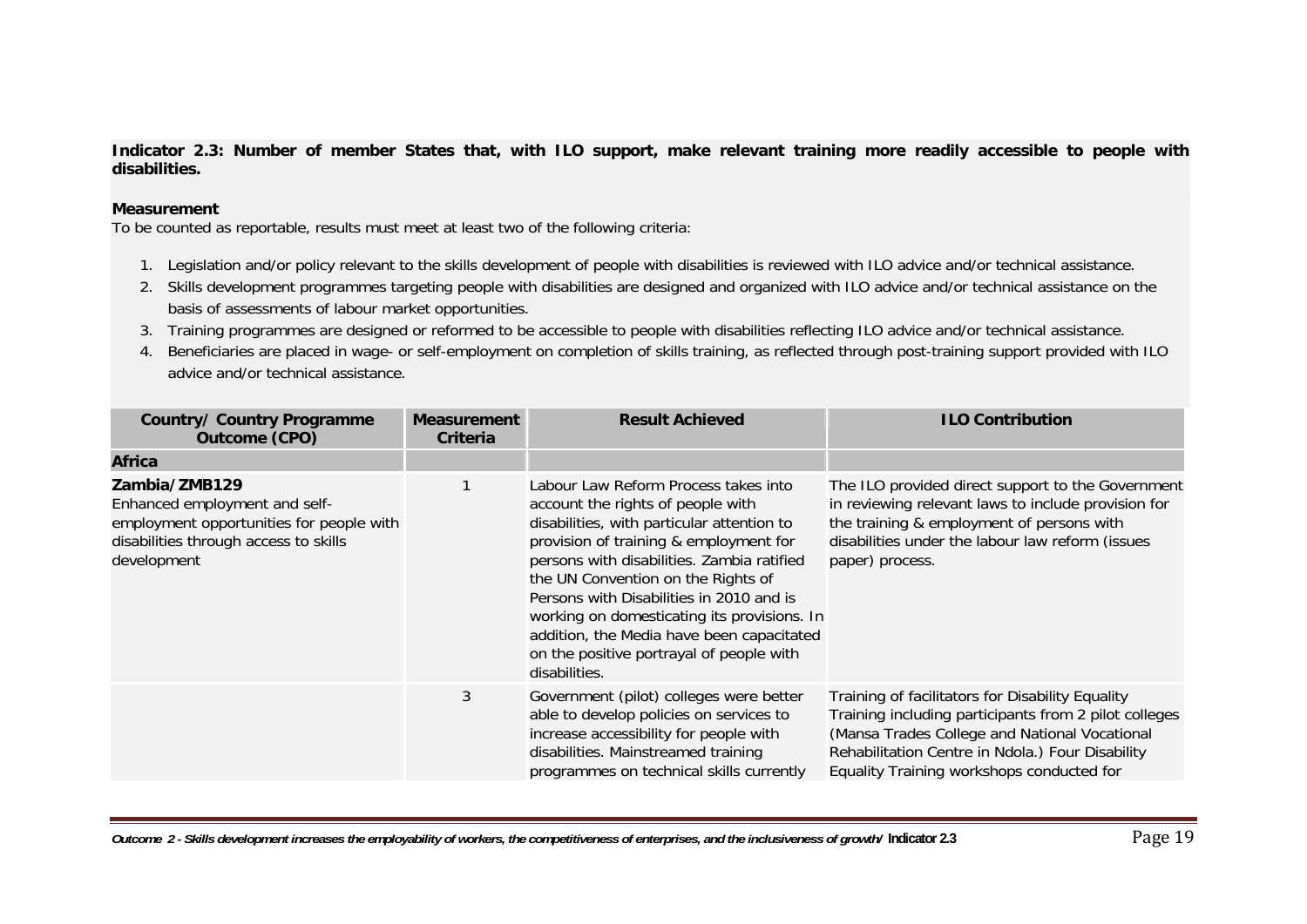|                                                                                                                |   | accessible to students with disabilities in<br>colleges.                                                                                                                                                                                                                                                                                                                                                          | being delivered have been reformed to be teachers and staff of 2 pilot colleges: Mansa Trades<br>College and National Vocational Rehabilitation<br>Centre in Ndola. Disability audit on the accessibility<br>of physical environment, audit on training materials<br>and tools and lecturers needs assessment<br>completed in the 5 institutions (NVRC Kaoma,<br>Luanshya, Lusaka, and Mansa) to inform the<br>design of training program. ILO Guidelines on<br>Inclusive Vocational Training for teachers is<br>forming the basis for the Technical Education,<br>Vocational and Entrepreneurship Training Authority<br>TEVETA to draft localized guidelines, which when<br>completed will be distributed and tested in pilot<br>colleges. Review of teacher training needs<br>conducted. Training on on positive portrayal of<br>disability and persons with disabilities conducted<br>for 16 media personnel and 4 disability advocates. |
|----------------------------------------------------------------------------------------------------------------|---|-------------------------------------------------------------------------------------------------------------------------------------------------------------------------------------------------------------------------------------------------------------------------------------------------------------------------------------------------------------------------------------------------------------------|---------------------------------------------------------------------------------------------------------------------------------------------------------------------------------------------------------------------------------------------------------------------------------------------------------------------------------------------------------------------------------------------------------------------------------------------------------------------------------------------------------------------------------------------------------------------------------------------------------------------------------------------------------------------------------------------------------------------------------------------------------------------------------------------------------------------------------------------------------------------------------------------------------------------------------------------|
|                                                                                                                |   |                                                                                                                                                                                                                                                                                                                                                                                                                   |                                                                                                                                                                                                                                                                                                                                                                                                                                                                                                                                                                                                                                                                                                                                                                                                                                                                                                                                             |
| <b>Americas</b>                                                                                                |   |                                                                                                                                                                                                                                                                                                                                                                                                                   |                                                                                                                                                                                                                                                                                                                                                                                                                                                                                                                                                                                                                                                                                                                                                                                                                                                                                                                                             |
| Bermuda/BMU101<br>Relevant training has been made more<br>accessible to people with disabilities in<br>Bermuda | 1 | At the end of the ILO training workshop,<br>tripartite participants agreed a strategy to<br>include persons with disabilities into<br>decent employment. A Task Force<br>Seniors and the Physically Challenged<br>reviewed the Bermuda National Policy on<br>Disabilities "Goal 4: Ensure all people with<br>disabilities, through education and skills<br>development, have access to meaningful<br>employment." | The ILO provided technical advisory services to the<br>National Office for Seniors and Physically<br>Challenged, and the constituted Task Force, on UN<br>policies on disabilities and ILO employment policies<br>constituted through the National Office for and Code of Practice for employment of persons<br>with disabilities.                                                                                                                                                                                                                                                                                                                                                                                                                                                                                                                                                                                                          |
|                                                                                                                | 3 | An adult programme has been reformed<br>at the Lady Gordon Opportunity Centre                                                                                                                                                                                                                                                                                                                                     | The ILO delivered 2-day workshop to strengthen<br>capacity of officials of government ministries, and                                                                                                                                                                                                                                                                                                                                                                                                                                                                                                                                                                                                                                                                                                                                                                                                                                       |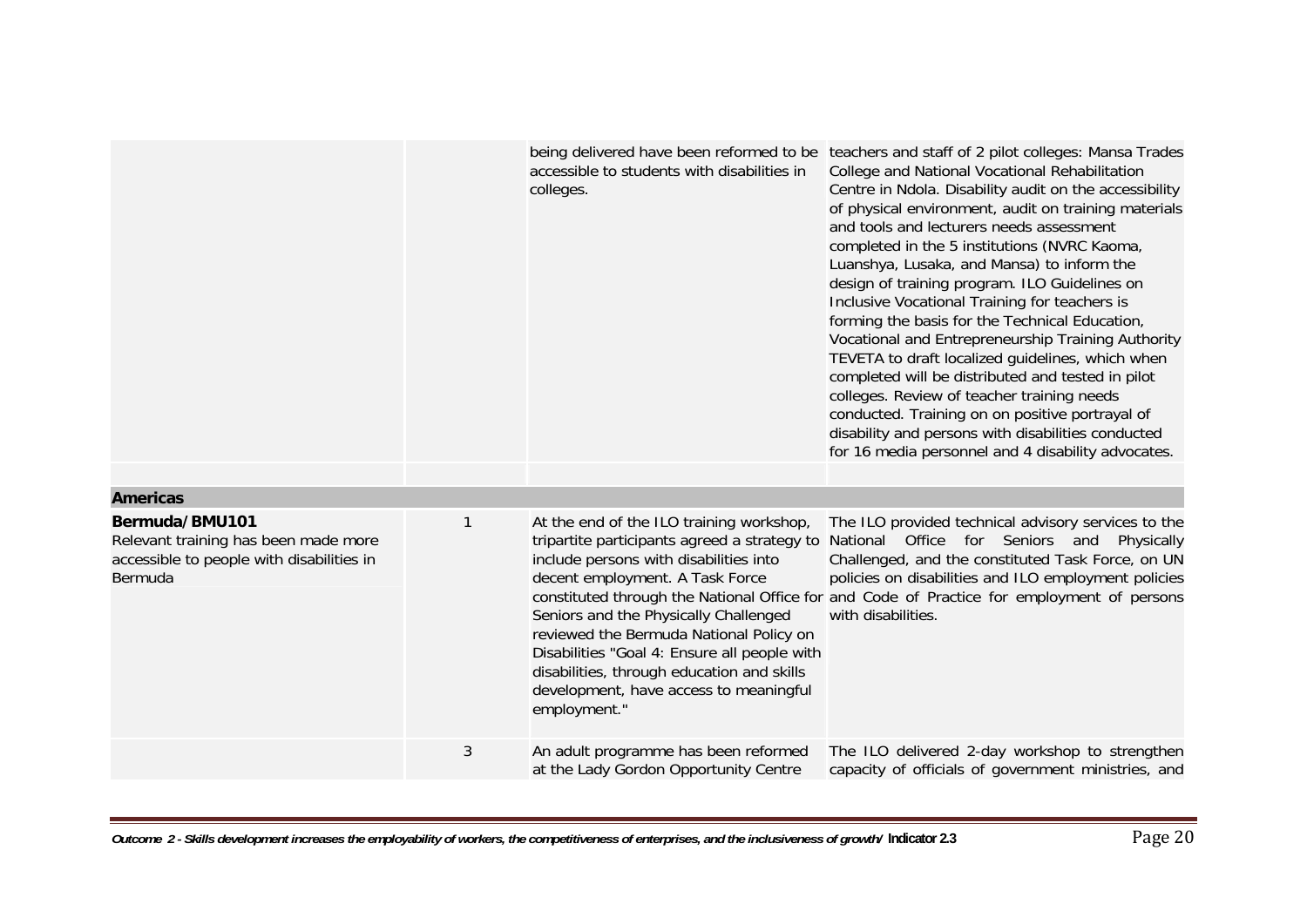|                                                                                                             |   | that provides persons with disabilities<br>access to skills training for employment<br>opportunities.                                                                                                                                                                                                                                                                                               | social partners, to design/reform<br>skills<br>the<br>programmes for persons with disabilities, in line<br>UN Convention on Persons<br>with the<br>with<br>Disabilities, and ILO relevant Conventions and<br>Recommendations on employment of persons with<br>disabilities.                                                                                                                                                                                                                                                                |
|-------------------------------------------------------------------------------------------------------------|---|-----------------------------------------------------------------------------------------------------------------------------------------------------------------------------------------------------------------------------------------------------------------------------------------------------------------------------------------------------------------------------------------------------|--------------------------------------------------------------------------------------------------------------------------------------------------------------------------------------------------------------------------------------------------------------------------------------------------------------------------------------------------------------------------------------------------------------------------------------------------------------------------------------------------------------------------------------------|
| <b>Saint Lucia/LCA126</b><br>Relevant training has been made more<br>accessible to people with disabilities |   | At the end of the ILO capacity-building<br>workshop, policy-makers designed a<br>strategy with the aim of including persons<br>with disabilities into decent employment.<br>A Task Force constituted through the<br>Ministry of Labour has reviewed the St<br>Lucia draft National Policy for Persons<br>with disabilities "Action 4.5: Equal<br><b>Employment Opportunities and</b><br>Conditions" | Technical advisory services were provided to the<br>Ministry of Labour and the constituted Task Force<br>on UN policy on persons with disabilities and ILO<br>employment policies and Code of Practice for<br>Employment of persons with disabilities. The ILO<br>delivered 2-day workshop to strengthen capacity of<br>officials of government ministries, and the social<br>partners on UN Convention on Persons with<br>Disabilities, and ILO relevant Conventions and<br>Recommendations on employment of people with<br>disabilities. |
|                                                                                                             | 3 | Welfare Association, and Lady Gordon<br>Opportunity Centre were reformed to<br>provide access to skills training and<br>opportunity for employment to visually<br>and hearing impaired students<br>respectively.                                                                                                                                                                                    | Training programmes at the National Blind The ILO provided support and a 5-day training<br>workshop in entrepreneurship Education and<br>curriculum implementation, to enable disability<br>organisations and TVET Council implement<br>entrepreneurial skills in their curricula for trainees<br>with disability to consider self-employment.                                                                                                                                                                                             |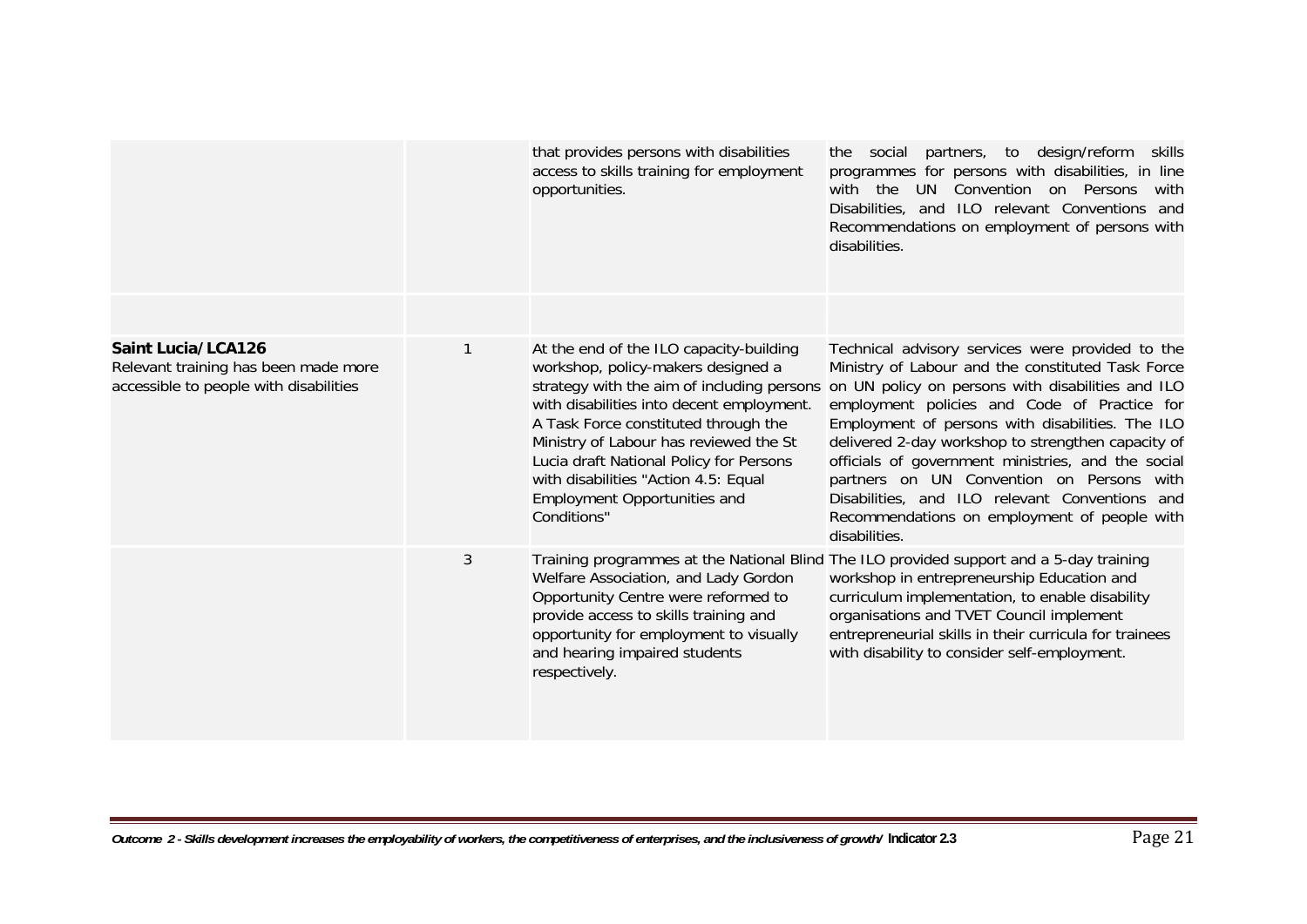**Indicator 2.4: Number of member States that, with ILO support, strengthen employment services to deliver on employment policy objectives.** 

#### **Measurement**

- 1. An administrative entity composed of public officials charged with the execution of functions outlined in Convention No. 88 is established or revitalized.
- 2. A labour exchange is established or revitalized to ensure that it actively matches job vacancies with individual jobseekers.
- 3. A plan to provide services promoting employment of groups typically excluded from the labour market is implemented, as documented by a budget allocation for services and regular progress reports.
- 4. National legislation is adopted concerning the regulation of private employment agencies.

| <b>Country/ Country Programme</b><br>Outcome (CPO)                                                                                                                                                                                     | <b>Measurement</b><br>Criteria | <b>Result Achieved</b>                                                                                                                                                                                                                                                                                                                                                                                                                                                                                                                                                                                                                                            | <b>ILO Contribution</b>                                                                                                                                                                                                                                                                                                                                                                                                                                                                                                                                                                                                  |
|----------------------------------------------------------------------------------------------------------------------------------------------------------------------------------------------------------------------------------------|--------------------------------|-------------------------------------------------------------------------------------------------------------------------------------------------------------------------------------------------------------------------------------------------------------------------------------------------------------------------------------------------------------------------------------------------------------------------------------------------------------------------------------------------------------------------------------------------------------------------------------------------------------------------------------------------------------------|--------------------------------------------------------------------------------------------------------------------------------------------------------------------------------------------------------------------------------------------------------------------------------------------------------------------------------------------------------------------------------------------------------------------------------------------------------------------------------------------------------------------------------------------------------------------------------------------------------------------------|
| <b>Africa</b>                                                                                                                                                                                                                          |                                |                                                                                                                                                                                                                                                                                                                                                                                                                                                                                                                                                                                                                                                                   |                                                                                                                                                                                                                                                                                                                                                                                                                                                                                                                                                                                                                          |
| Egypt/EGY104<br>Public Employment Services are better<br>capable to provide job seekers with<br>guidance and placement, with particular<br>attention to the gender dynamics and<br>youth unemployment and persons with<br>disabilities |                                | 20 Public Employment Services (PES)<br>offices in 15 governorates upgraded their<br>equipment and trained local counselors to<br>improve delivery and expand career<br>education, counselling and job search<br>support. The Ministry of Manpower and<br>Migration (MoMM) has established a<br>career quidance unit at central level and<br>improved access of local PES offices to<br>labour market information by<br>strengthening links with the LMI unit at<br>MoMM. The MoMM also encouraged the<br>use of employment offices by including<br>career guidance as a subject in technical<br>schools in collaboration with MoE for<br>22,000 students in 2013. | Six basic training workshops have been conducted<br>in collaboration with the Career Centre at the<br>American University in Cairo. It supported<br>collaboration between the Ministry of Education<br>(MoE) and MoMM in developing and implementing<br>a curriculum on career guidance for technical<br>school students piloted in all 5 year technical<br>schools and 3-year technical schools in 3<br>governorates in 2012. A 3-day national ILO/GIZ<br>conference on active labour market policies with<br>150 participants hosted by MoMM and MoE<br>developed action points on career guidance to<br>follow-up on. |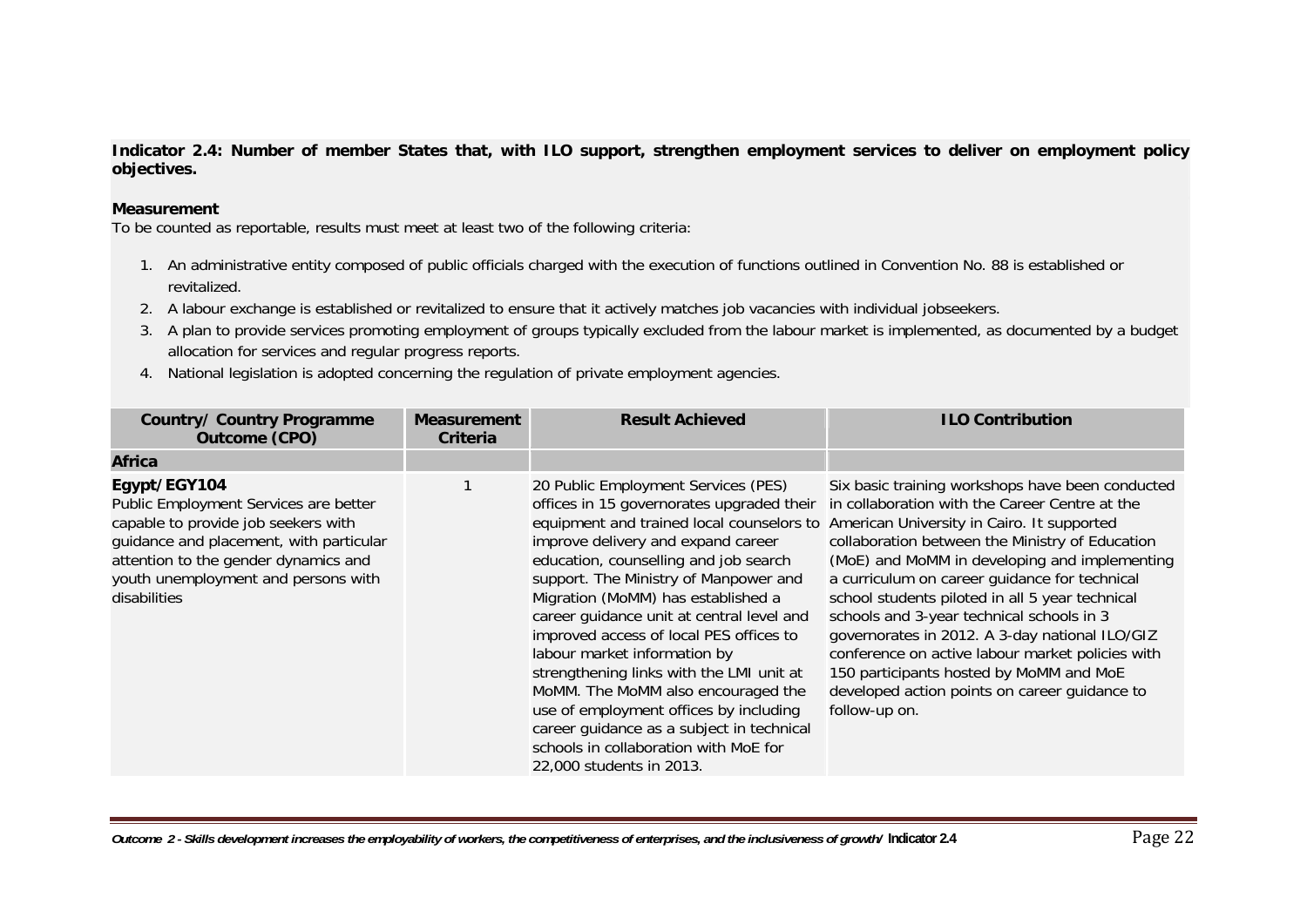|                                                                                                                                 | $\overline{2}$ | Local career guidance taskforces have<br>been established around 16 PES offices in<br>matching. Task forces are involved in<br>exchange of information, referral of<br>jobseekers and support to career<br>information and guidance of unemployed<br>youth. 13486 young people received<br>career guidance services. In five offices,<br>recruitment numbers have doubled: 5,772<br>people (22 per cent women, 5 percent<br>persons with disabilities) out of 15647 (22<br>per cent women, 10 percent persons with<br>disabilities) have been recruited in a<br>period of 6 months. | Local career guidance was supported through<br>training workshops for 40 PES counsellors and 140<br>13 governorates that ensure improved job members of local taskforces including teachers and<br>trainers, government representatives, employers,<br>workers, youth clubs (30 women among<br>participants). Two job fairs and 3 youth career<br>days were conducted in collaboration with local<br>task forces. |
|---------------------------------------------------------------------------------------------------------------------------------|----------------|-------------------------------------------------------------------------------------------------------------------------------------------------------------------------------------------------------------------------------------------------------------------------------------------------------------------------------------------------------------------------------------------------------------------------------------------------------------------------------------------------------------------------------------------------------------------------------------|-------------------------------------------------------------------------------------------------------------------------------------------------------------------------------------------------------------------------------------------------------------------------------------------------------------------------------------------------------------------------------------------------------------------|
|                                                                                                                                 |                |                                                                                                                                                                                                                                                                                                                                                                                                                                                                                                                                                                                     |                                                                                                                                                                                                                                                                                                                                                                                                                   |
| <b>Arab States</b>                                                                                                              |                |                                                                                                                                                                                                                                                                                                                                                                                                                                                                                                                                                                                     |                                                                                                                                                                                                                                                                                                                                                                                                                   |
| Lebanon/LBN101<br>Improved access to more effective<br>employment services, including labour<br>market information and analysis | 2              | - A new web site for the National<br>Employment Office (NEO) developed and<br>included the Electronic Labour Exchange<br>(ELE) and job search materials for job<br>seekers.<br>have access to available occupational<br>information.                                                                                                                                                                                                                                                                                                                                                | - ILO supported the establishment of the Electronic<br>Labour Exchange that is now functioning. The<br>system is available on the following address<br>www.neo.gov.lb<br>- A survey on the use of the Electronic Labour<br>- As part of the new NEO web-portal users Exchange will be conducted by year end, for<br>improvement of the system.                                                                    |
|                                                                                                                                 | 3              | UNRWA allocated resources so that the<br>Employment Service Centres (ESC) could<br>act on training received and implement its<br>plan to provide better labour market<br>transition services to the targeted<br>Palestinian refugee population in Lebanon. for UNRWA ESC staff;                                                                                                                                                                                                                                                                                                     | Following initial training last biennium, efforts to<br>build up delivery capacity of ESC this biennium<br>included a training programme in April 2013 on<br>ISCO 08, understanding LMI and ESC Management<br>- Connected ESCs with employers' organizations<br>and trade unions; and                                                                                                                             |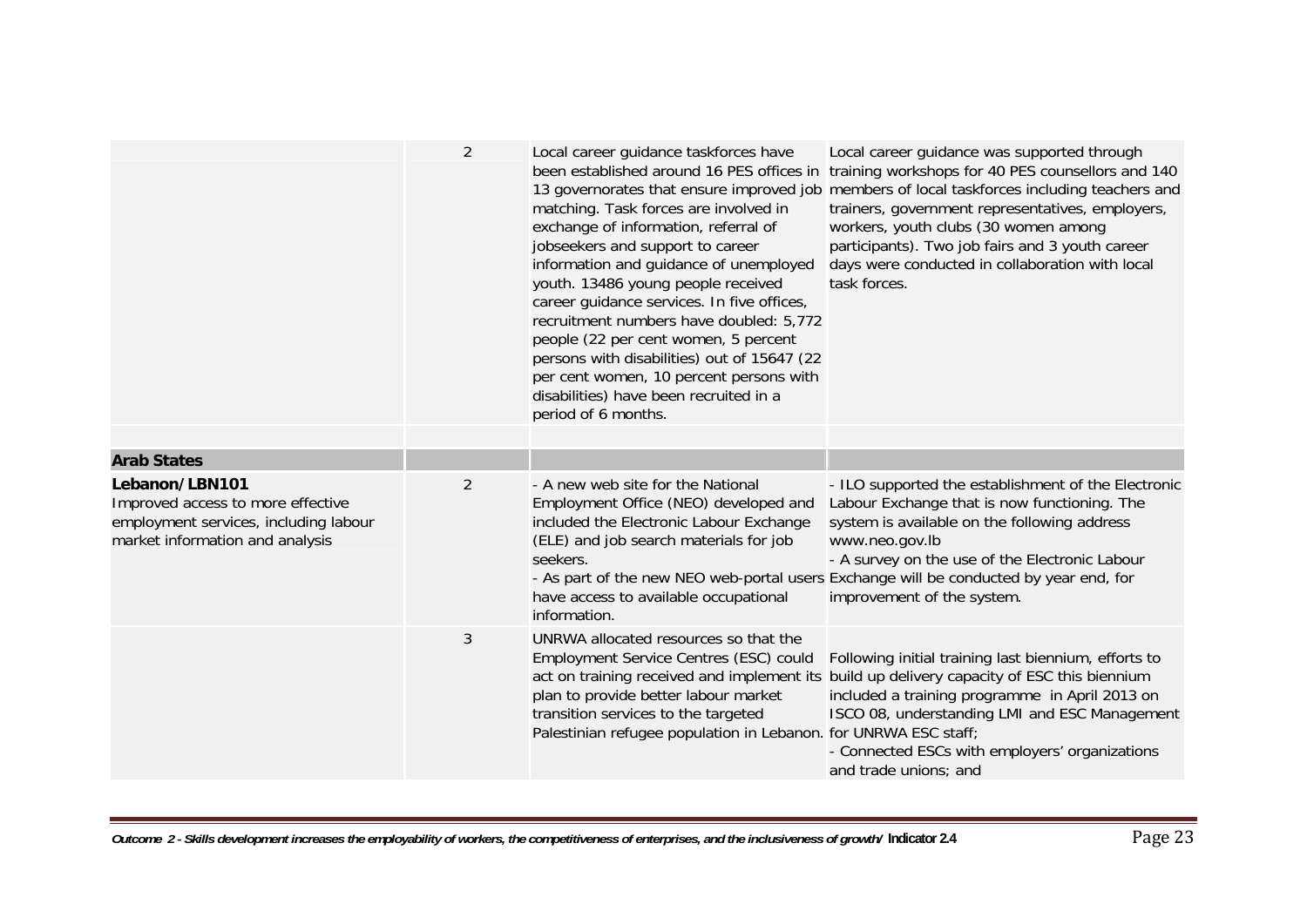|                                                                                                      |                |                                                                                                                                                                                                                                                        | - Developed an ESC Manual for the UNRWA staff<br>on the core functions of ESC.                                                                                                                                                                                                                    |
|------------------------------------------------------------------------------------------------------|----------------|--------------------------------------------------------------------------------------------------------------------------------------------------------------------------------------------------------------------------------------------------------|---------------------------------------------------------------------------------------------------------------------------------------------------------------------------------------------------------------------------------------------------------------------------------------------------|
|                                                                                                      |                |                                                                                                                                                                                                                                                        |                                                                                                                                                                                                                                                                                                   |
| <b>Asia and the Pacific</b><br>Lao PDR/LA0177                                                        | $\overline{2}$ | Lao PDR has 6 existing Employment                                                                                                                                                                                                                      | ILO provided financial, technical and advisory                                                                                                                                                                                                                                                    |
| Increased numbers of men, women and<br>youth demonstrate skills in line with<br>labour market demand |                | the past two years. Three additional ESJCs the ESJC.<br>were established in the provinces of                                                                                                                                                           | Services Job Centres (ESJC) functioning in supports to the MOLSW on the establishment of                                                                                                                                                                                                          |
|                                                                                                      |                | resulted in the following overall job<br>matching through the nine centres: 8520<br>jobs registered, 13,435 vacancies<br>identified and 2,983 job seekers placed.                                                                                      | Saiyaburi, Udomxi and Luangprabang. This ILO conducted capacity building activities through<br>workshop, meetings and fellowships to strengthen<br>staff of ESJC.                                                                                                                                 |
|                                                                                                      | 3              | A comprehensive communication plan for<br>promoting safe migration was developed<br>and launched. This plan also integrated<br>information for migrant workers on<br>services provided by ESJC.                                                        | ILO technical assistance nationally and through the<br>partnership with the Australian and Japanese<br>governments for the Greater Mekong Sub-region<br>provided financial, technical and policy advisory<br>support on migration policy.                                                         |
| <b>Europe</b>                                                                                        |                |                                                                                                                                                                                                                                                        |                                                                                                                                                                                                                                                                                                   |
| Albania/ALB102<br>The National Employment Service (NES)<br>works effectively with vulnerable groups. | $\overline{2}$ | through the design of a new service<br>model at National Employment Services<br>(NES) to improve the overall<br>effectiveness and efficiency of service<br>delivery and job matching.                                                                  | The labour exchange has been revitalized The ILO designed a new methodology for<br>monitoring and assessing the quality of vocational<br>training delivered by NES Vocational Education and<br>Training? (VET) centres, as part of a broad new<br>service model for NES operations.               |
|                                                                                                      | 3              | The new service model adopted and new<br>service delivery has begun based on a<br>three tier system to deliver custom<br>tailored services to target groups in the<br>labour market. Due to the introduced<br>service model, groups typically excluded | Capacity building for training providers, NES staff<br>and local authorities from the ILO helped the NES<br>adapt job matching services to help vulnerable<br>groups in the labour market, based on the new<br>NES service model Handbook and Toolkit<br>developed in collaboration with the ILO. |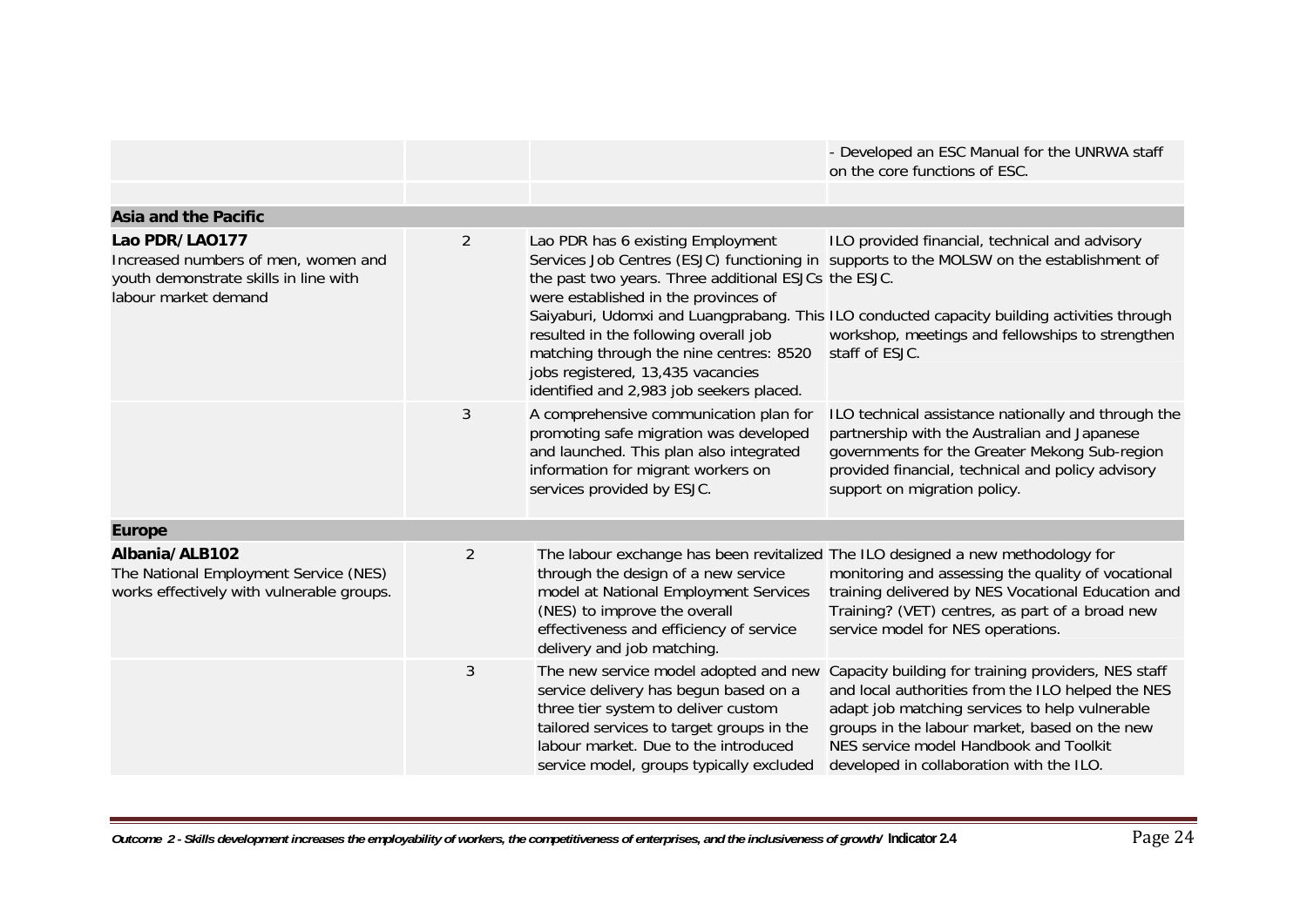|                                                                                                             |                | from the labour market can receive<br>better support in finding a job.                                                                                                                                                                                                                                 | Capacity building for Directors of NES Regional and<br>Central Offices was provided on Management by<br>Objectives.<br>Capacity building on new employment service<br>model is under implementation at regional and<br>local levels.                                                                                                                                                                                                                                                        |
|-------------------------------------------------------------------------------------------------------------|----------------|--------------------------------------------------------------------------------------------------------------------------------------------------------------------------------------------------------------------------------------------------------------------------------------------------------|---------------------------------------------------------------------------------------------------------------------------------------------------------------------------------------------------------------------------------------------------------------------------------------------------------------------------------------------------------------------------------------------------------------------------------------------------------------------------------------------|
| Kazakhstan/KAZ158<br>Increased capacity of PES to provide<br>services to young job seekers and<br>employers | $\overline{2}$ | 200 employment services have been<br>revitalized at the regional level through<br>the Public Employment Service (PES)<br>which are using new methods of<br>collecting and registering vacancies.                                                                                                       | The ILO organized a study tour to Lithuania on<br>needs assessment regarding the building up of<br>Kazakh labour market information (LMI) system for<br>4 officials from the Ministry of Labour (MoL) and<br>Prime Minister's Office in close collaboration with<br>the Lithuanian counterparts (Nov 2012). The ILO<br>also provided technical consultations on new<br>methods for collecting and registering vacancies<br>(Oct 12, May 13); capacity-building provided to<br>PES (Sep 13). |
|                                                                                                             | 3              | Young people were identified as one of<br>the groups that experience difficulties<br>while entering the labour market. A plan,<br>developed by the PES targeting young<br>job-seekers through Active Labour Market of services from PES.<br>Programmes, was introduced at pilot<br>employment centres. | Technical cooperation supporting youth<br>employment mobilized resources to support youth<br>employment through public private partnerships<br>with national oil company and improved targeting                                                                                                                                                                                                                                                                                             |
| Turkey/TUR153<br>Implementation of the National Youth<br><b>Employment Action Plan</b>                      | 1              | The Public Employment Service<br>(PED/ISKUR) provided employment<br>counselling training, to young people, as<br>well as improved services to employers,<br>informed by ILO experience.                                                                                                                | ILO provided support to upgrade counselling and<br>job matching services of the PES and encouraged<br>their investment in improving outreach and<br>providing enhanced services to enterprises.                                                                                                                                                                                                                                                                                             |
|                                                                                                             | 3              | was established to monitor the                                                                                                                                                                                                                                                                         | A coordination unit/group of ISKUR Staff The ILO delivered a training workshop within the<br>scope of UNJPM Sustainability Task Force in                                                                                                                                                                                                                                                                                                                                                    |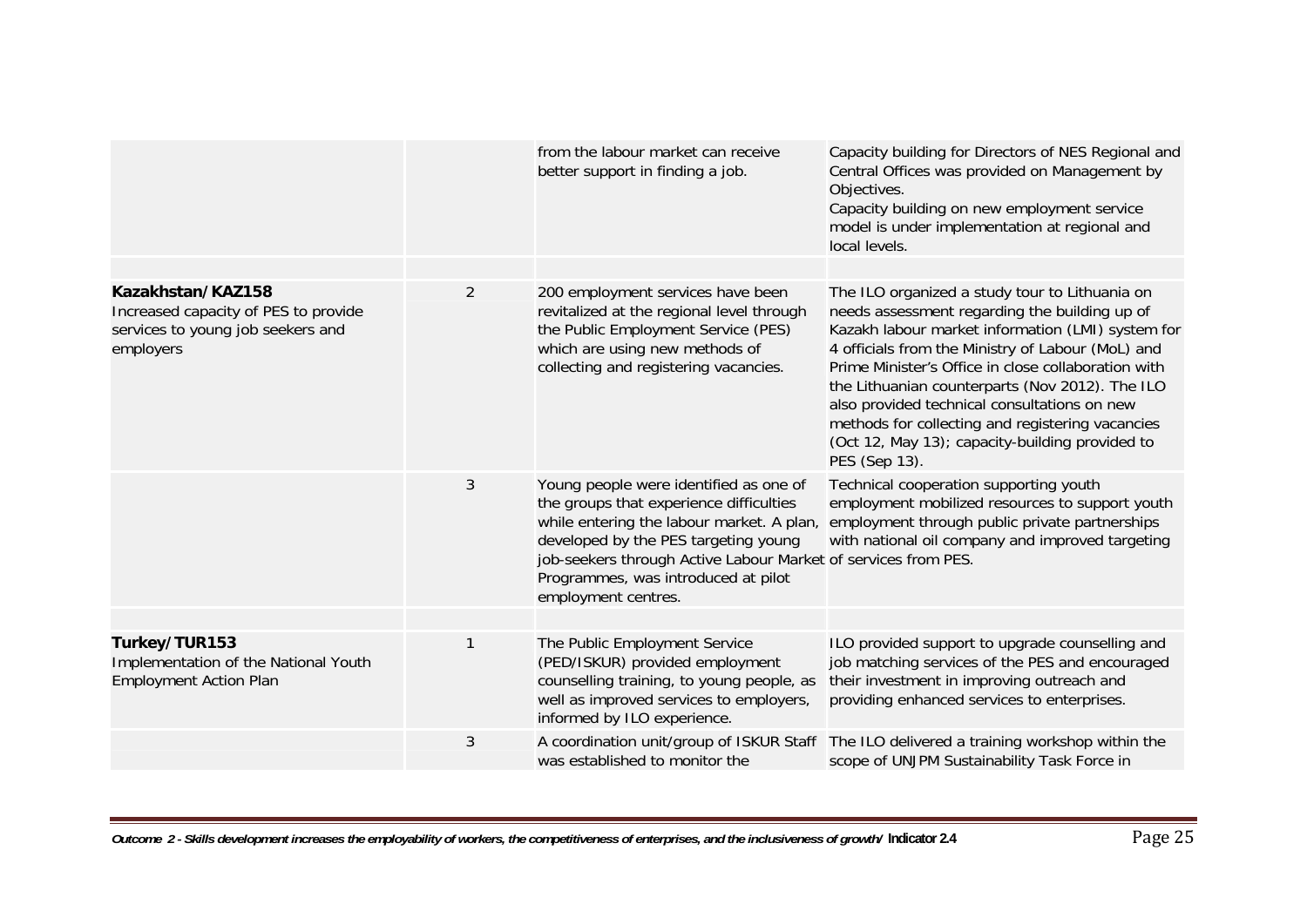|                                                                                                                                                                                                                                                                |   | implementation of the national youth<br>employment plan (NYEP) continuously in<br>consultation with institutions and social<br>partners represented in the NTT.                                                                                                                                                                                                                                                                                                                                                                                                                                                                                                                                                                                                                                   | December, 2012 to improve the capacity of task<br>force members to monitor the implementation of<br>the NYEP.                                                                                                                                                                                                                                                                                                                                                   |
|----------------------------------------------------------------------------------------------------------------------------------------------------------------------------------------------------------------------------------------------------------------|---|---------------------------------------------------------------------------------------------------------------------------------------------------------------------------------------------------------------------------------------------------------------------------------------------------------------------------------------------------------------------------------------------------------------------------------------------------------------------------------------------------------------------------------------------------------------------------------------------------------------------------------------------------------------------------------------------------------------------------------------------------------------------------------------------------|-----------------------------------------------------------------------------------------------------------------------------------------------------------------------------------------------------------------------------------------------------------------------------------------------------------------------------------------------------------------------------------------------------------------------------------------------------------------|
| <b>Americas</b>                                                                                                                                                                                                                                                |   |                                                                                                                                                                                                                                                                                                                                                                                                                                                                                                                                                                                                                                                                                                                                                                                                   |                                                                                                                                                                                                                                                                                                                                                                                                                                                                 |
| Chile/CHL128<br>Ministerio del Trabajo y otras agencias<br>gubernamentales vinculadas al sistema de<br>regulación del mercado del trabajo y de<br>capacitación y formación profesional,<br>habrán elaborado un programa conjunto<br>de actividades y objetivos | 1 | ChileValora y El Servicio Nacional de<br>Capacitación y Empleo SENCE<br>establecieron un convenio de<br>colaboración cuyo objetivo es iniciar el<br>diseño y ejecución de un modelo<br>integrado de intervención que permita<br>avanzar hacia una articulación efectiva<br>entre el Sistema Nacional de Certificación<br>de Competencias<br>Laborales y el de Capacitación Laboral,<br>en sectores productivos previamente<br>definidos, con foco en el cierre de<br>brechas de competencia y la generación<br>de rutas o trayectorias formativo<br>laborales para los trabajadores, que<br>impacten positivamente en su movilidad<br>laboral y empleabilidad, garantizando la<br>sintonía con las necesidades del mercado<br>del trabajo, a través de los organismos<br>sectoriales respectivos. | La OIT ha prestado asistencia técnica para el<br>diseño, elaboración y validación de una matriz de<br>cualificaciones para la formación profesional,<br>estableciendo niveles y sus respectivos descriptores<br>(conocimientos, habilidades, competencias, entre<br>otros). La matriz orienta lineamientos y<br>articulaciones de políticas públicas de capacitación<br>laboral y certificación de competencias laborales en<br>diversos sectores industriales. |
|                                                                                                                                                                                                                                                                | 3 | El gobierno desarrolló e implementó un<br>manual de operaciones de las Oficinas<br>Municipales de Empleo (OMIL) que<br>establece las directrices para garantizar<br>que los funcionarios puedan proporcionar<br>servicios de manera eficiente a todos los<br>solicitantes de empleo, y en particular, a                                                                                                                                                                                                                                                                                                                                                                                                                                                                                           | La OIT apoyó la organización de 2 conferencias<br>internacionales sobre servicios de empleo<br>(septiembre 2012 y agosto de 2013) y 15<br>reuniones regionales de capacitación (en las que<br>participaron más de 300 representantes de las<br>OMIL) sobre el tema del mercado de trabajo y la<br>importancia de una Red Local de Empleo.                                                                                                                       |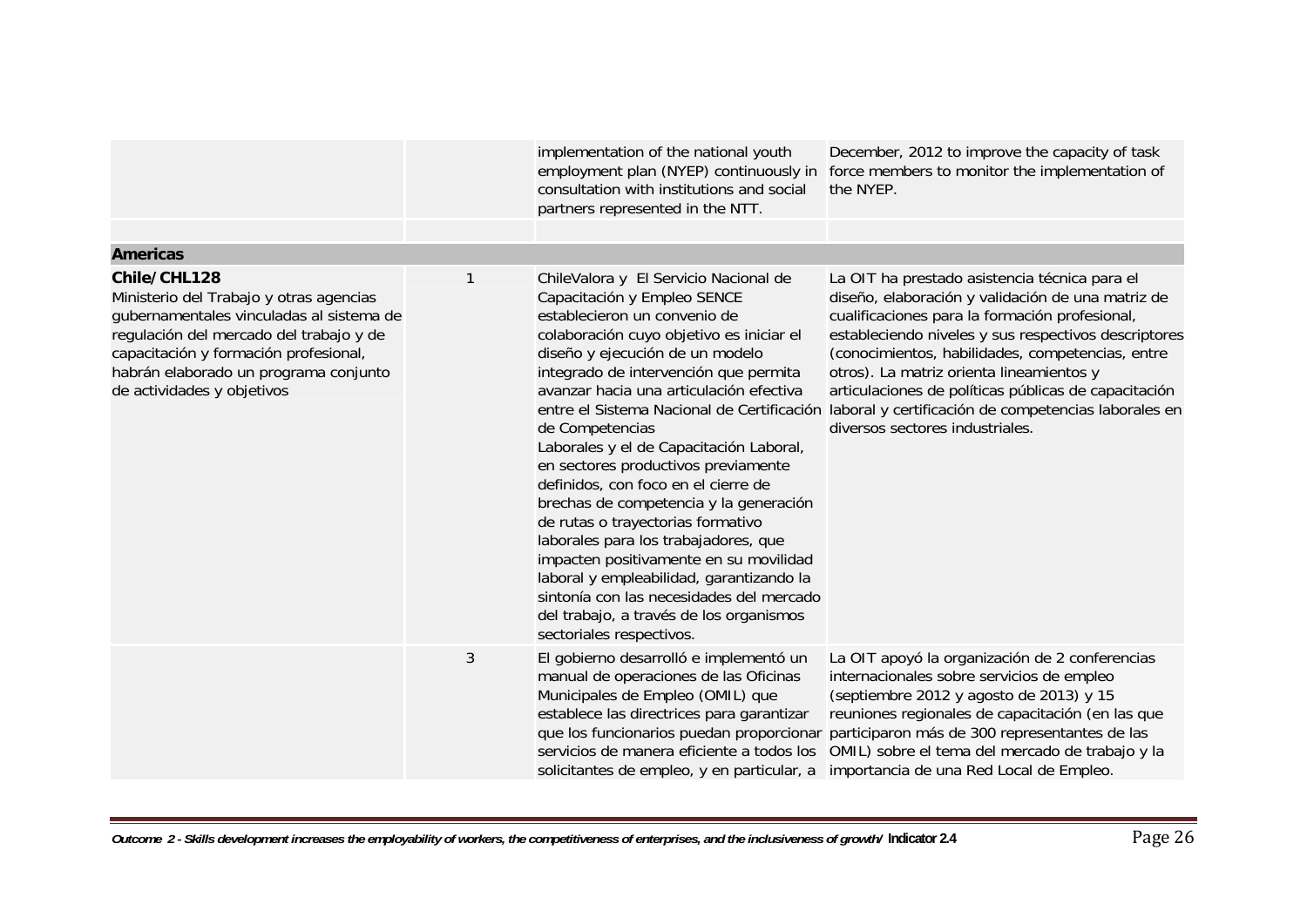|                                                                                                          |   | las personas que se encuentran más<br>alejadas del mercado de trabajo.<br>Se desarrolló<br>una herramienta<br>evaluación de la gestión que facilita el<br>auto-análisis periódico del desempeño de<br>las Oficinas Municipales de Empleo<br>(OMIL) y que dio lugar a la puesta en<br>práctica de un sistema informático de<br>gestión capaz de definir los desafíos,<br>logros y avances en el seguimiento de la<br>prestación de servicios especializados<br>para grupos socialmente vulnerables. El<br>sistema también soporta la planificación y<br>evaluación de dichas intervenciones. | La OIT también proporcionó al gobierno asistencia<br>técnica en el diseño y la elaboración de una Guía<br>de Información Laboral para las OMIL y para el<br>de sistema informático de gestión de servicios.                                                                                                                                                                                                                                                                                                                                                                                                                                                |
|----------------------------------------------------------------------------------------------------------|---|---------------------------------------------------------------------------------------------------------------------------------------------------------------------------------------------------------------------------------------------------------------------------------------------------------------------------------------------------------------------------------------------------------------------------------------------------------------------------------------------------------------------------------------------------------------------------------------------|------------------------------------------------------------------------------------------------------------------------------------------------------------------------------------------------------------------------------------------------------------------------------------------------------------------------------------------------------------------------------------------------------------------------------------------------------------------------------------------------------------------------------------------------------------------------------------------------------------------------------------------------------------|
| Peru/PER127<br>Red de oficinas del servicio público de<br>empleo fortalecida y su cobertura<br>ampliada. |   | El nuevo gobierno 2011-2016, a través<br>del Ministerio de Trabajo, ha creado el<br>sistema de Ventanilla Única de<br>los territorios. Este sistema es una<br>extensión del anterior Servicio Nacional<br>de Empleo (SENEP). El sistema VUPE ha<br>sido premiado en el 2013 como una<br>Buena Práctica Gubernamental por un<br>reconocido colectivo de la sociedad civil<br>denominado Ciudadanos al Día. Es el<br>reconocimiento más importante que la<br>ciudadanía otorga a los servicios públicos<br>en el país. A octubre de 2013 había 22<br>VUPE en operación en todo Perú.          | La OIT apoyó al Ministerio de Trabajo en la<br>conceptualización del sistema de Ventanilla Única<br>como una extensión natural del sistema SENEP. El<br>Promoción del Empleo (VUPE), a nivel de SENEP era un sistema basado en los servicios de<br>empleo que ya han sido transferidos a los<br>gobiernos regionales (y que son administrados por<br>ellos: intermediación laboral, orientación<br>vocacional, etc.). Con el asesoramiento de la OIT la<br>VUPE une esos servicios ya descentralizados con<br>los servicios nacionales que aún conserva el<br>Ministerio de Trabajo (programas de capacitación,<br>empleo temporal, reconversión laboral). |
|                                                                                                          | 3 | El gobierno implementó un plan de                                                                                                                                                                                                                                                                                                                                                                                                                                                                                                                                                           | La OIT proporcionó asistencia técnica y                                                                                                                                                                                                                                                                                                                                                                                                                                                                                                                                                                                                                    |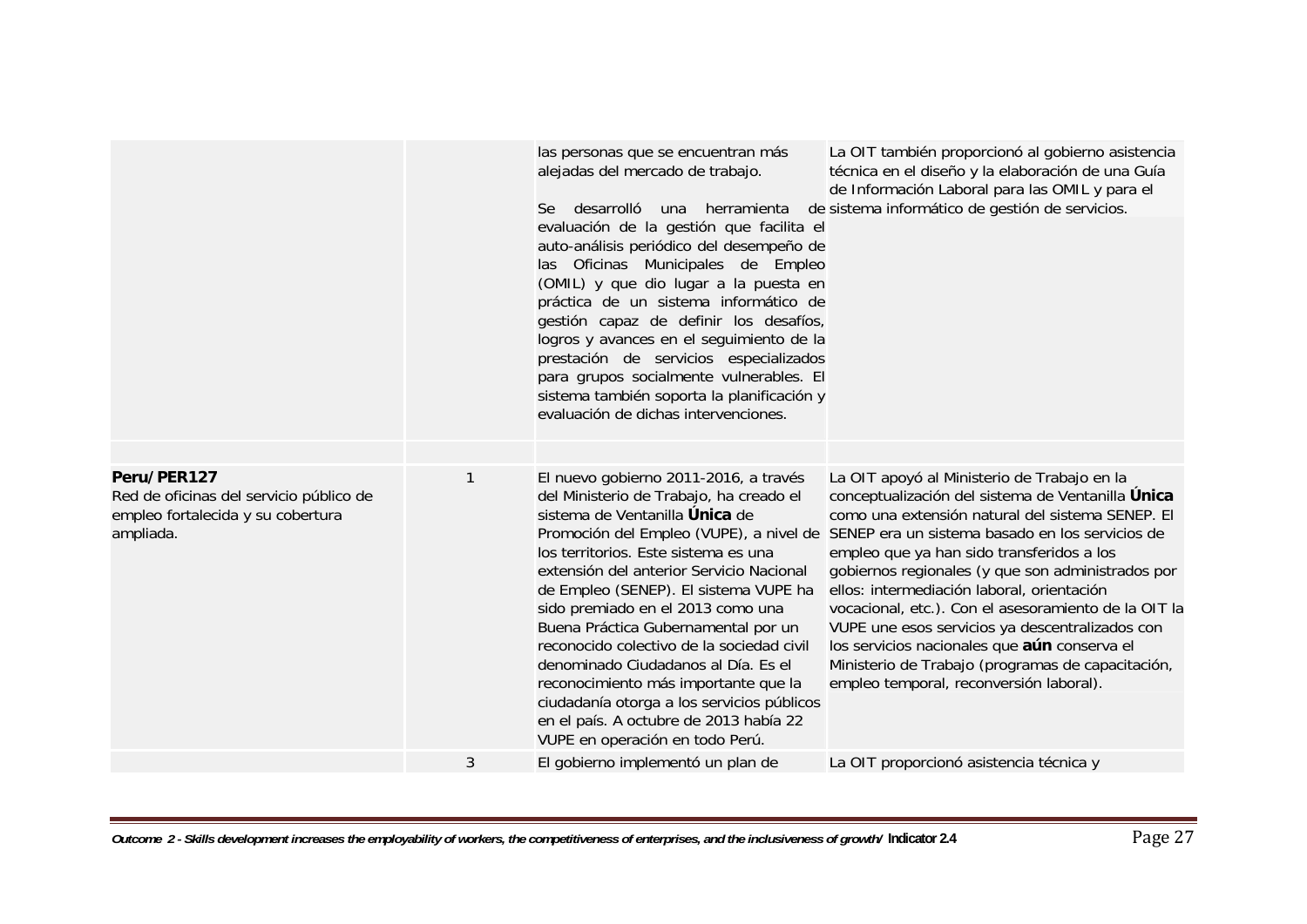acción sectorial para la promoción del Empleo Juvenil, a través de VUPE (ventanillas únicas), destinado a solicitantes de empleo más desfavorecidos a través de una amplia gama de programas específicos tales como CERTIJOVEN y la orientación profesional. La cobertura geográfica de estos programas se duplicó durante el período 2012-13. En base a este éxito, el Ministerio de Trabajo ha aprobado un nuevo plan sectorial para el período 2013-16, que seguirá centrándose en los jóvenes más desfavorecidos. Durante el período 2012-13, 89,000 usuarios tuvieron acceso a servicios de asesoramiento profesional, 49, 800 se beneficiaron del Programa Nacional de Empleo Juvenil, y 50,000 jóvenes más participaron en uno o más programas enmarcados por el Plan de Acción para promover el empleo juvenil.

aumentar la empleabilidad de los jóvenes CERTIJOVEN (un programa que ayuda a los capacitación al personal para facilitar la consolidación de una amplia gama de programas específicos como la orientación profesional y solicitantes de empleo a obtener los documentos necesarios para entrar al mercado de trabajo en Perú.)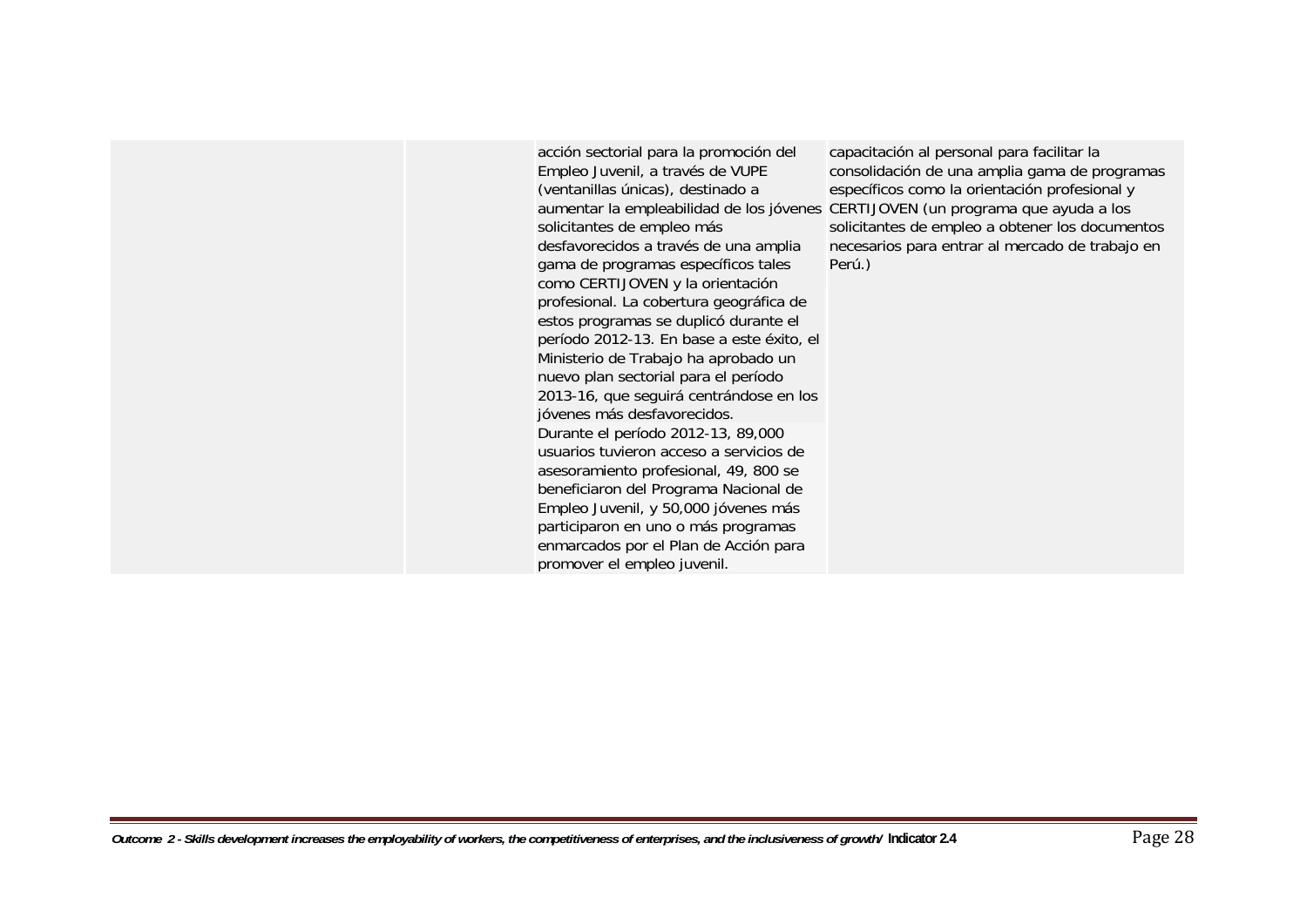**Indicator 2.5: Number of member States that, with ILO support, develop and implement integrated policies and programmes to promote productive employment and decent work for young women and men SEE SEPARATE FILE ON INDICATOR 2.5** 

#### **Measurement**

- 1. Youth employment is a priority of national development strategies or national employment policies.
- 2. National plans promoting youth employment are developed by the government and the social partners and contain priority measures as well as human and financial resources for their implementation.
- 3. National programmes promoting decent employment of disadvantaged youth are implemented by the government with the support of the social partners.
- 4. An information dissemination, awareness-raising, training or outreach strategy on youth employment is implemented by one or more of the tripartite constituents, as documented through evidence of, for example, establishment of hotlines and brochures, training courses, services or recruitment campaigns.

| <b>Country/ Country Programme</b><br><b>Outcome (CPO)</b>                                                     | <b>Measurement</b><br><b>Criteria</b> | <b>Result Achieved</b>                                                                                                                                                                                                                                                                                                                                                        | <b>ILO Contribution</b>                                                                                                                                                                                                                                                                                                                                                                                                                                                         |
|---------------------------------------------------------------------------------------------------------------|---------------------------------------|-------------------------------------------------------------------------------------------------------------------------------------------------------------------------------------------------------------------------------------------------------------------------------------------------------------------------------------------------------------------------------|---------------------------------------------------------------------------------------------------------------------------------------------------------------------------------------------------------------------------------------------------------------------------------------------------------------------------------------------------------------------------------------------------------------------------------------------------------------------------------|
| <b>Africa</b>                                                                                                 |                                       |                                                                                                                                                                                                                                                                                                                                                                               |                                                                                                                                                                                                                                                                                                                                                                                                                                                                                 |
| Comoros/COM102<br>La formation professionnelle est valorisée<br>pour une meilleure compétitivité de l'emploi. | 3                                     | Le ministère chargé de l'emploi a adopté et<br>mis en œuvre un programme national pour<br>l'emploi des jeunes. La formation<br>professionnelle et l'apprentissage,<br>l'intermédiation sur le marché du travail et<br>l'entreprenariat sont les axes principaux du<br>programme qui a aussi établi trois centres<br>nationaux de formation et une pépinière<br>d'entreprises. | Le BIT a fourni l'assistance technique pour la<br>mise en œuvre du programme national à<br>travers le développement d'un mécanisme<br>opérationnel soutenu par un projet d'emploi<br>des jeunes financé par le Fond de<br>consolidation de la paix des Nations Unies. Le<br>Bureau a appuie le gouvernement et les<br>partenaires sociaux a établir un processus<br>consultatif pour la création de partenariats<br>pour la mise en œuvre de projets sur l'emploi<br>des jeunes |
|                                                                                                               | 4                                     | Le Ministère chargé de l'emploi a établi un<br>centre national pour l'orientation<br>professionnelle pour les jeunes et a organisé                                                                                                                                                                                                                                            | Le BIT a donné de l'assistance technique pour<br>la création et mise en place du centre pour<br>l'orientation professionnelle et pour                                                                                                                                                                                                                                                                                                                                           |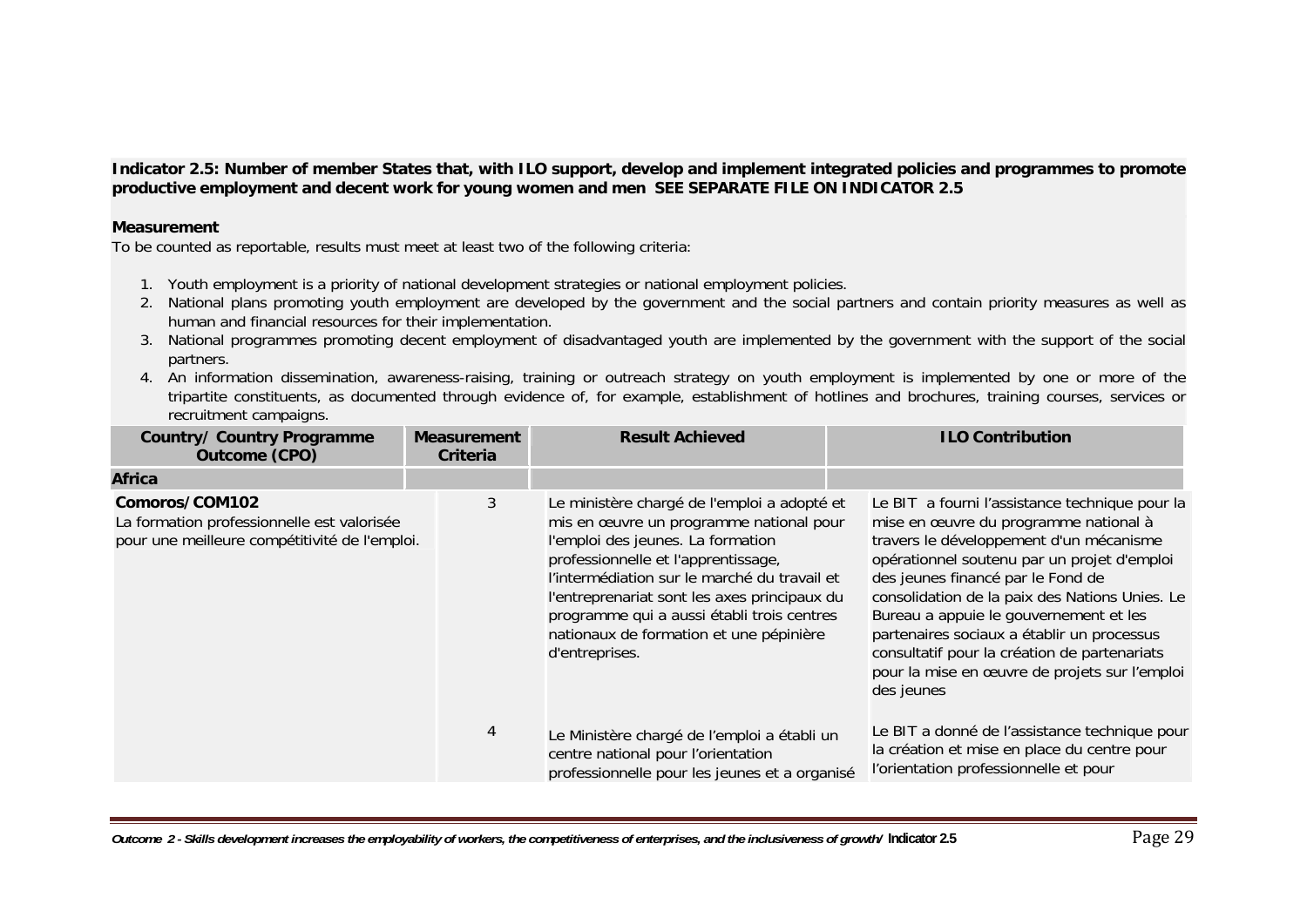|                                                                                                                                                                     |                | la première foire nationale de l'emploi<br>organisé aux Comores.                                                                                                                                                                                                                                                                    | l'organisation de la foire. Il a également<br>organisé une plateforme d'échange de bonnes<br>pratiques entre les Comores et le Madagascar<br>sur l'orientation professionnelle et l'emploi des<br>jeunes.                                                                                                                                                                                                                                                                                                   |
|---------------------------------------------------------------------------------------------------------------------------------------------------------------------|----------------|-------------------------------------------------------------------------------------------------------------------------------------------------------------------------------------------------------------------------------------------------------------------------------------------------------------------------------------|-------------------------------------------------------------------------------------------------------------------------------------------------------------------------------------------------------------------------------------------------------------------------------------------------------------------------------------------------------------------------------------------------------------------------------------------------------------------------------------------------------------|
| Uganda/UGA131<br>Employment opportunities for the young<br>women and men increased                                                                                  | $\overline{2}$ | National Action Plan on Youth Employment<br>developed and adopted by the government in<br>consultation with the social partners with<br>provision of human and financial resources for discussions that were instrumental to<br>its implementation.                                                                                 | The Office delivered advisory services<br>throughout the development process of the<br>national action plan and facilitated tripartite<br>identification of the priority measures of the<br>Plan.                                                                                                                                                                                                                                                                                                           |
|                                                                                                                                                                     |                |                                                                                                                                                                                                                                                                                                                                     |                                                                                                                                                                                                                                                                                                                                                                                                                                                                                                             |
|                                                                                                                                                                     | 4              | A national tripartite event was held by the<br>government with the involvement of the social analysis, as well as the preparation of the<br>partners to discuss the findings of the youth<br>employment analysis, and an ad-hoc survey<br>were used to raise awareness and determine<br>action in support of decent work for youth. | The ILO supported the data collection and<br>report and its discussion.                                                                                                                                                                                                                                                                                                                                                                                                                                     |
| Malawi/MW1102<br>Enhanced employment and self-employment<br>opportunities for vulnerable groups, such as<br>the Youth, Women and People with<br><b>Disabilities</b> | 3              | A national youth employment creation<br>programme adopted by the government and<br>launched by the Prime Minister of Malawi in<br>2013.                                                                                                                                                                                             | The ILO provided technical support for the<br>development of a national employment policy<br>and youth employment creation initiative.<br>Technical assistance and advisory services<br>where identified by the tripartite constituents<br>that assigned priority to youth employment in<br>the Decent Work Country Programme of<br>Malawi for the period 2011-16. In order to<br>support the implementation of the youth<br>employment creation initiative and as part of<br>a UN Joint Programme on Youth |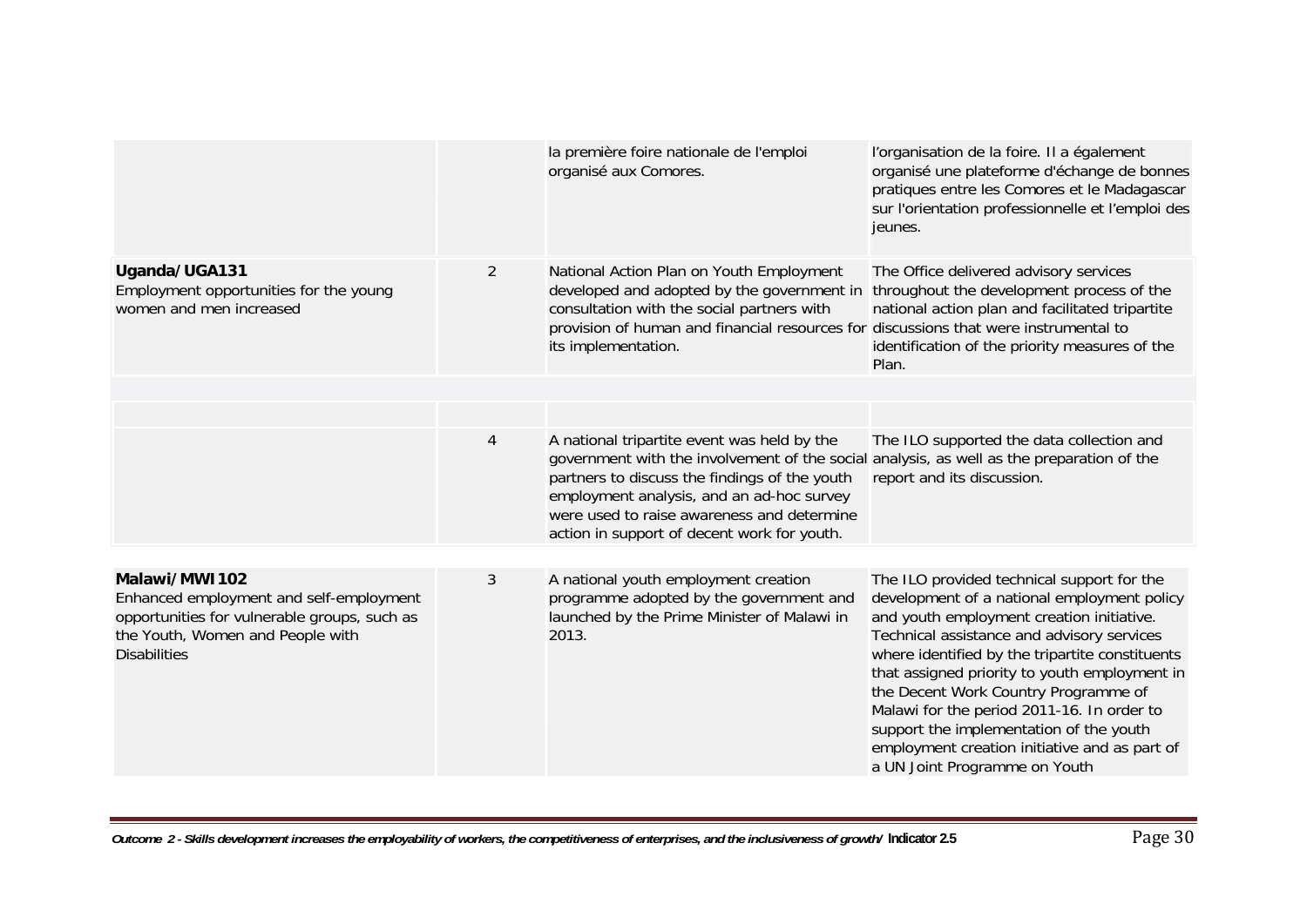|                                                                                                                                     |   |                                                                                                                                                                                                                                                                                                                                                                                                                                                                                                                                                                               | Employment, the ILO implemented capacity<br>development programmes that included<br>training of regional youth officers and<br>enterprise development trainers.                                                                                                                                                                                                                                      |
|-------------------------------------------------------------------------------------------------------------------------------------|---|-------------------------------------------------------------------------------------------------------------------------------------------------------------------------------------------------------------------------------------------------------------------------------------------------------------------------------------------------------------------------------------------------------------------------------------------------------------------------------------------------------------------------------------------------------------------------------|------------------------------------------------------------------------------------------------------------------------------------------------------------------------------------------------------------------------------------------------------------------------------------------------------------------------------------------------------------------------------------------------------|
|                                                                                                                                     | 4 | The government used the results of a school- The ILO's school-to-work transition survey,<br>to-work transition survey to discuss initiatives supported by the MasterCard Foundation,<br>for the promotion of youth employment at a<br>national tripartite event (October 2013)                                                                                                                                                                                                                                                                                                | was instrumental to identify the<br>characteristics of young people in Malawi and<br>the determinants of labour market<br>disadvantage. The Office facilitated a<br>tripartite event on policy priorities and action<br>to be taken.                                                                                                                                                                 |
| Zambia/ZMB127<br>Enhanced employment and self- employment<br>opportunities for young people through access<br>to skills development | 1 | Youth employment is a priority of the Sixth<br>National Development Plan of Zambia that<br>was revised in 2013 and in the<br>Industrialization and Job Creation Strategy.                                                                                                                                                                                                                                                                                                                                                                                                     | An in-depth review of policies, institutions and<br>programmes affecting youth employment in<br>Zambia was conducted by the ILO as part of a<br>technical cooperation project on youth<br>employment that was sponsored by the<br>Government of Sweden. The government<br>used the findings of this review for the<br>revision of the National Development Plan and<br>the drafting of the Strategy. |
|                                                                                                                                     | 4 | An outreach strategy for increasing awareness Within the framework of the youth<br>on decent work for young people, with special employment project funded by the<br>disadvantaged<br>youth,<br>focus<br>on<br>implemented by the Ministry in charge of supported the organization of the national<br>employment of Zambia. This strategy was tripartite forum to discuss the results of the<br>implemented through a series of initiatives, ILO's school-to-work transition survey,<br>results of a national school-to-work transition implementation of the exhibitions and | was Government of Sweden, the Office<br>including a national forum to discuss the supported by The MasterCard Foundation, the                                                                                                                                                                                                                                                                        |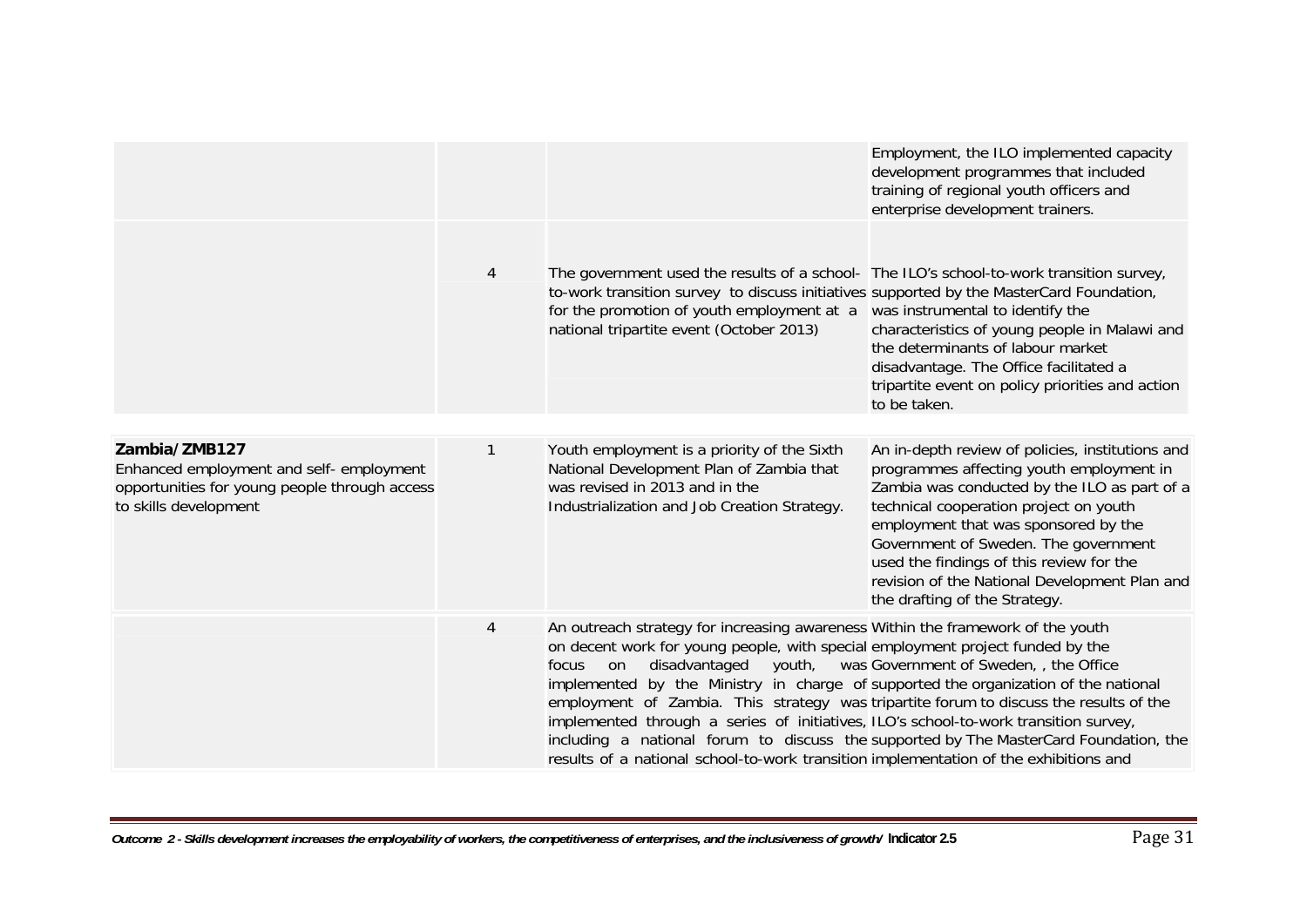| <b>Arab States</b>                                                                                     |   |                                                                                                                                                                                                                                                                                                                                                                                         |                                                                                                                                                                                                                                                                                                                                                                                                                                                                                                                                                                                                                             |
|--------------------------------------------------------------------------------------------------------|---|-----------------------------------------------------------------------------------------------------------------------------------------------------------------------------------------------------------------------------------------------------------------------------------------------------------------------------------------------------------------------------------------|-----------------------------------------------------------------------------------------------------------------------------------------------------------------------------------------------------------------------------------------------------------------------------------------------------------------------------------------------------------------------------------------------------------------------------------------------------------------------------------------------------------------------------------------------------------------------------------------------------------------------------|
| Jordan/JOR104<br>Employability and job opportunities for young<br>people in selected regions increased |   | Employment Strategy that was launched in<br>2012.                                                                                                                                                                                                                                                                                                                                       | Youth employment is a priority of the National The Office provided advisory services for the<br>development of the youth employment<br>priority within the national employment<br>strategy. These included technical assistance<br>for the implementation of a national school-<br>to-work transition survey, with the support of<br>the MasterCard Foundation.                                                                                                                                                                                                                                                             |
|                                                                                                        | 3 | National programme to operationalize the<br>youth employment priority of the National<br>Employment Strategy was implemented<br>through the establishment of national system<br>for assessment and certification of skills, the<br>strengthening of apprenticeship programmes<br>and the introduction of labour rights modules<br>for young people in skills development<br>programmes. | In the framework of a youth employment<br>project funded by the Government of Sweden,<br>ILO provided technical support for the<br>evaluation of active labour market policies,<br>particularly those targeting young people, and<br>the assessment of the informal apprenticeship<br>system. ILO also provided capacity building<br>services to the "Employment, Technical<br>Vocational Education and training Council",<br>the "Centre for Accreditation and Quality<br>Assurance" of skills and the trade unions on<br>the piloting of the rights at work modules. A<br>manual for skills testing and certification was |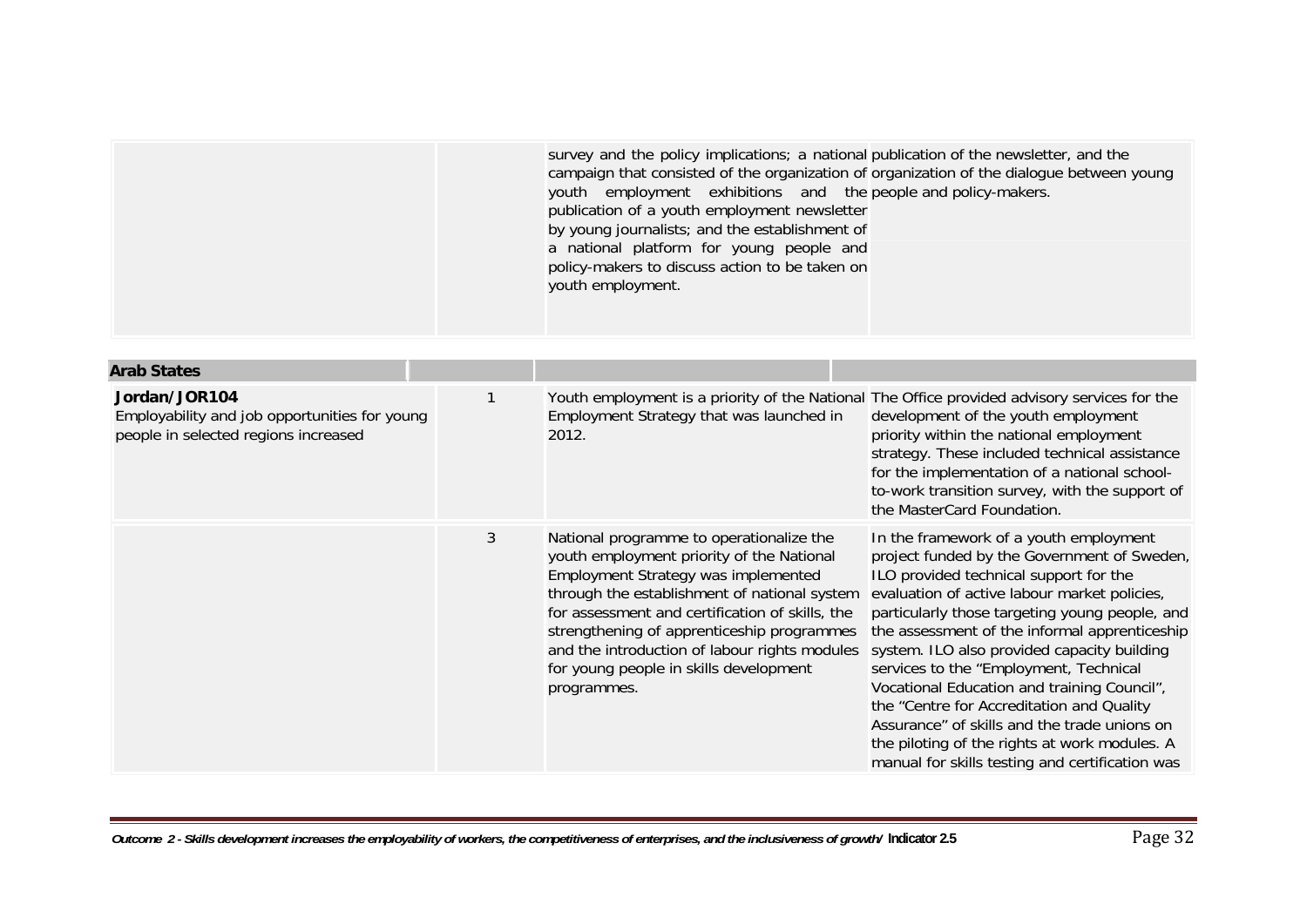|                                                                                                                                                        |                |                                                                                                                                                                                                                                                                                                             | produced as part of the above-mentioned<br>technical cooperation project.                                                                                                                                                                                                                                                                                                                                                                                                                                 |
|--------------------------------------------------------------------------------------------------------------------------------------------------------|----------------|-------------------------------------------------------------------------------------------------------------------------------------------------------------------------------------------------------------------------------------------------------------------------------------------------------------|-----------------------------------------------------------------------------------------------------------------------------------------------------------------------------------------------------------------------------------------------------------------------------------------------------------------------------------------------------------------------------------------------------------------------------------------------------------------------------------------------------------|
| <b>Asia and the Pacific</b>                                                                                                                            |                |                                                                                                                                                                                                                                                                                                             |                                                                                                                                                                                                                                                                                                                                                                                                                                                                                                           |
| Indonesia/IDN128<br>Youth Employment policy and programme to<br>better equip young people for school to work<br>transition and enter the world of work | 3              | A national programme for the acceleration of ILO provided technical expertise, including<br>poverty alleviation with youth employment as through the secondment of an ILO expert to<br>priority implemented by the government<br>under the coordination of the Office of the<br>Vice President of Indonesia | the Office of the Vice President, and advisory<br>services to the national team that was tasked<br>to develop the programme. In the framework<br>of a youth employment project funded by<br>the Government of Sweden, , the Office<br>conducted a review of policies, institutions<br>and programmes affecting youth employment<br>in Indonesia and supported the assessment<br>of the system of apprenticeship and youth<br>entrepreneurship support.                                                    |
|                                                                                                                                                        |                |                                                                                                                                                                                                                                                                                                             | The Office piloted the implementation of<br>youth entrepreneurship modules, which were<br>then included in the national curriculum of<br>the Ministry of Education                                                                                                                                                                                                                                                                                                                                        |
|                                                                                                                                                        | $\overline{4}$ | The government of Indonesia implemented a<br>series of youth employment promotional<br>initiatives. These included the development<br>and broadcast of youth employment and<br>entrepreneurship videos and the<br>implementation of a financial education<br>campaign targeting disadvantaged youth.        | The ILO supported the implementation of the<br>advocacy strategy, the production of the<br>videos and the design and implementation of<br>activities to reach out to disadvantaged<br>youth. Through the project sponsored by the<br>ILO/ Swedish International Development<br>Cooperation Agency (Sida) partnership, it<br>supported the government and the ASEAN<br>Secretariat in the organization of a<br>conference on youth employment involving<br>the countries that are members of the<br>ASEAN. |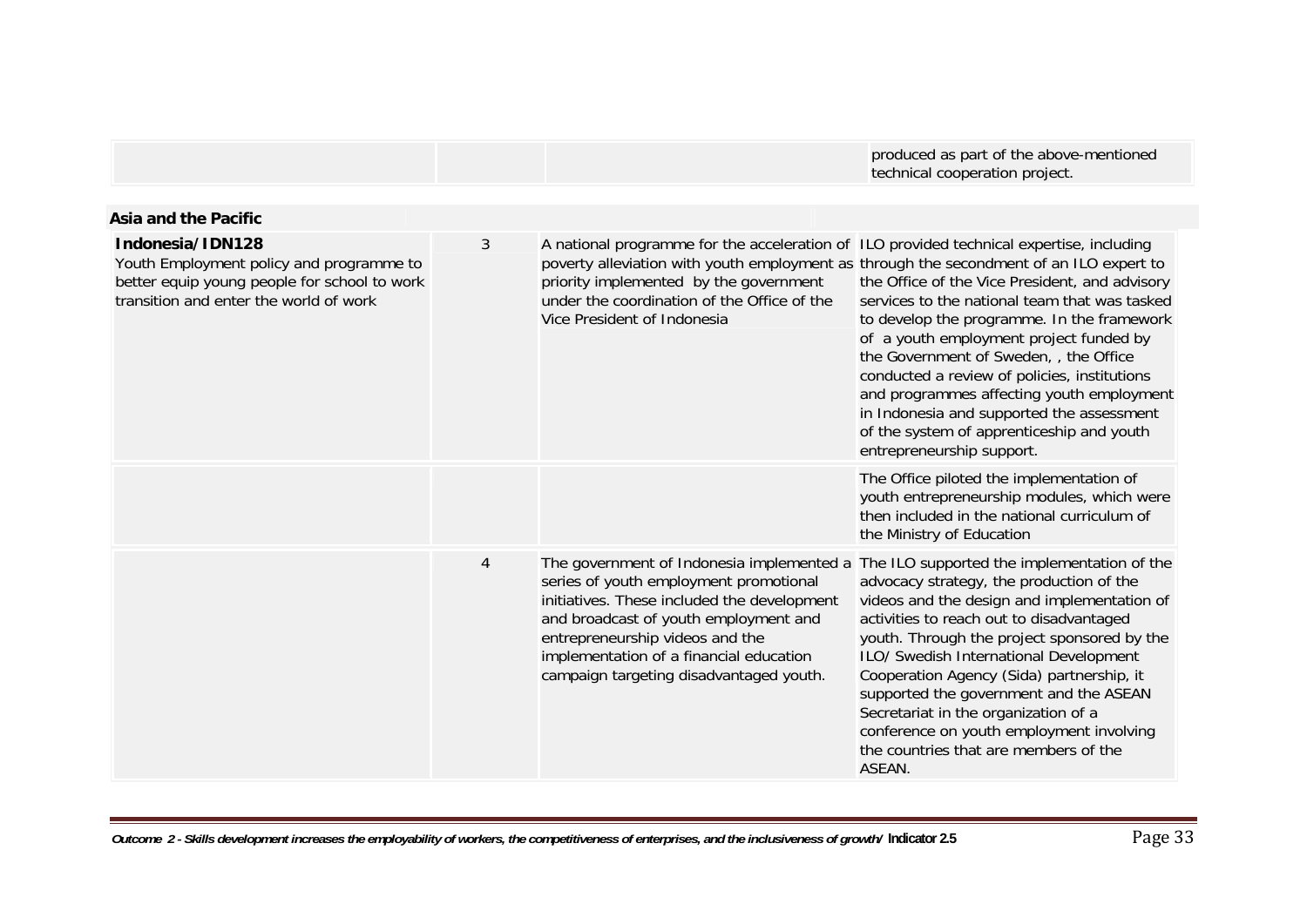| Philippines/PHL105                                                               | 2 | A National Action Plan on Youth Employment                                                                                                                                                                                                                                                                                                                                                                                                                                                                                                                                                                                                                                                                                                                                                                                                                                                                                                                                 | In the framework of the UN Joint Programme                                                                                                                                                                                                                                                                                                                                                                                                                                                                  |
|----------------------------------------------------------------------------------|---|----------------------------------------------------------------------------------------------------------------------------------------------------------------------------------------------------------------------------------------------------------------------------------------------------------------------------------------------------------------------------------------------------------------------------------------------------------------------------------------------------------------------------------------------------------------------------------------------------------------------------------------------------------------------------------------------------------------------------------------------------------------------------------------------------------------------------------------------------------------------------------------------------------------------------------------------------------------------------|-------------------------------------------------------------------------------------------------------------------------------------------------------------------------------------------------------------------------------------------------------------------------------------------------------------------------------------------------------------------------------------------------------------------------------------------------------------------------------------------------------------|
| Increased employability and Decent Work<br>opportunities for young women and men |   | and Migration was adopted in 2012 and is<br>being implemented by a national coordination<br>structure as part of the Philippine Youth<br>Development Plan.                                                                                                                                                                                                                                                                                                                                                                                                                                                                                                                                                                                                                                                                                                                                                                                                                 | on Youth, Employment and Migration (YEM)<br>sponsored by the government of Spain, ILO<br>provided technical advisory services for the<br>formulation of the National Action Plan. This<br>included the analysis of the youth labour<br>market, the policy environment and<br>implementation capacity. The Office organized<br>a series of capacity-building events and<br>partnership building, through broad-based<br>consultation, that led to a consensus-based<br>adoption of the National Action Plan. |
|                                                                                  |   |                                                                                                                                                                                                                                                                                                                                                                                                                                                                                                                                                                                                                                                                                                                                                                                                                                                                                                                                                                            |                                                                                                                                                                                                                                                                                                                                                                                                                                                                                                             |
|                                                                                  | 3 | A national programme targeting out-of-school The ILO provided support to TESDA, other<br>youth and young people exposed to migration government authorities and the social<br>was implemented by the government with the partners in the design and implementation of<br><b>Technical Education and Skills Development</b><br>Authority (TESDA), training institutions,<br>employer organizations and trade unions. This establishment of the one-stop-shops on<br>programme included the establishment of a<br>network of local one-stop-shops that provided the-trainer activities implemented by the ILO<br>employment services to disadvantaged youth,<br>young people exposed to emigration and<br>returning young migrant workers. It also<br>comprised of the delivery of an expanded<br>curriculum by educational institutions that<br>contains topics relating to the promotion of<br>gender equality, life skills training and<br>information on safe migration. | the National Programme. Capacity-building<br>services of the ILO were instrumental to the<br>employment and migration services. Train-<br>with the Department of Education led to the<br>revision of training curricula by training<br>institutions.                                                                                                                                                                                                                                                        |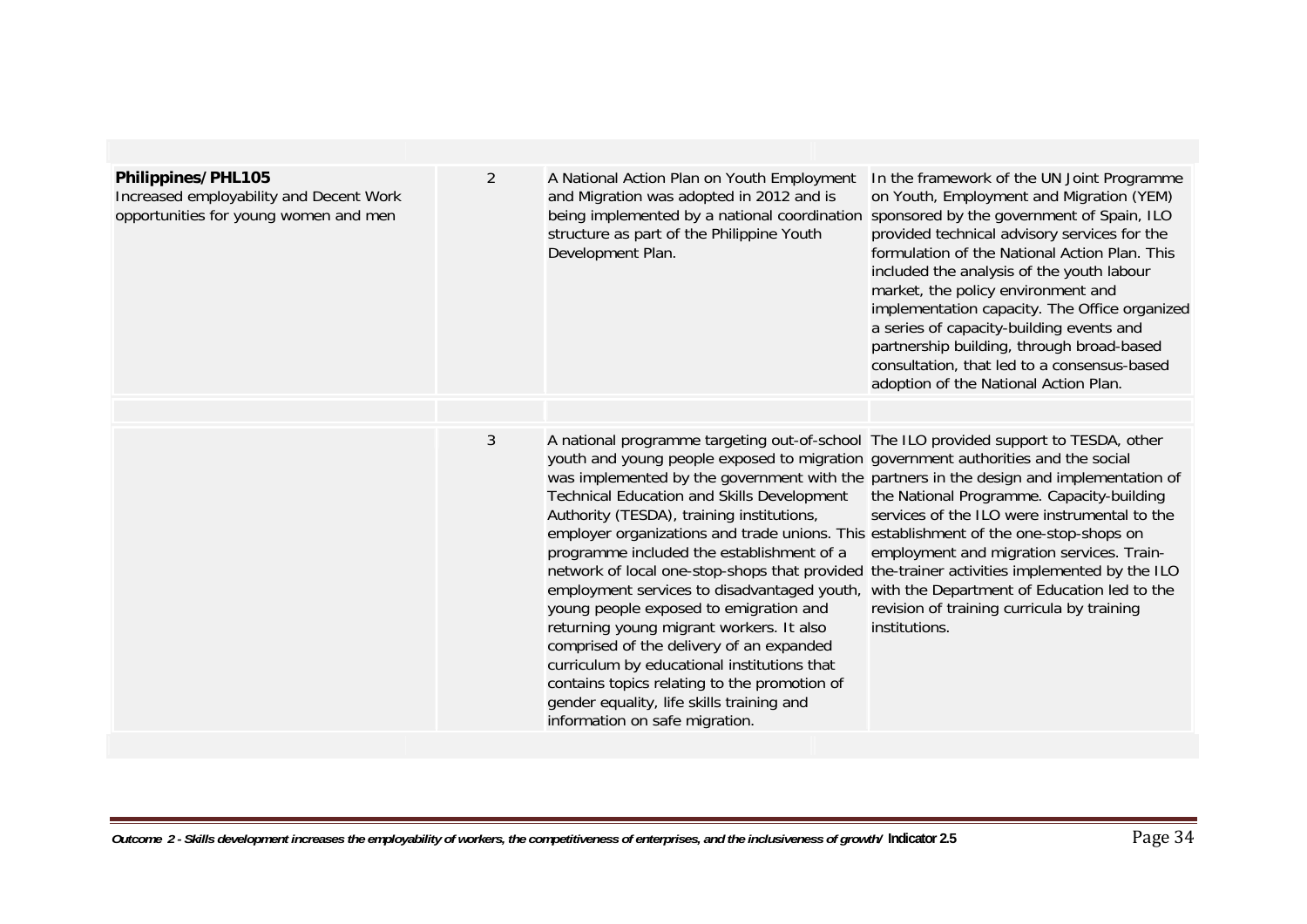| <b>Europe</b>                                                                                                                        |                |                                                                                                                                                                                             |                                                                                                                                                                                                                                                                                                                                                                                                                                                                                                                                                                                                                                                                                                                                                                                                                                                                                    |
|--------------------------------------------------------------------------------------------------------------------------------------|----------------|---------------------------------------------------------------------------------------------------------------------------------------------------------------------------------------------|------------------------------------------------------------------------------------------------------------------------------------------------------------------------------------------------------------------------------------------------------------------------------------------------------------------------------------------------------------------------------------------------------------------------------------------------------------------------------------------------------------------------------------------------------------------------------------------------------------------------------------------------------------------------------------------------------------------------------------------------------------------------------------------------------------------------------------------------------------------------------------|
|                                                                                                                                      |                |                                                                                                                                                                                             |                                                                                                                                                                                                                                                                                                                                                                                                                                                                                                                                                                                                                                                                                                                                                                                                                                                                                    |
| Former Yugoslav Republic of<br>Macedonia/MKD130<br>Improving decent work opportunities<br>for youth through knowledge and<br>action. | 2              | The government and the social<br>partners adopted in 2012 a four-year<br>National Action Plan on youth<br>employment that allocates human<br>and financial resources for<br>implementation. | The ILO provided technical assistance<br>to the government and the social<br>partners for the development of the<br>Plan, in collaboration with the Turin<br>Centre. This consisted of the review<br>of the youth labour market, the<br>analysis of effectiveness of policies<br>institutions and programmes, the<br>implementation of a tripartite<br>technical workshop for the<br>formulation of the plan and the<br>provision of advisory services<br>throughout the formulation of the<br>same Plan. Technical assistance was<br>also provided by the ILO to the<br>government and the National<br>Statistical Office for the design and<br>implementation of a countrywide<br>school-to-work transition survey,<br>supported by The MasterCard<br>Foundation. This survey identified<br>baseline data against which assess<br>progress in the implementation of the<br>Plan. |
|                                                                                                                                      | $\overline{4}$ | In collaboration with the social<br>partners, the government<br>implemented a number of advocacy<br>and knowledge-sharing initiatives on                                                    | Together with the National Statistical<br>Office, the ILO analysed the results<br>and policy implications stemming<br>from the school-to-work transition                                                                                                                                                                                                                                                                                                                                                                                                                                                                                                                                                                                                                                                                                                                           |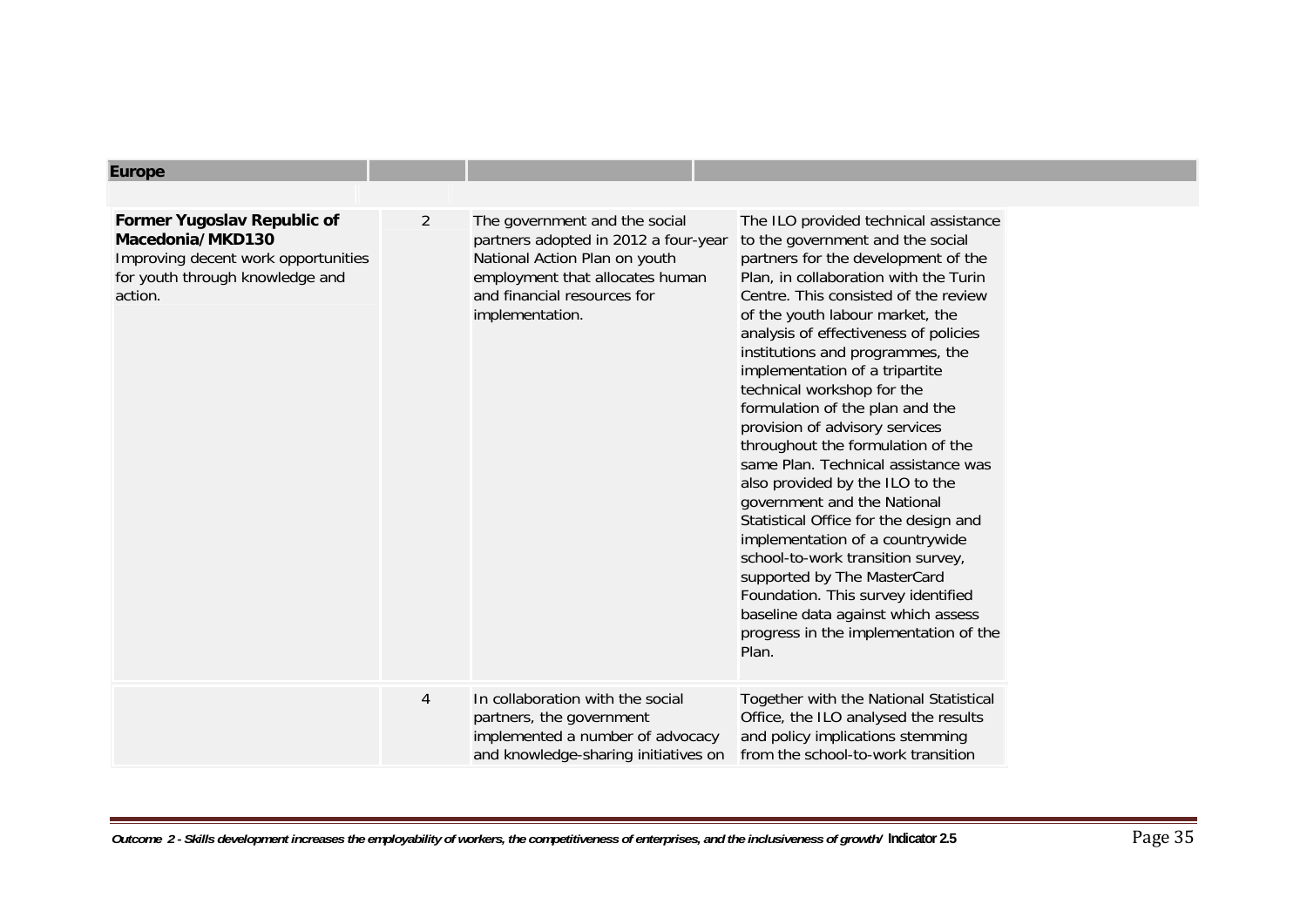|                                                                                                                             |   | youth employment. These included<br>the holding of a national tripartite<br>conference to discuss the results of<br>the school-to-work transition survey<br>and identify priorities for policy and<br>institutional reforms. It also<br>organized a national event for<br>dialogue among young people, the<br>government and social partners on<br>how to address the youth<br>employment crisis. | surveys and, after tripartite validation,<br>published a technical report. With the<br>Ministry in charge of employment, it<br>organized a national tripartite<br>conference on youth employment in<br>July 2013. Technical inputs were<br>provided by ILO staff for the national<br>event for dialogue between policy-<br>makers and young people that took<br>place in May 2012.                                                                                                                                                                                                                                                                                                                                                                                                                                                                                               |
|-----------------------------------------------------------------------------------------------------------------------------|---|---------------------------------------------------------------------------------------------------------------------------------------------------------------------------------------------------------------------------------------------------------------------------------------------------------------------------------------------------------------------------------------------------|----------------------------------------------------------------------------------------------------------------------------------------------------------------------------------------------------------------------------------------------------------------------------------------------------------------------------------------------------------------------------------------------------------------------------------------------------------------------------------------------------------------------------------------------------------------------------------------------------------------------------------------------------------------------------------------------------------------------------------------------------------------------------------------------------------------------------------------------------------------------------------|
| <b>Russian Federation/RUS155</b><br>Increased decent work opportunities<br>for young women and men in selected<br>region(s) | 3 | the period 2013-20 adopted by the<br>government with the youth<br>as a result of national tripartite<br>dialogue.                                                                                                                                                                                                                                                                                 | A National Employment Programme for The Office supported the government<br>and the Statistical Office in the design<br>and implementation of a countrywide<br>employment priority being implemented school-to-work transition survey,<br>through partnership with the<br>MasterCard Foundation. Together with<br>the in-depth youth employment policy<br>review that was conducted by the<br>Office in partnership with the Ministry<br>in charge of employment, this work<br>informed tripartite discussions on the<br>youth employment priority of the<br>Programme. A good practice review of<br>policies for in-country labour mobility<br>and activation strategies for young<br>women, particularly those with family<br>responsibilities, was carried out by the<br>ILO to support the implementation of a<br>number of measures of the National<br>Employment Programme. |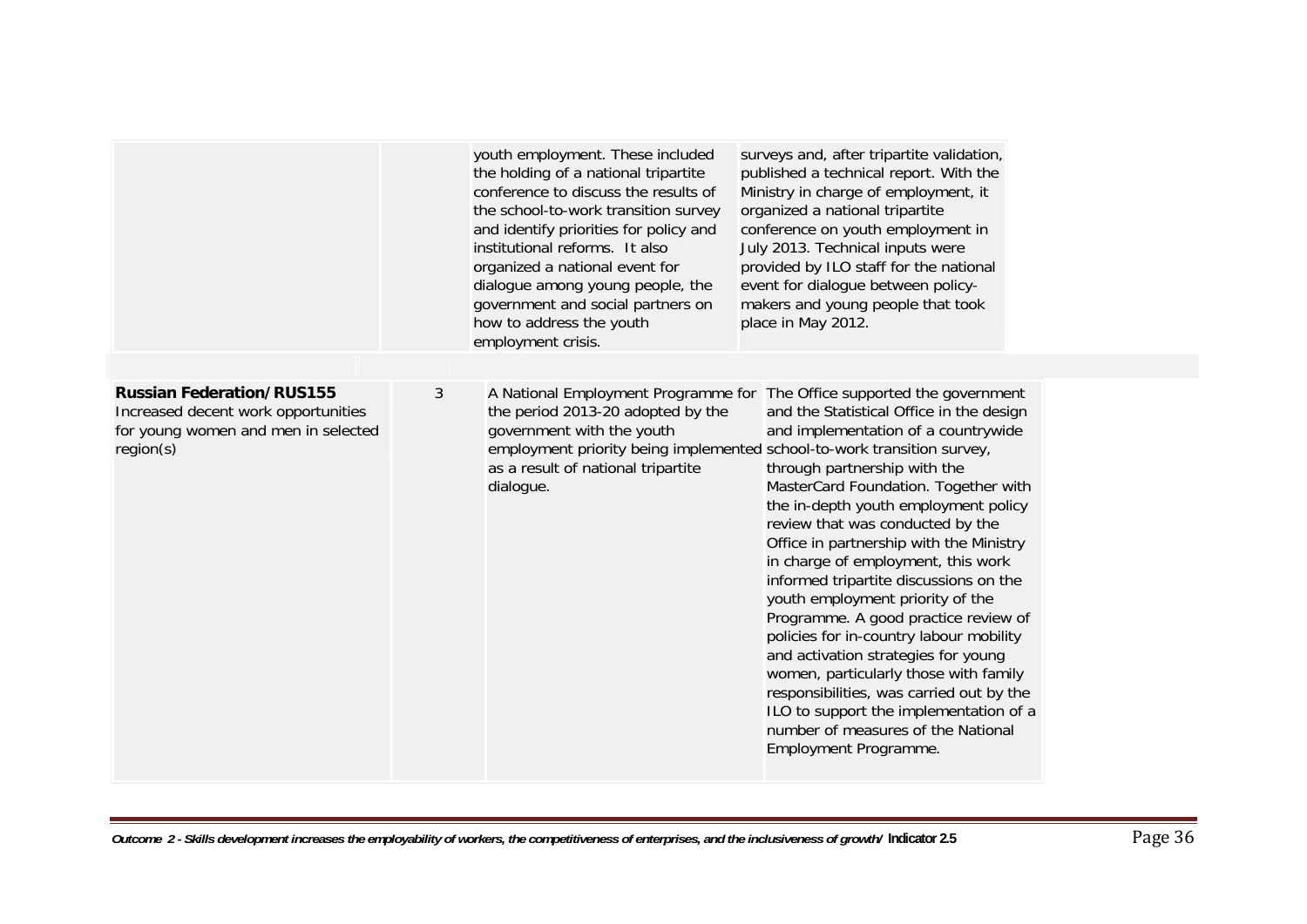|                                                                                                                                | 4 | Promotional activities to raise<br>awareness on decent work for youth<br>were implemented by the Ministry of<br>Labour and Social Protection of the<br>Russian Federation. These included the employment panel of the Conference.<br>holding of an international Decent Work It also organized tripartite discussions<br>Conference that was organized under<br>the auspices of the President of the<br>Russian Federation, the organization of<br>events for national dialogue on youth<br>employment. | The Office supported the organization<br>of the international conference and<br>provided technical inputs and<br>organizational support for the youth<br>and policy dialogue on the analysis of<br>the youth labour market, review of<br>policies and institutions for youth<br>employment. Technical inputs on youth<br>employment were also given by the<br>Office to the government of the<br>Russian Federation that chaired the<br>Employment Task Force of the G20 and<br>on the negotiation of a multi-country<br>technical cooperation programme on<br>public-private partnerships for youth<br>employment. |
|--------------------------------------------------------------------------------------------------------------------------------|---|---------------------------------------------------------------------------------------------------------------------------------------------------------------------------------------------------------------------------------------------------------------------------------------------------------------------------------------------------------------------------------------------------------------------------------------------------------------------------------------------------------|---------------------------------------------------------------------------------------------------------------------------------------------------------------------------------------------------------------------------------------------------------------------------------------------------------------------------------------------------------------------------------------------------------------------------------------------------------------------------------------------------------------------------------------------------------------------------------------------------------------------|
| <b>Americas</b>                                                                                                                |   |                                                                                                                                                                                                                                                                                                                                                                                                                                                                                                         |                                                                                                                                                                                                                                                                                                                                                                                                                                                                                                                                                                                                                     |
| Ecuador/ECU154<br>Plan nacional de promoción del empleo<br>juvenil, con enfoque de genero,<br>desarrollado y puesto en marcha. |   | El gobierno de Ecuador ha aprobado el<br>plan de Desarrollo 2013-2017<br>denominado Plan Nacional del Buen<br>Vivir.<br>En el plan se explicita como política<br>específica la promoción del trabajo<br>juvenil en condiciones dignas y<br>emancipadoras que potencie sus<br>capacidades y conocimientos.                                                                                                                                                                                               | La OIT, a través del Programa Conjunto<br>Juventud Empleo y Migración en Ecuador<br>(Fondo para el logros de los ODM),<br>elaboró insumos (estado del arte en<br>juventud, diagnóstico de empleo juvenil,<br>talleres con jóvenes, talleres con<br>instituciones públicas relevantes para el<br>trabajo en empleo juvenil) que han<br>servido para el desarrollo de la sección<br>relativa al empleo juvenil del Plan                                                                                                                                                                                               |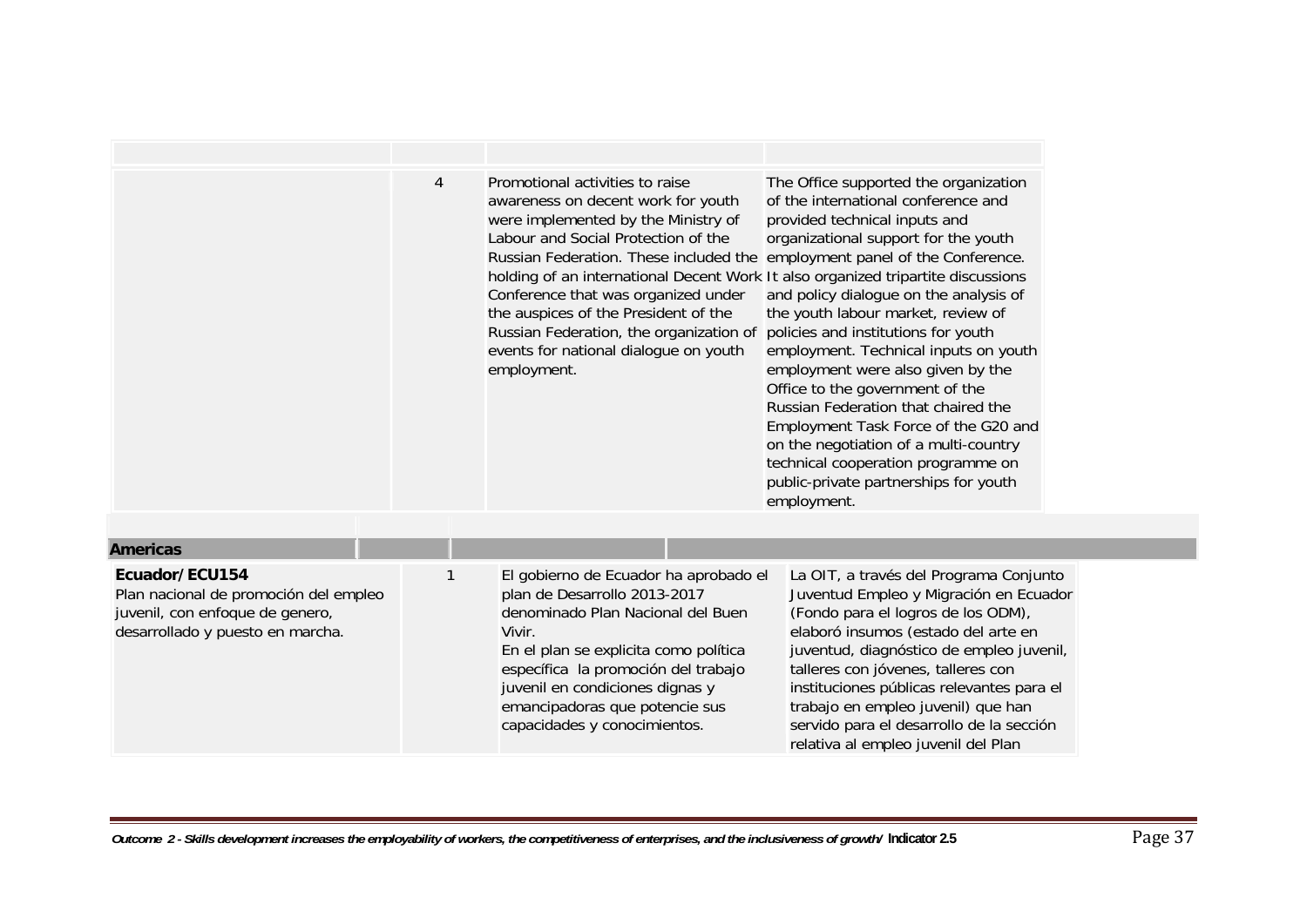|                                                                                            |                |                                                                                                                                                                                                                                                                                                                                                                                                                                                                                    | Nacional.                                                                                                                                                                                                                                                                                                                                                                                                                                                             |
|--------------------------------------------------------------------------------------------|----------------|------------------------------------------------------------------------------------------------------------------------------------------------------------------------------------------------------------------------------------------------------------------------------------------------------------------------------------------------------------------------------------------------------------------------------------------------------------------------------------|-----------------------------------------------------------------------------------------------------------------------------------------------------------------------------------------------------------------------------------------------------------------------------------------------------------------------------------------------------------------------------------------------------------------------------------------------------------------------|
|                                                                                            | $\overline{4}$ | El gobierno ha implementado el Servicio<br>Público de Empleo, denominado Red<br>Socio Empleo. Recientemente ha iniciado informática de la Red Socio empleo,<br>un énfasis en Jóvenes, creando una<br>plataforma informática e iniciando<br>estudios para el diseño de un servicio de aproximadamente 500 mil personas, en<br>orientación vocacional. La plataforma<br>informática permite la diseminación de<br>ofertas de empleo sobre todo entre<br>poblaciones mas necesitadas. | La OIT, a través del Programa Conjunto,<br>apoyó la creación de la Plataforma<br>desde que se la recibió para producción,<br>en febrero de 2013, ha sido visitada por<br>su mayoría jóvenes.<br>Además, la OIT a través de fondos RBSA<br>ha financiado una propuesta para un<br>servicio de orientación vocacional en<br>Ecuador, con la participación del<br>Ministerio de Relaciones Laborales.<br>Dicha asistencia incluyó' visitas a otros<br>países, como Perú. |
| Peru/PER126<br>Plan de empleo juvenil 2013-16 formulado<br>y en proceso de implementación. | $\mathbf{1}$   | políticas nacionales de empleo en julio<br>2011. El gobierno 2011-2016 decidió<br>seguir utilizando ese marco estratégico.<br>Este documento incluye un capítulo de<br>empleo juvenil. El documento fue<br>elaborado en el marco de la Comisión<br>Intersectorial de Empleo (CIE), y luego<br>fue consultada con los actores sociales en<br>el Consejo Nacional del Trabajo.                                                                                                       | El Gobierno Nacional aprobó el documento La OIT acompañó la discusión tanto en la<br>CIE como en el Consejo Nacional de<br>Trabajo. La OIT financió y facilitó la<br>elaboración del documento, proporciono<br>los insumos principales y dio comentarios<br>a versiones preliminares                                                                                                                                                                                  |
|                                                                                            | $\overline{4}$ | El Ministerio de Trabajo ha fortalecido su<br>servicio de orientación vocacional. Este<br>servicio es utilizado por los jóvenes a<br>través de una plataforma informática de<br>orientación sobre proyectos de vida y                                                                                                                                                                                                                                                              | La OIT ha apoyado el desarrollo de<br>diversos módulos del Servicio de<br>Orientación Vocacional y de una<br>plataforma virtual que permite establecer<br>un proyecto de vida personal. La OIT ha                                                                                                                                                                                                                                                                     |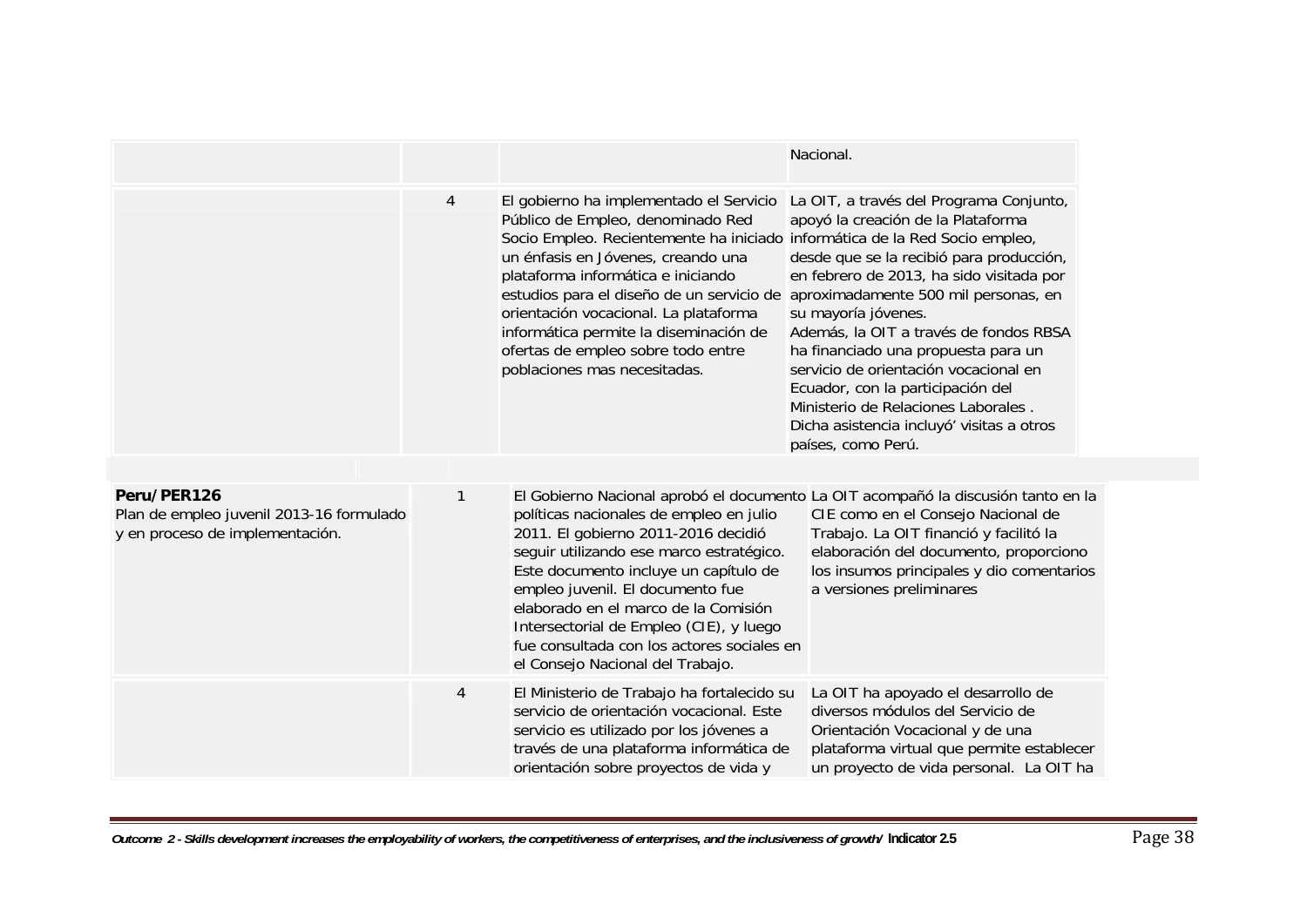|                                                                                                                                                                                                                          |                | laborales.<br>Asimismo, el Instituto Nacional de<br>Estadística (INEI) ha generado un servicio<br>denominado Sistema de Información<br>Geográfico para emprendedores (SIG E),<br>que permite, en tiempo real, conocer la<br>situación potencial de mercado de los<br>emprendimientos que los jóvenes deseen<br>iniciar. | conceptualizado y puesto en marcha el<br>SIG E, elaborado los manuales de<br>operación y brindado al INEI un servidor<br>para la operación del sistema. El INEI lo<br>opera actualmente desde su página web y<br>comparte la aplicación con el Ministerio de<br>Trabajo en las denominadas Ventanillas<br>Únicas.                                                                                                                                                                                                                                                                      |
|--------------------------------------------------------------------------------------------------------------------------------------------------------------------------------------------------------------------------|----------------|-------------------------------------------------------------------------------------------------------------------------------------------------------------------------------------------------------------------------------------------------------------------------------------------------------------------------|----------------------------------------------------------------------------------------------------------------------------------------------------------------------------------------------------------------------------------------------------------------------------------------------------------------------------------------------------------------------------------------------------------------------------------------------------------------------------------------------------------------------------------------------------------------------------------------|
| El Salvador/SLV126<br>El país, con el apoyo de la OIT, mejora las<br>oportunidades de formación vocacional y<br>de inserción laboral de la población juvenil,<br>incorporando las necesidades específicas de<br>mujeres. | 2              | El Ministerio de Trabajo y Previsión Social<br>aprobó un Plan de Empleo Juvenil (2012-<br>2014) que prevé recursos humanos y<br>financieros. El Plan fue desarrollado de<br>forma conjunta con los actores sociales                                                                                                     | La OIT apoyó la constitución de la Mesa<br>Técnica de Empleo Juvenil (organismos de<br>apoyo a la implementación del plan), apoyó<br>el desarrollo de las consultas a los<br>mandantes y los Foros con expertos<br>internacionales, tomadores de decisión y<br>personas jóvenes (RBSA, Programa<br>Conjunto de Reducción de la Violencia y<br>fondos del Gobierno de Suecia).                                                                                                                                                                                                          |
|                                                                                                                                                                                                                          | $\overline{4}$ | El Ministerio de Trabajo y Previsión Social<br>(MTPS) y el Instituto de la Juventud<br>(INJUVE) divulgaron a través de diferentes<br>la promoción del empleo juvenil (Mi Primer<br>Empleo, RENACEMPLEO, Ventanilla única<br>para jóvenes).                                                                              | -La OIT brindó asistencia técnica al<br>Ministerio de Trabajo para el diseño y<br>ejecución de una estrategia de difusión de<br>medios, programas y acciones destinados a sus acciones a favor de la promoción del<br>empleo juvenil (Fondos del Gobierno de<br>Suecia).<br>- La OIT construyó con INJUVE un modelo<br>de atención integral al joven emprendedor,<br>que incluye los servicios de diferentes<br>instancias públicas (Comisión Nacional de la<br>Micro y Pequeña Empresa, Instituto<br>Salvadoreño de Formación Profesional y<br>MTPS) (Fondos del Gobierno de Suecia). |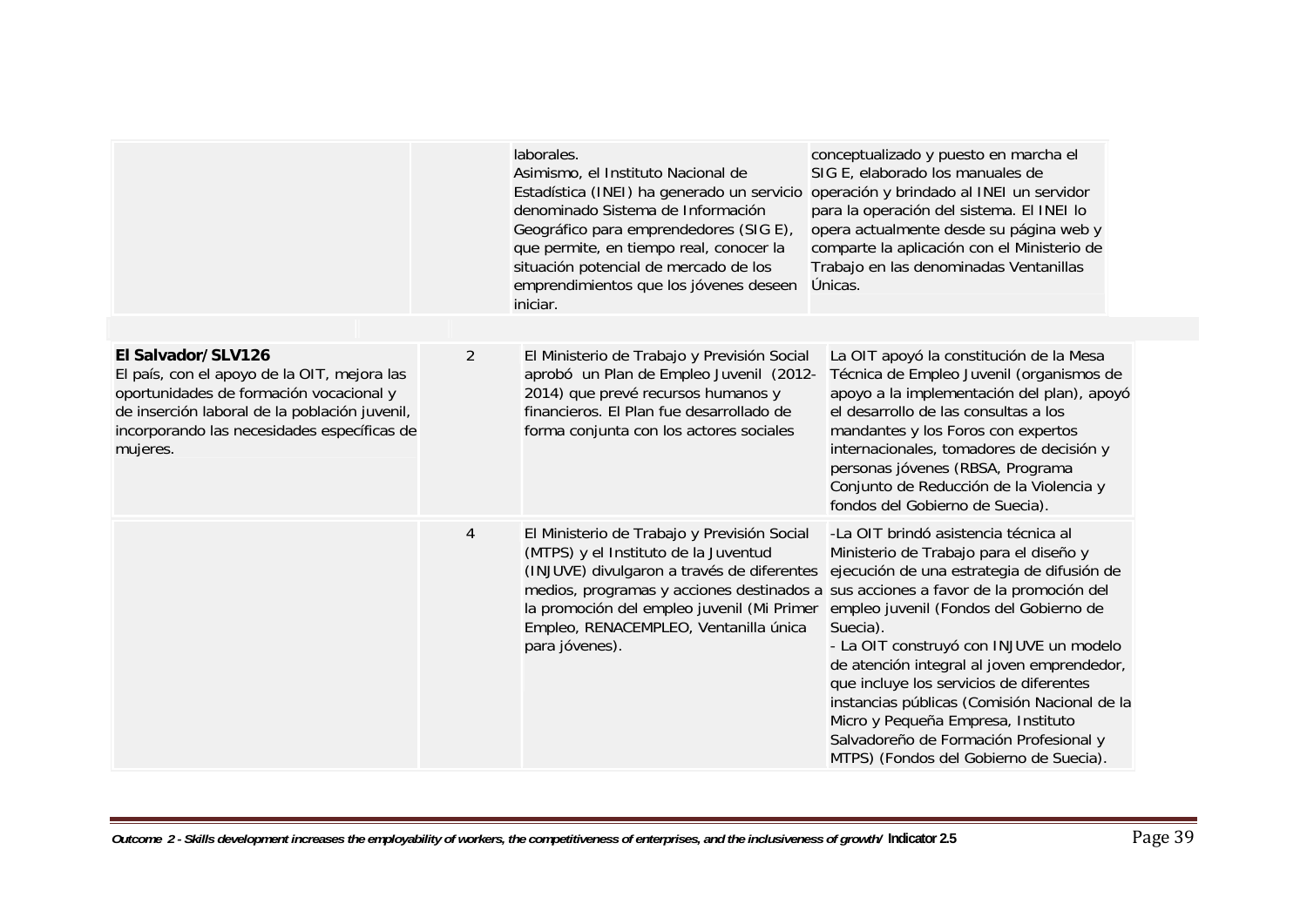| Nicaragua/NIC127<br>El país, con el apoyo de la OIT, implementa<br>programas de promoción de la<br>empleabilidad, inserción laboral y<br>emprendedurismo para jóvenes<br>desfavorecidos, con énfasis en el Plan de<br>Acción de Empleo Juvenil | $\overline{2}$ | -El Ministerio de Trabajo adoptó, el Plan<br>Nacional de Empleo Digno y Trabajo<br>decente para las Juventudes en el 2012 que<br>fue desarrollado a través de un amplio<br>proceso de consulta con lo actores sociales y problemas y sus soluciones para la<br>las autoridades locales. El Plan prevé de<br>recursos humanos y financieros para su<br>implementación<br>-El Ministerio de Trabajo, el COSEP y las<br>Confederaciones Sindicales firmaron el<br>"Acuerdo para la Acción Conjunta - Para la<br>Juventud: Trabajo Digno y Decente" que fue tripartito, firmado por gobierno,<br>adoptado en el segundo semestre del 2012 | - La OIT brindó asistencia técnica para la<br>aplicación de la Guía para la Formulación de<br>Planes de Empleo Juvenil, facilitó los talleres<br>municipales para la identificación de<br>promoción de la empleabilidad y el empleo<br>juvenil, y participó en las reuniones de alto<br>nivel para la consolidación del Plan,<br>finalizado a inicios del año 2012.<br>-La OIT brindó asesoría técnica y facilitación<br>de espacio para la concreción del acuerdo<br>organizaciones empresariales y centrales<br>sindicales.                                                                                                                                                                      |
|------------------------------------------------------------------------------------------------------------------------------------------------------------------------------------------------------------------------------------------------|----------------|---------------------------------------------------------------------------------------------------------------------------------------------------------------------------------------------------------------------------------------------------------------------------------------------------------------------------------------------------------------------------------------------------------------------------------------------------------------------------------------------------------------------------------------------------------------------------------------------------------------------------------------|----------------------------------------------------------------------------------------------------------------------------------------------------------------------------------------------------------------------------------------------------------------------------------------------------------------------------------------------------------------------------------------------------------------------------------------------------------------------------------------------------------------------------------------------------------------------------------------------------------------------------------------------------------------------------------------------------|
|                                                                                                                                                                                                                                                | $\overline{4}$ | El Ministerio de Trabajo y 6 municipalidades<br>desarrollaron ordenanzas municipales para<br>extender programas y servicios de empleo a<br>los jóvenes en zonas rurales.                                                                                                                                                                                                                                                                                                                                                                                                                                                              | La OIT, mediante un Programa Conjunto<br>sobre empleo juvenil y migraciones<br>financiado por España, brindó asistencia<br>técnica a los municipios y facilitó las<br>reuniones entre personal técnico del<br>Ministerio de trabajo y las autoridades<br>municipales para la discusión y concreción<br>de las ordenanzas municipales.<br>La OITimplementó con el Ministerio de<br>Trabajo talleres de capacitación técnica.<br>Posteriormente, a aquellos jóvenes que<br>optaron por el autoempleo, se les dio<br>formación en Emprendedurismo y se les<br>entregó un kit (capital en especie),<br>capacitando 1,300 jóvenes y asociando 33<br>empresas (representando a 501 personas<br>jóvenes). |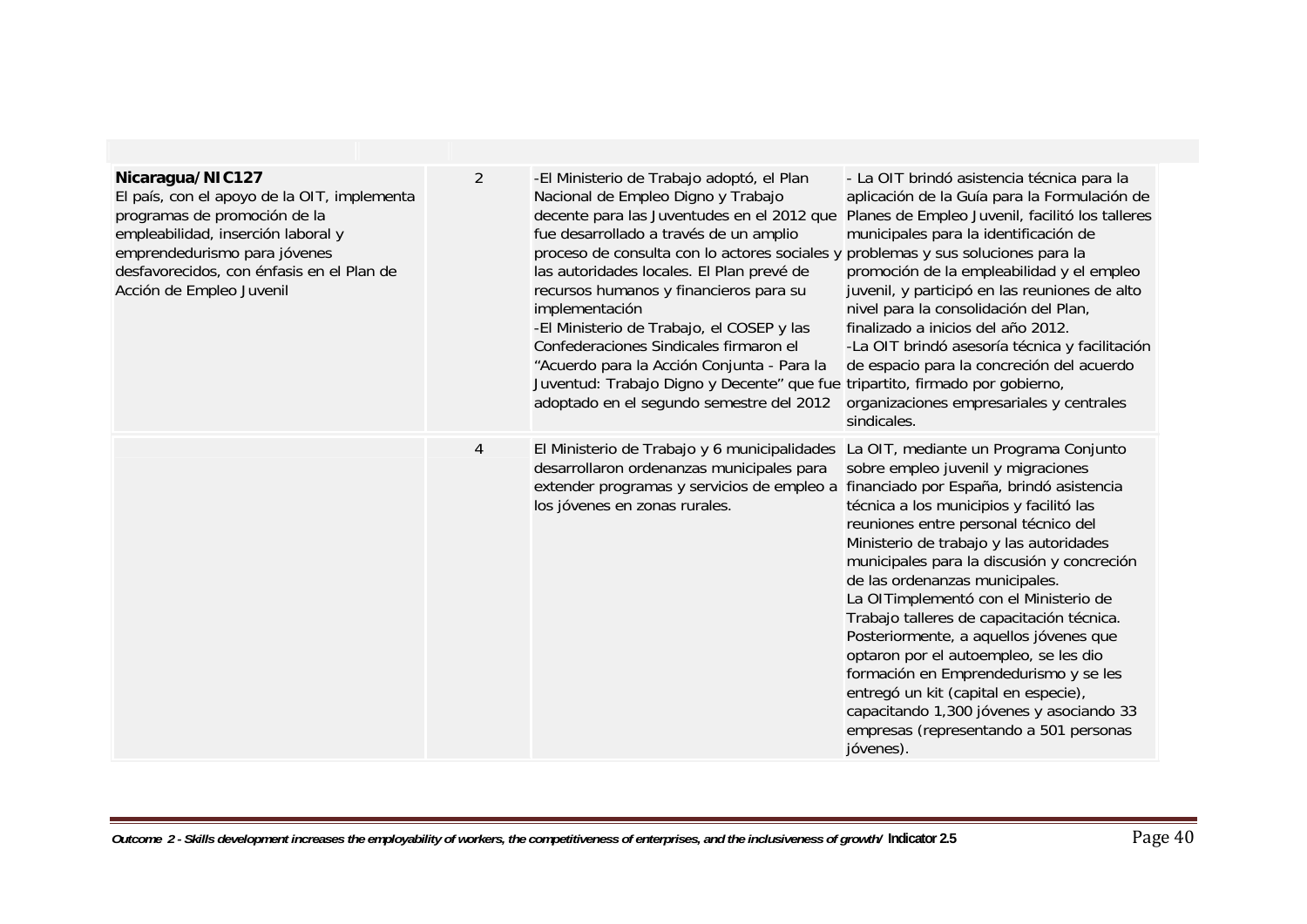| Brazil/BRA108<br>Politicas publicas para estimular el empleo y<br>ampliar las oportunidades para los jovenes<br>son implementadas.                                                                                                       | 3 | El gobierno lanzó un programa nacional para<br>mejorar la empleabilidad y el empleo para<br>los jóvenes "Programa Nacional de Acceso ao<br>Ensino Técnico e Emprego". Este programa<br>fue formulado con el apoyo de los<br>interlocutores sociales y tiene como objetivo<br>facilitar el acceso a la formación profesional<br>para ocho millones de jóvenes y, junto con<br>el "Programa Universidad para Todos" apoyar<br>a los jóvenes en el acceso a la educación<br>universitaria, incluido mediante la concesión<br>de becas para jóvenes desfavorecidos. | La OIT apoyó el gobierno y los interlocutores<br>sociales en la organización de debates sobre<br>la educación y capacitación de jóvenes<br>desfavorecidos que son los ejes principales<br>de la Agenda Nacional de Trabajo Decente<br>para la Juventud, La OIT dio asistencia<br>técnica al Sub-Comité Interministerial que<br>implementa la dicha Agenda. La Oficina<br>asistió el Ministerio del Trabajo en el diseñó e<br>implementación de una encuesta nacional<br>sobre la transición escuela- trabajo |
|------------------------------------------------------------------------------------------------------------------------------------------------------------------------------------------------------------------------------------------|---|-----------------------------------------------------------------------------------------------------------------------------------------------------------------------------------------------------------------------------------------------------------------------------------------------------------------------------------------------------------------------------------------------------------------------------------------------------------------------------------------------------------------------------------------------------------------|--------------------------------------------------------------------------------------------------------------------------------------------------------------------------------------------------------------------------------------------------------------------------------------------------------------------------------------------------------------------------------------------------------------------------------------------------------------------------------------------------------------|
|                                                                                                                                                                                                                                          | 4 | El Ministerio de Trabajo y la Secretaría<br>Nacional de la Juventud organizaron un foro<br>nacional para promover el trabajo decente<br>para los jóvenes (2012) y un diálogo para<br>informar los jóvenes sobre las políticas de<br>empleo juvenil. Estos eventos se llevaron a<br>cabo con la participación de los interlocutores debates en dicha conferencia.<br>sociales y los representantes de jóvenes.                                                                                                                                                   | La OIT apoyó las instituciones nacionales y<br>los interlocutores sociales en la organización<br>del foro y de la conferencia nacional.<br>También llevó a cabo una revisión de las<br>políticas nacionales de empleo juvenil y<br>compiló un inventario que sirvió para los                                                                                                                                                                                                                                 |
| Paraguay/PRY126<br>Política de empleo juvenil (con particular<br>atención a trabajadores migrantes) y<br>mecanismos de coordinación interinstitucional<br>para la implementación de políticas de empleo<br>en proceso de implementación. | 3 | Mediante una Mesa Nacional de Creación de<br>Empleo Juvenil, el gobierno adoptó la Política<br>marzo 2012. Esta política se está<br>implementando a través de un programa<br>nacional que incluye medidas de formación<br>profesional e inserción laboral para facilitar la<br>transición escuela-trabajo. Los temas<br>transversales de igualdad de género y<br>reducción de la exclusión social entre los                                                                                                                                                     | La Mesa Nacional de Creación de Empleo<br>Juvenil contó con el apoyo técnico<br>de Empleo Juvenil con Decreto Presidencial en permanente de la OIT y de otras agencias del<br>sistema de Naciones Unidas (Proyecto<br>Interagencial "Oportunidades", financiado por<br>el Fondo de los Objetivos del Milenio con<br>recursos de España). La cooperación consistió<br>en apoyos técnicos (tales como diagnósticos<br>de la situación de empleo juvenil y<br>experiencia comparada en las políticas de         |